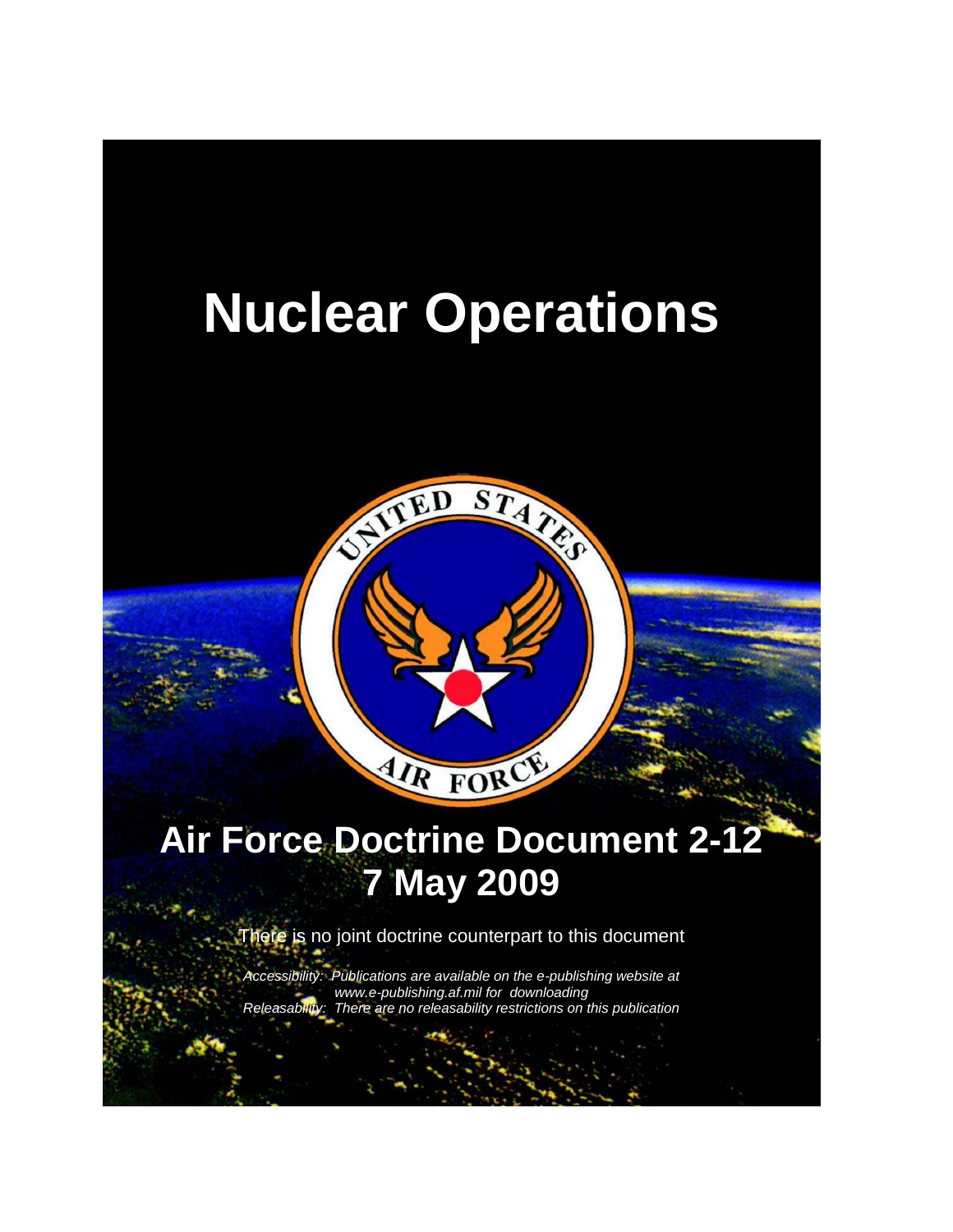BY ORDER OF THE AIR FORCE DOCTRINE DOCUMENT 2-12 SECRETARY OF THE AIR FORCE **7 MAY 2009** 

### **SUMMARY OF CHANGES**

This document has been renumbered from AFDD 2-1.5 to AFDD 2-12. While the basic thrust of the document remains the same, many sections have been updated with new material since the previous 1998 edition. In Chapter 1, "Fundamentals of Nuclear Operations," the definitions for Strategic Attack, deterrence, and assessment have been updated. The discussion on deterrence has been expanded to include the concept of extended deterrence. The previous section on "Strategic Attack" has been refocused on "Strategic Effects." The discussion of the triad has been completely revamped to align with the Nuclear Posture Review. A summary of targeting considerations has been added in the "Employment" section. The discussion of launch-on-attack and launch-on-warning is obsolete and has been deleted, as has the discussion on counterforce and countervalue targeting. The section on air and space superiority has been updated to include cyberspace superiority and moved to Chapter 3. The section on safety and security of nuclear weapons has been moved to a new Chapter 4 on Surety and discussion expanded. In Chapter 2, "Command and Control of Nuclear Operations," the section on weapon system safety rules has been moved to the new Chapter 4. The discussion on CONUS-based organization has been updated, and a new section on theater organization has been developed. In Chapter 3, "Planning and Support Considerations," cyberspace superiority has been added to the discussion on air superiority and space superiority, and the section on "Logistics" has been renamed "Combat Support." A new Chapter 4, "Surety," has been created to emphasize this area. It aggregates existing material on safety and security from other areas of the previous edition and expands the discussion. In Chapter 5, "Training," the discussion on exercises has been updated. Finally, the list of references, list of acronyms, and glossary have been updated to align with discussion in the main text.

Supersedes: AFDD 2-1.5, 15 July 1998 OPR: LeMay Center/DDS Certified by: LeMay Center/CC (Maj Gen Stephen J. Miller) Pages: 45 Accessibility: Publications are available on the e-publishing website at www.e-publishing.af.mil for downloading Releasability: There are no releasability restrictions on this publication Approved by: Norton A. Schwartz, General, USAF Chief of Staff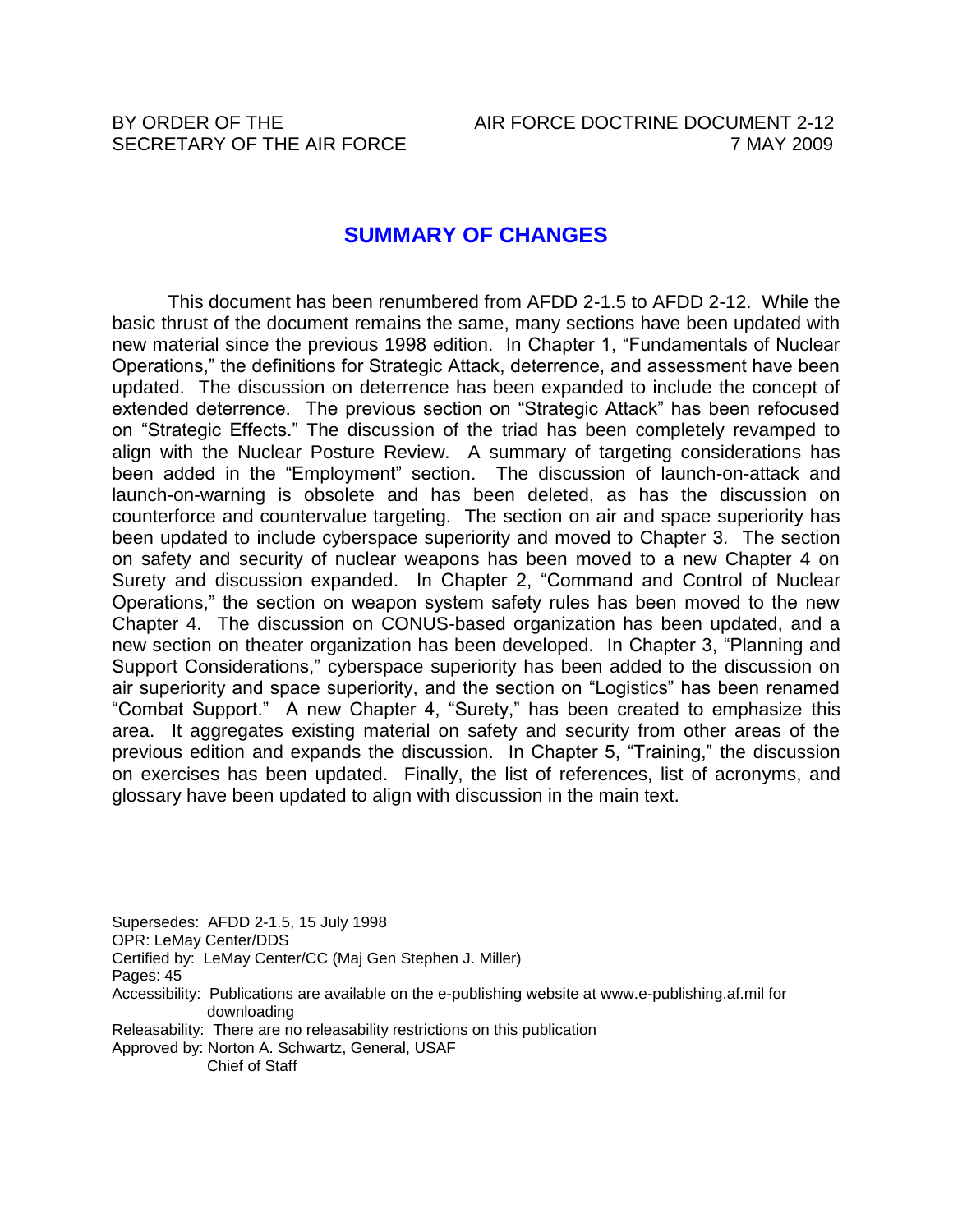## **FOREWORD**

This doctrine provides guidance for Air Force nuclear operations. It is based on a body of knowledge gained from experience and lessons learned in organizing, training, and equipping nuclear forces in support of national security objectives. The Air Force is responsible for maintaining effective forces with the capability to support national security deterrence goals by holding at risk a broad range of targets, while placing great emphasis on the safety and security of our people and the nuclear arsenal. Achieving this in today's environment requires both an in-depth understanding of the modern world and a current doctrine built on the foundation of over 60 years of experience in nuclear operations.

Nuclear operations are not as visible a component of national security as they were during the Cold War; however, nuclear forces continue to underwrite our Nation's security. The Air Force must ensure that its corporate nuclear enterprise is reinvigorated. All Air Force personnel involved in nuclear operations must maintain the highest standards of professional integrity and discipline so that our nuclear capability remains credible in the eyes of potential adversaries.

Deterrence is not limited to the threat of attack against the US. The proliferation of weapons of mass destruction (WMD), including nuclear, biological, and chemical weapons and their associated delivery systems, threatens US forces, allies and interests around the world. Because US policy precludes an in-kind response to chemical and biological weapons, the US maintains credible nuclear forces as a deterrent against all forms of WMD.

As with all doctrine, this doctrine document is authoritative, not directive. In order to more fully represent the responsibilities of those commanding and handling nuclear weapons, it contains some directive policy statements that would not normally appear in a doctrine document. This document provides a means to collect enduring deterrent principles and ensures commanders have the best guidance available to drive excellence in their day-to-day nuclear related activities.

> NORTON A. SCHWARTZ General, USAF Chief of Staff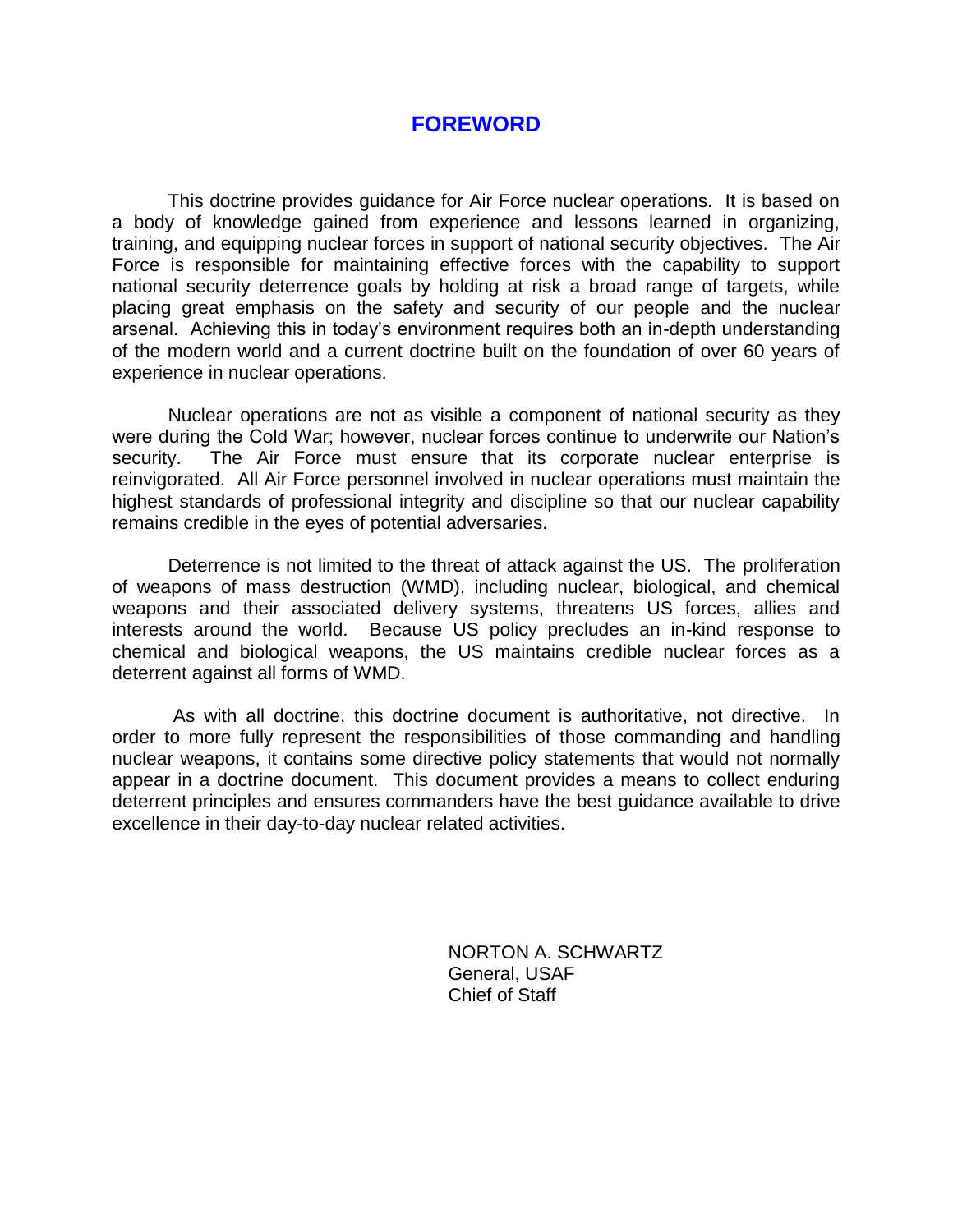# **TABLE OF CONTENTS**

| CHAPTER TWO-Command and Control of Nuclear Operations  12 |  |
|-----------------------------------------------------------|--|
| 22                                                        |  |
| Safety                                                    |  |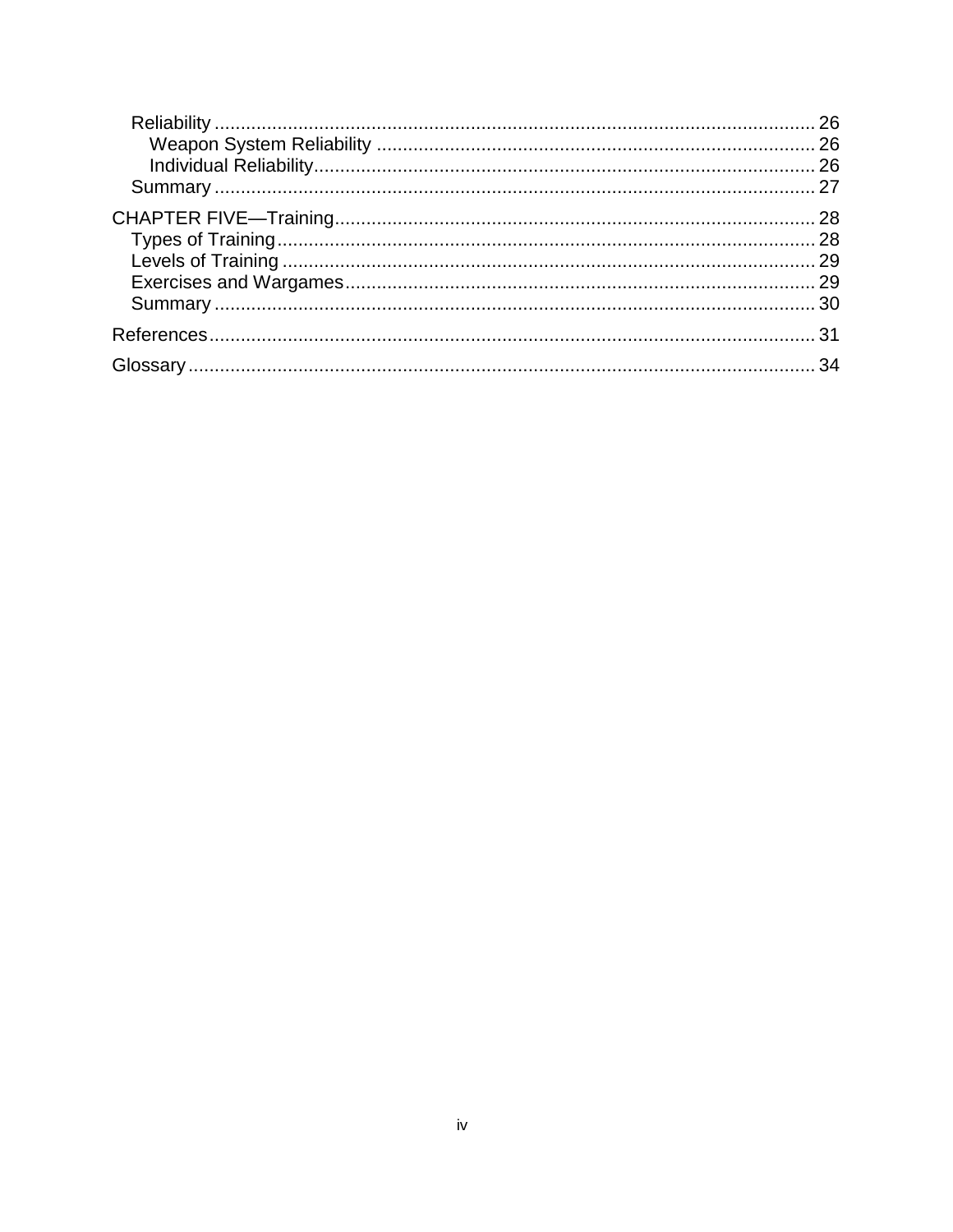#### <span id="page-5-0"></span>**INTRODUCTION**

#### **PURPOSE**

This publication provides doctrinal guidance for the planning, organizing, and employment of Air Force nuclear forces. The Air Force role in nuclear operations is to organize, train, equip, and sustain forces with the capability to hold at risk a broad range of targets in support of national objectives. The fundamental purpose of the US nuclear arsenal is to deter an enemy's use of its nuclear arsenal or other weapons of mass destruction.

Despite the end of the Cold War, the nuclear threat to the US has not ended. Russia continues to maintain a formidable nuclear capability, and other nations such as China maintain intercontinental and theater-range weapons as well. Other nations have either developed small nuclear arsenals or are actively seeking nuclear weapons. While the threat to the US of all-out thermonuclear war may be less likely, it is conceivable that a nuclear confrontation between other nations or rogue states might impact or involve the US.

Much as the end of the Cold War was unexpected, new threats could appear without warning. New governments could conceivably change the course of a country's development in such a fashion as to lead to another cold war. Tensions between the US, other countries, or rogue entities could increase to the point where a new or different deterrent strategy is required. Other strategic threats, not even imagined today, could develop in the years to come. The US cannot afford to ignore its nuclear doctrine, allowing it to sit on the shelf until another threat arises; effective strategic deterrence requires current doctrine.

Nuclear deterrence is not limited to preventing nuclear attack against the US and its allies. The development of weapons of mass destruction (WMD), including chemical, biological, radiological, and nuclear weapons and their associated delivery systems, threatens US forces and interests around the world. Because US policy precludes an inkind response to chemical and biological weapons, a credible US nuclear deterrent is required against all forms of WMD.

### **APPLICATION**

This AFDD applies to the Total Force: all Air Force military and civilian personnel, including regular, Air Force Reserve, and Air National Guard units and members. Unless specifically stated otherwise, Air Force doctrine applies to the full range of operations.

Doctrine is authoritative, not directive. Therefore, commanders need to consider the contents of this AFDD and the particular situation when accomplishing their missions. This document is intended neither to advocate the use of nuclear weapons nor to suggest that the US refrain from using them. It is simply designed to provide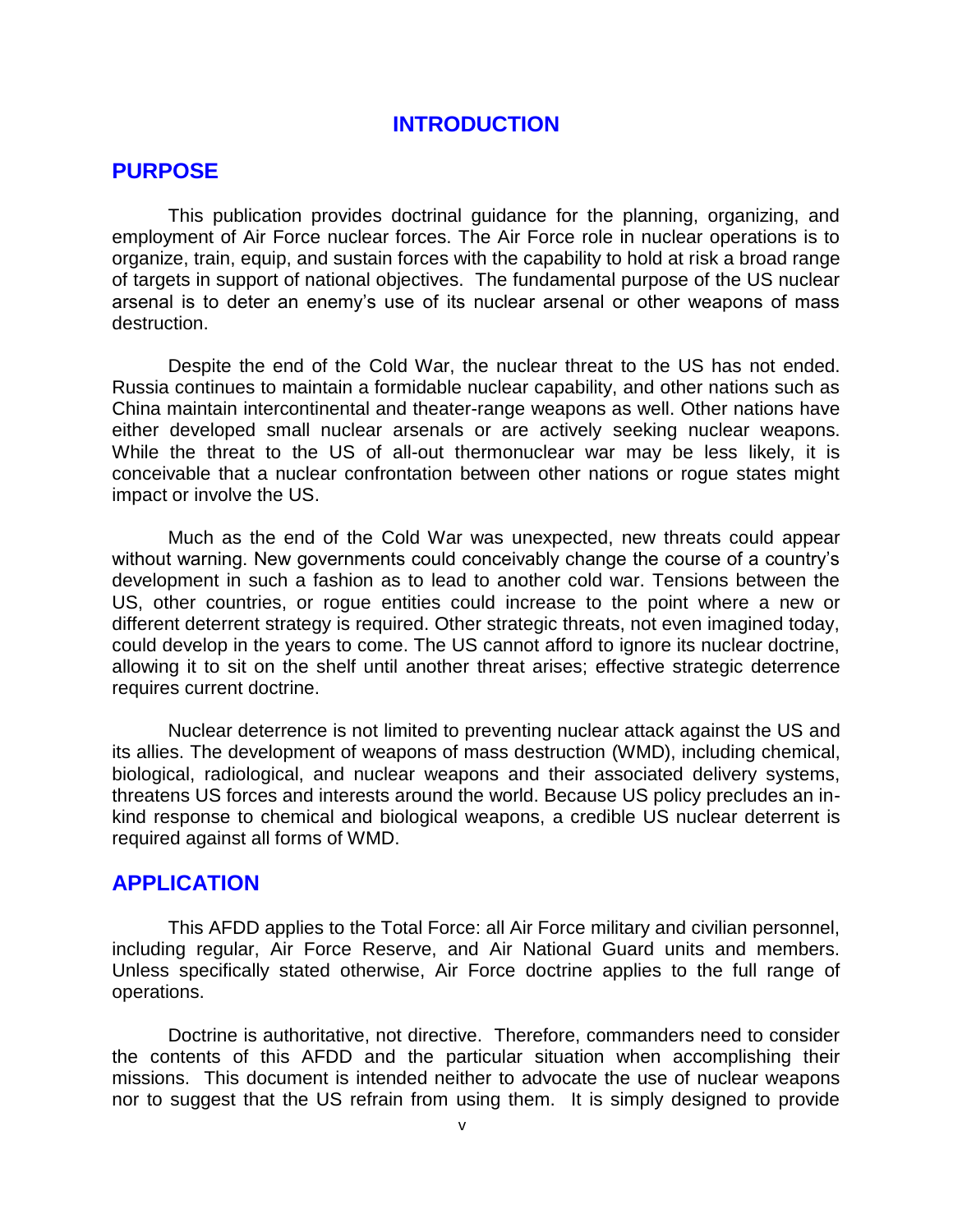guidance to commanders, planners, and operators so that they may better develop options for civilian policymakers and ensure that the Air Force contribution to our Nation's nuclear deterrence posture is credible, robust, safe, secure and ready.

# **SCOPE**

Nuclear operations doctrine focuses on posturing, maintaining, and exercising nuclear forces for deterrence, as well as on employing these forces should deterrence fail. It applies on a global scale as well as to activities within a theater of operations.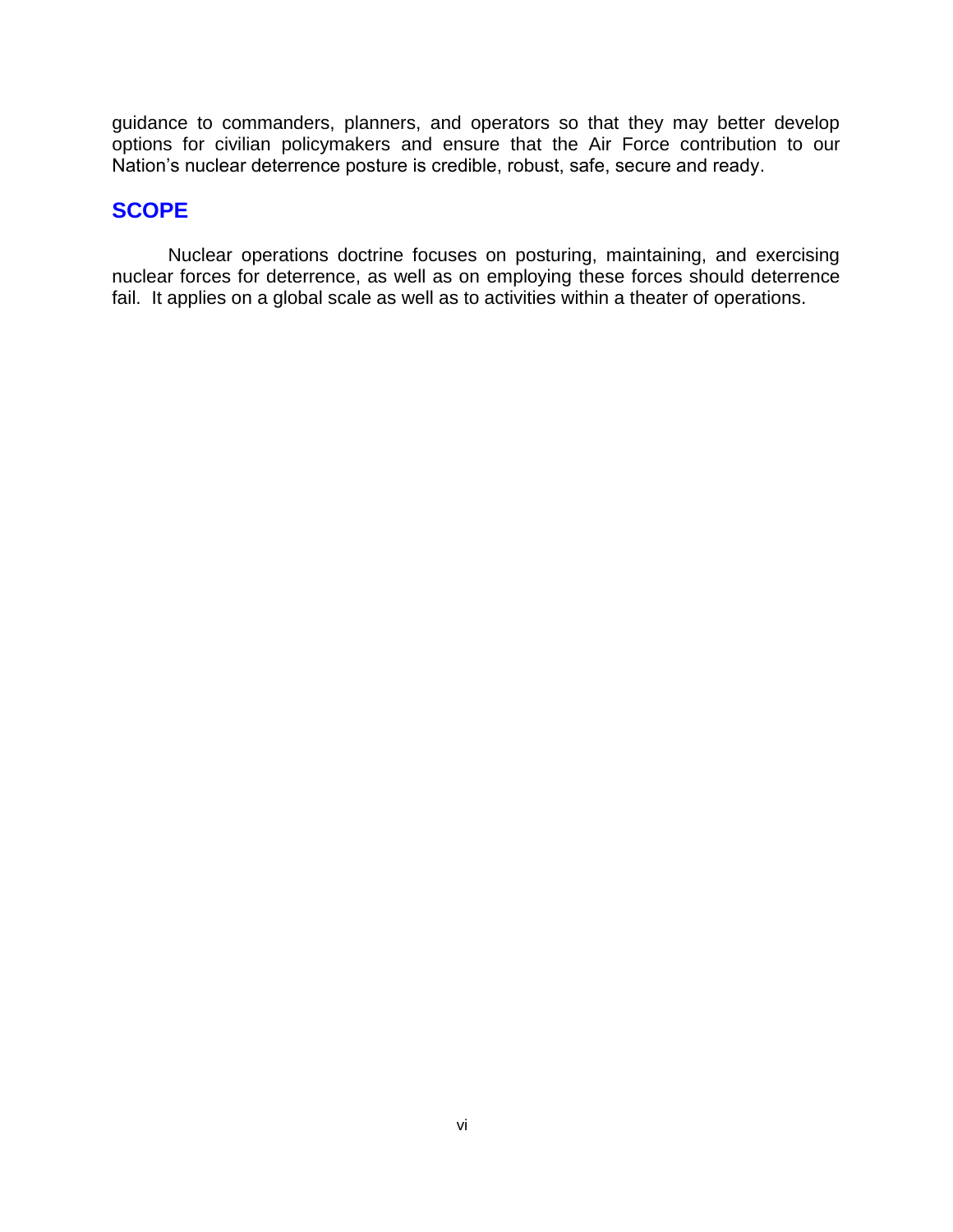# <span id="page-7-0"></span>**FOUNDATIONAL DOCTRINE STATEMENTS**

Foundational doctrine statements are the basic principles and beliefs contained in the AFDD.

- Although nuclear forces are not the only factor in the deterrence equation, our nuclear capability underpins all other deterrent elements, and the fundamental purpose of the US nuclear arsenal is to deter an enemy's use of its nuclear arsenal or other weapons of mass destruction. (Page 2)
- **C** The physical employment of nuclear weapons is a form of strategic attack. (Page 3)
- **C** The nature of nuclear weapons is such that their use can produce political and psychological effects well beyond their actual physical effects. (Page 3)
- **C** The physical employment of nuclear weapons at any level requires explicit orders from the President. (Page 4)
- **C** Units supporting the nuclear mission must be appropriately trained on the full spectrum of nuclear support to include safety, security, and handling of nuclear weapons and components. (Page 5)
- **C** The law of armed conflict does not expressly prohibit the possession or use of nuclear weapons. (Page 8)
- **C** The destruction wrought by nuclear weapons can be immense, or it can be tailored and limited for a particular scenario. (Page 8)
- **■** Effective command and control is critical for the proper employment of nuclear weapons. (Page 12)
- **C** The decision whether or not to use nuclear weapons will always be made by civilian leaders. (Page 12)
- **C** Perfection is the standard for the safety, security, and reliability of nuclear weapons operations. (Page 22)
- Adversaries and allies should be highly confident of the Air Force's ability to secure nuclear weapons from accidents, theft, loss, and accidental or unauthorized use. (Page 22)
- Whether working with continental US-based nuclear forces or conducting theater nuclear operations, commanders must ensure the safety, security, and relaibility of their weapons and associated components. (Page 22)
- All individuals involved with nuclear weapons are responsible for the safety of those devices. (Page 23)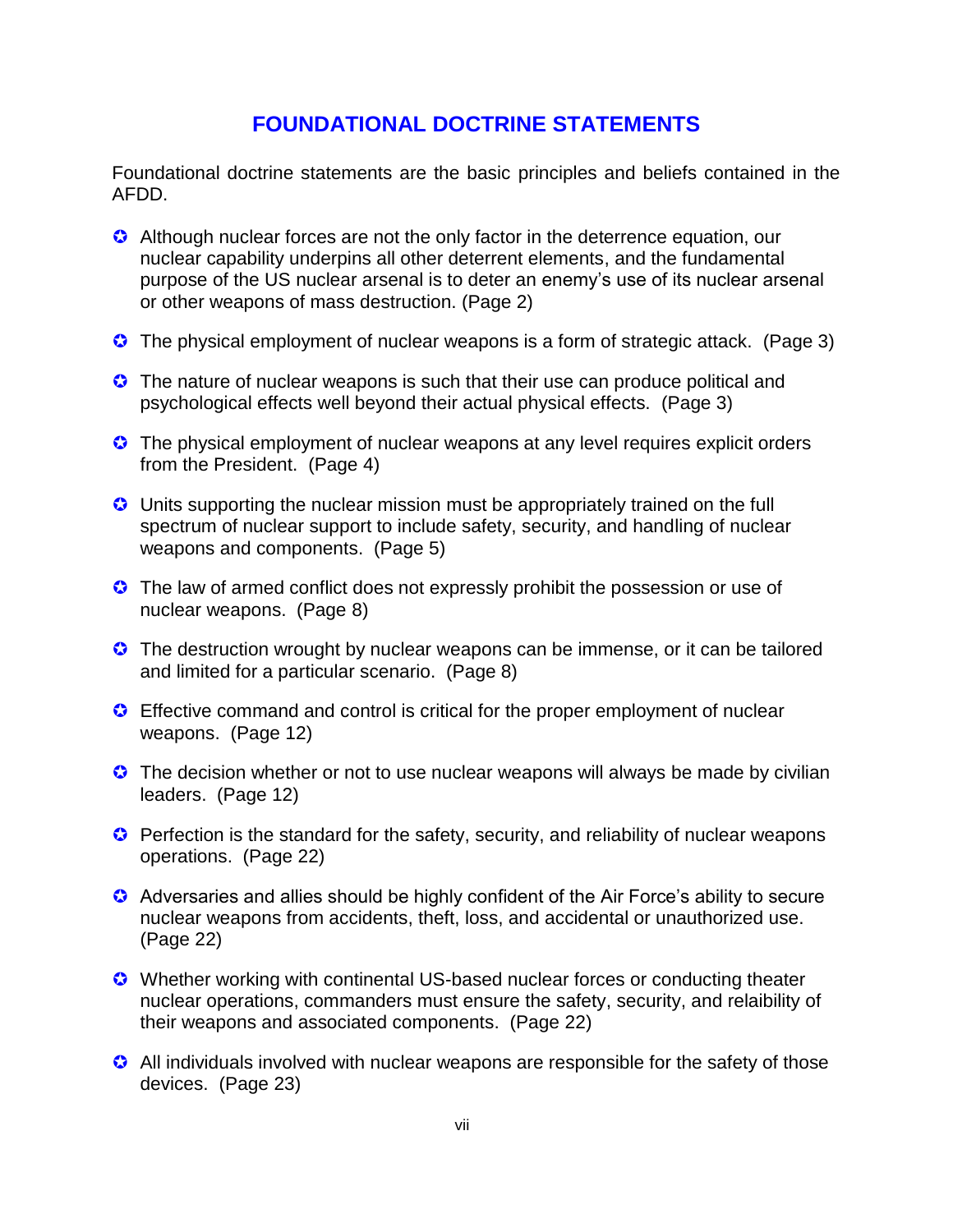- C Nuclear weapons and their components must not be allowed to become vulnerable to loss, theft, sabotage, damage, or unauthorized use. (Page 25)
- Commanders are accountable for the safety, training, security, and maintenance of nuclear weapons and delivery systems, and reliability of personnel at all times. (Page 25)
- The credibility of the Air Force's nuclear program is founded in the skill of its combat crews and support personnel. Realistic training, high standards for technical competence, strong analytical skills, and personal reliability are key elements that shape its force. The importance of high-quality training cannot be overstated. (Page 28)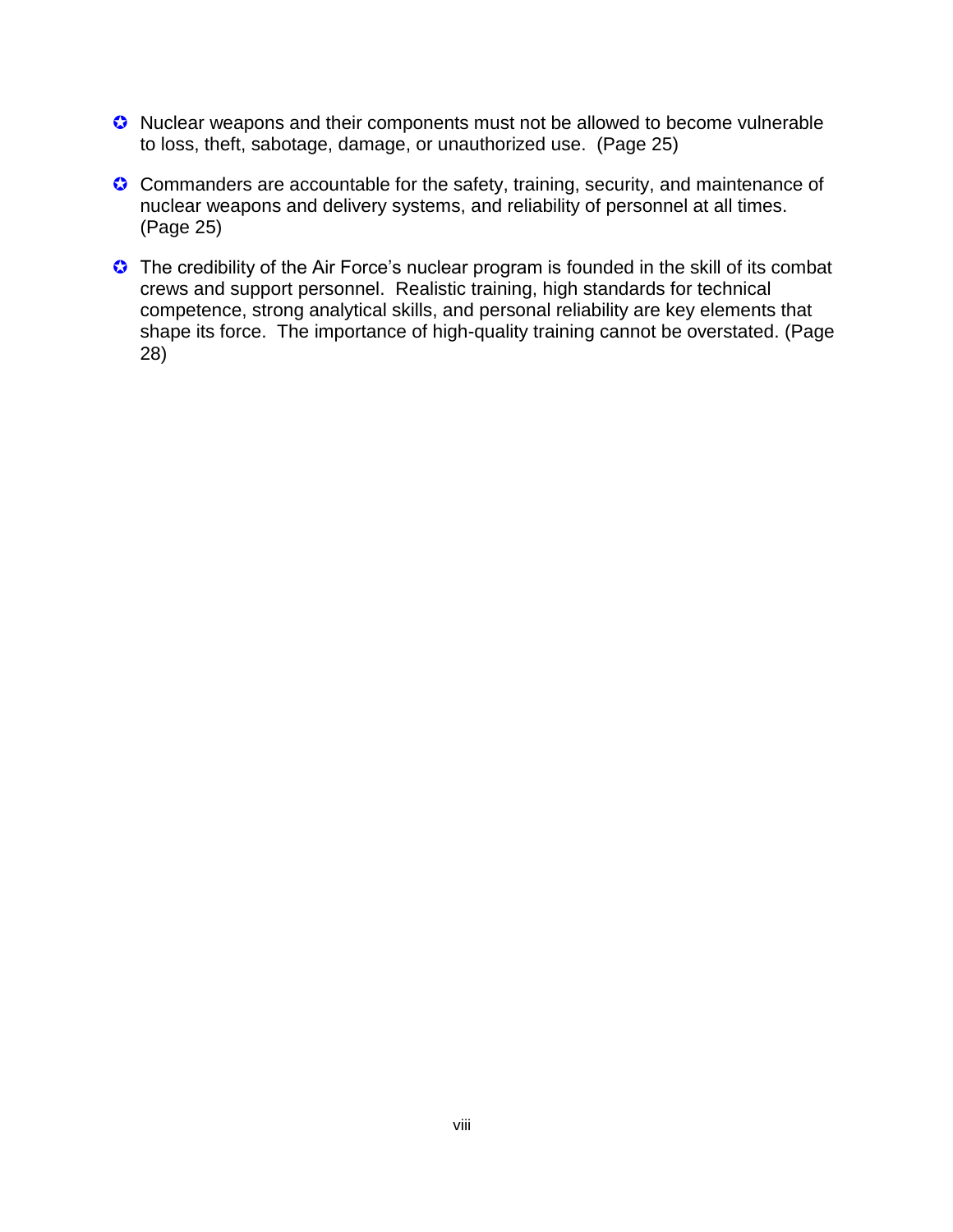### **CHAPTER ONE**

#### **FUNDAMENTALS OF NUCLEAR OPERATIONS**

 *The new strategic environment requires new approaches to deterrence and defense. Our deterrence strategy no longer rests primarily on the grim premise of inflicting devastating consequences on potential foes. Both offenses and defenses are necessary to deter state and nonstate actors, through denial of the objectives of their attacks and, if necessary, responding with overwhelming force.* 

> **―The National Security Strategy of the United States of America, 2006**

<span id="page-9-0"></span>

The end of the Cold War has had a major impact on the perceived utility and role of nuclear weapons in the US. Force reductions have reduced the specter of a largescale, Cold War-type nuclear exchange; however, as long as nuclear weapons exist, the possibility of their use remains. This risk is aggravated as potential adversaries seek to acquire nuclear weapons and other weapons of mass destruction (WMD). This continuing proliferation places US forces, allies, and civilians around the world at greater risk. Thus, while nuclear operations are not as visible a component of national security as they were during the Cold War, they continue to underpin US deterrence.

US nuclear policy is not static and is shaped by numerous considerations. As the civilian leadership changes US policy due to new threats or technologies, the Air Force will need to develop new concepts, systems, and procedures. For instance, the concepts of "mutual assured destruction" and "flexible response" required different types of weapons, different plans, and different degrees of survivability for command and control (C2) systems. Stated policies also affect the ability to deter an enemy. As an example, US policy on using nuclear weapons to respond to an adversary's battlefield use of WMD is purposely vague. The ambiguous nature of US policy makes it impossible for an enemy to assume such a response would not be forthcoming. Even though there is no guarantee nuclear force would be used to respond to a WMD attack, planners are responsible for making alternative options available for civilian policymakers.

This chapter examines the context of Air Force nuclear operations: its day-today role as an element of deterrence and in providing strategic effects; the capabilities in the new triad and theater-level weapons; a summary of key employment considerations; weapons effects; war termination; and additional considerations.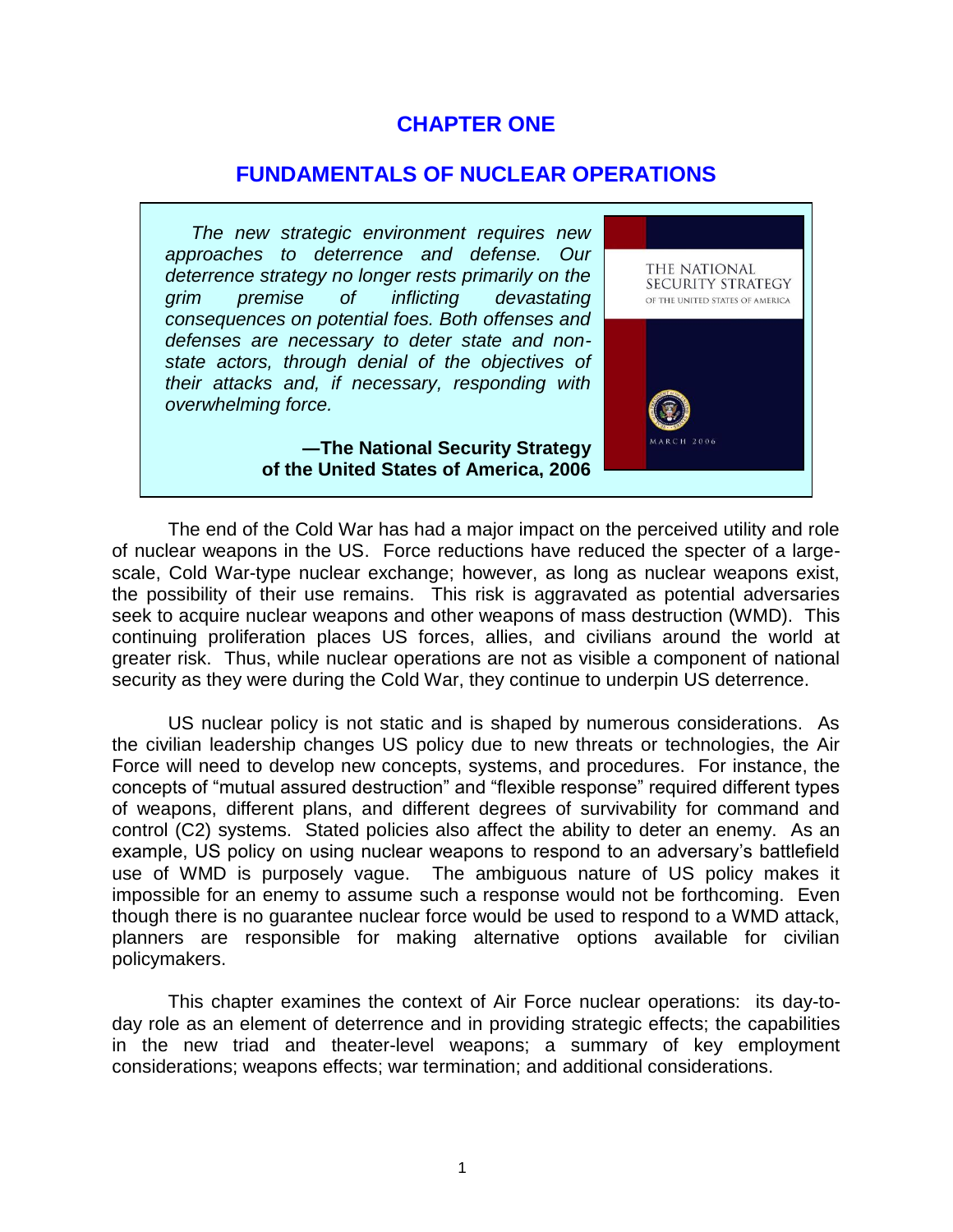#### <span id="page-10-0"></span>**DETERRENCE**

Deterrence is fundamental to national security. Per Joint Publication (JP) 1-02, *Department of Defense Dictionary of Military and Associated Terms*, "Deterrence is the prevention from action by fear of the consequences. Deterrence is a state of mind brought about by the existence of a credible threat of unacceptable counteraction." For a nation whose security is predicated on an enduring strategy of dissuasion and deterrence, a failure of deterrence is a fundamental risk.

**Although nuclear forces are not the only factor in the deterrence equation, our nuclear capability underpins all other deterrent elements, and the fundamental purpose of the US nuclear arsenal is to deter an enemy's use of its nuclear arsenal or other WMD.** Additionally, our nuclear forces assure allies of our continuing commitment to their security, dissuades potential adversaries from embarking on programs or activities that could threaten our vital interests, and defeat threats that are not deterred.

Deterrence can be described as a state of mind created in an adversary's (or potential adversary's) leadership. Their leadership should believe the cost of aggression against the US, its interests, or its allies will be so high as to outweigh any possible gain. Deterrence requires the US to maintain the ability to use force, which means having trained, capable, ready, and survivable forces; a robust command, control, communications, computers, intelligence, surveillance, and reconnaissance structure; and timely, flexible, and adaptive planning capabilities. The second critical element of deterrence is the will to use nuclear weapons. If an enemy believes these tools will not be used, then their deterrent value is zero.

The effect our deterrence has on adversaries and allies stems from the credibility of our nuclear capabilities in the minds of those we seek to deter, dissuade, or assure. To achieve its psychological and political objectives of deterring opponents and reassuring allies, deterrence requires visible and credible nuclear capabilities. This credibility is attained through focused day-to-day training, periodic exercises, and regular inspections which ensures precise, reliable nuclear forces that prove our capability and will to use them if the situation warrants.

#### <span id="page-10-1"></span>**Extended Deterrence**

 During the Cold War the US provided for the security of its allies by threatening a nuclear response in the event of an attack on them by the Soviet Union. This policy, based on the threat of retaliation, served as the foundation for what is now called extended deterrence. Extended deterrence remains an important pillar of US policy; however, its application in the context of the 21st century is very different from the Cold War. Today, extended deterrence is less about retaliation and more about posturing to convince an enemy that they are unlikely to achieve the political and military objectives behind any attack on the US or one of our allies.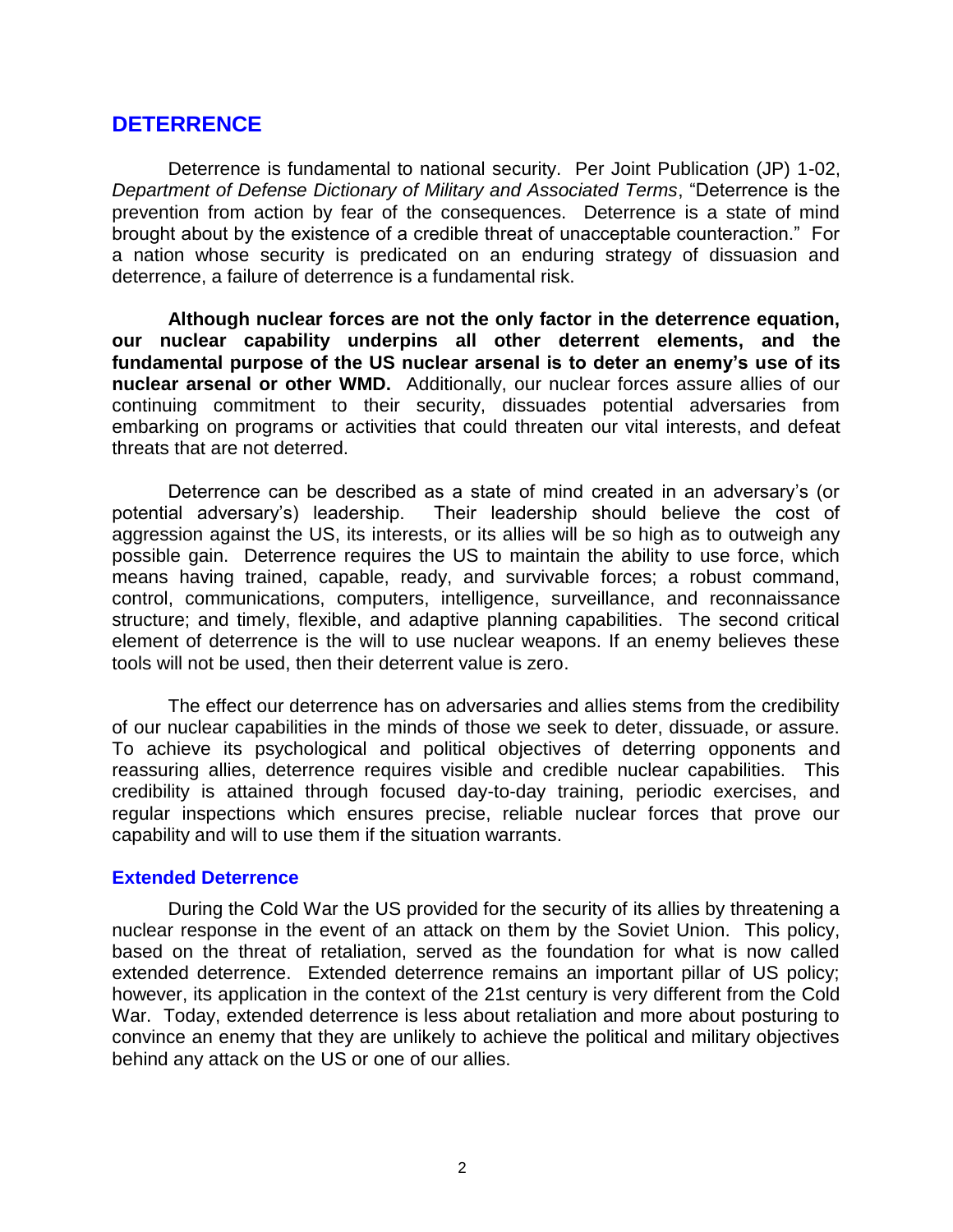Through alliances and treaties, our extended deterrence strategy provides a nuclear umbrella to friendly and allied nations. Our nuclear umbrella assures allies of our commitment to their security and serves as a nonproliferation tool by obviating their need to develop and field their own nuclear arsenals.

 In the case of the North Atlantic treaty Organization (NATO), the deployment of nuclear weapons in Europe is not a Service or regional command issue—it is an Alliance issue. Moreover, actions concerning nuclear posture in NATO have an impact on the perceptions of our allies elsewhere.

#### <span id="page-11-0"></span>**STRATEGIC EFFECTS**

JP 1-02 defines effects as "the physical or behavioral state of a system that results from an action, a set of actions, or another effect." It is the convincing and widely recognized ability to execute and influence the perceptions, plans, and actions of one's adversaries that constitutes the essence of deterrence, which is the cornerstone of our nation's strategic effects. Our day-to-day precise, reliable nuclear operations, underpinned by the unquestionable credibility of being prepared and able to execute a nuclear strike, are the heart of US Air Force responsibility and accountability for the nuclear deterrent mission.

**The physical employment of nuclear weapons is a form of strategic attack.** Strategic attack is "offensive action specifically selected to achieve national strategic objectives. These attacks seek to weaken the adversary's ability or will to engage in conflict, and may achieve strategic objectives without necessarily having to achieve operational objectives as a precondition" (AFDD 2-1.2, *Strategic Attack*). It is an offensive operation intended to accomplish national, multinational, or theater strategiclevel objectives without necessarily engaging an enemy's fielded military forces. However, this does not preclude operations to destroy the enemy's fielded forces if required to accomplish strategic national objectives.

**The nature of nuclear weapons is such that their use can produce political and psychological effects well beyond their actual physical effects.** The employment of nuclear weapons may lead to such unintended consequences as escalation of the current conflict or long-term deterioration of relations with other countries. For this reason above all others, the decision whether or not to use, or even threaten to use, nuclear weapons will always be a political decision and not a military one, and will be made by civilian leaders. Additionally, the viability of deterrence relies on credible nuclear forces whose value resides in achieving national security goals through daily deterrent operations without the physical employment of nuclear weapons.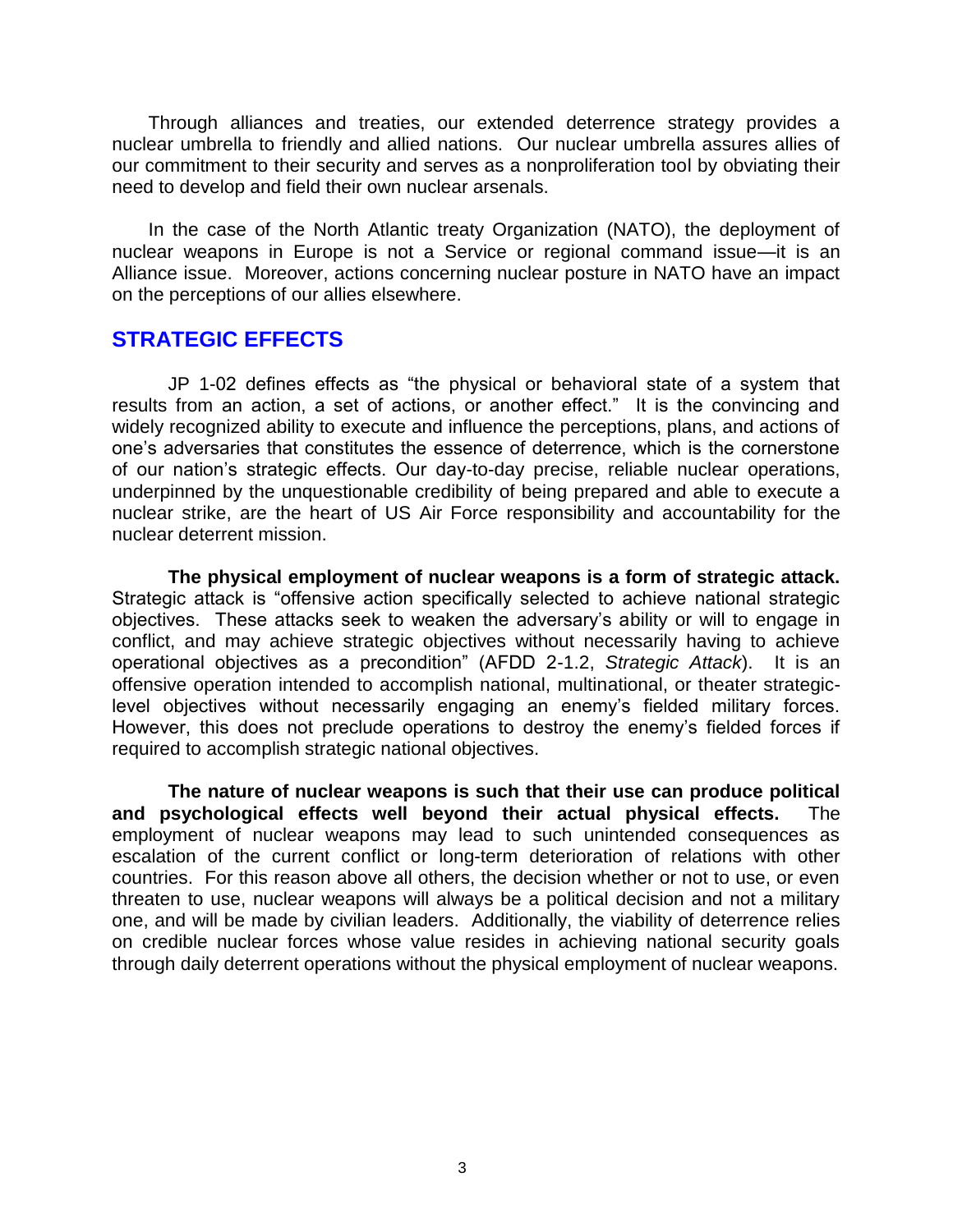**The physical employment of nuclear weapons at any level requires explicit orders from the President.** Nuclear weapons are unique in their destructive power and psychological impact. The use of nuclear weapons represents a significant escalation from conventional warfare. The decision to employ nuclear weapons is a political decision and will only be made by national leadership to support national objectives. In the US, the President retains sole authority for the execution and termination of nuclear operations.

# **NUCLEAR OPERATIONS IN SUPPORT OF THEATER OBJECTIVES**

<span id="page-12-0"></span>The US employs extended deterrence on a daily basis to project deterrent effects in key regions across the globe. These forward-deployed assets combined with the global reach of continental United States (CONUS) based nuclear forces provide theaterlevel assurance to allies abroad and deterrence to adversaries. Should deterrence fail, Air Force forces operating in a theater environment may be called upon to use nuclear weapons in order to obtain theater-level objectives. Though often referred to as "tactical" weapons, the designation is misleading. Terming the effect "tactical" implies attaining only limited military objectives. Activities at the tactical level of war focus on the arrangement and maneuver of combat elements in relation to each other and the enemy.

#### **Does the United States Still Need Nuclear Weapons?**

 *The world has changed a great deal in the last decade and a half. The Cold War stand-off with the Soviet Union is over, and Russia is no longer an ideological adversary. The United States has made historic reductions in its operationally deployed strategic nuclear forces and plans to reduce them to a level of 1,700 to 2,200 by 2012, as called for by the Moscow Treaty. The U.S. has also greatly reduced its non-strategic nuclear forces and the total nuclear warhead stockpile. These significant nuclear reductions are fully warranted in the new security environment.*

 *The United States continues to maintain nuclear forces for two fundamental reasons. First, the international security environment remains dangerous and unpredictable, and has grown more complicated since the dissolution of the Soviet Union. Political intentions can change overnight and technical surprises can be expected. Second, nuclear weapons continue to play unique roles in supporting U.S. national security. Although not suited for every 21st century challenge, nuclear weapons remain an essential element in modern strategy.*

**-- DOE/DOD White Paper, "National Security and Nuclear Weapons in the 21st Century," September 2008**

While the use of nuclear weapons will affect an ongoing engagement between friendly and enemy forces, their use should also be designed to help achieve the political goals of the operation. Such use will additionally have an impact on the US's long-term relations with other countries.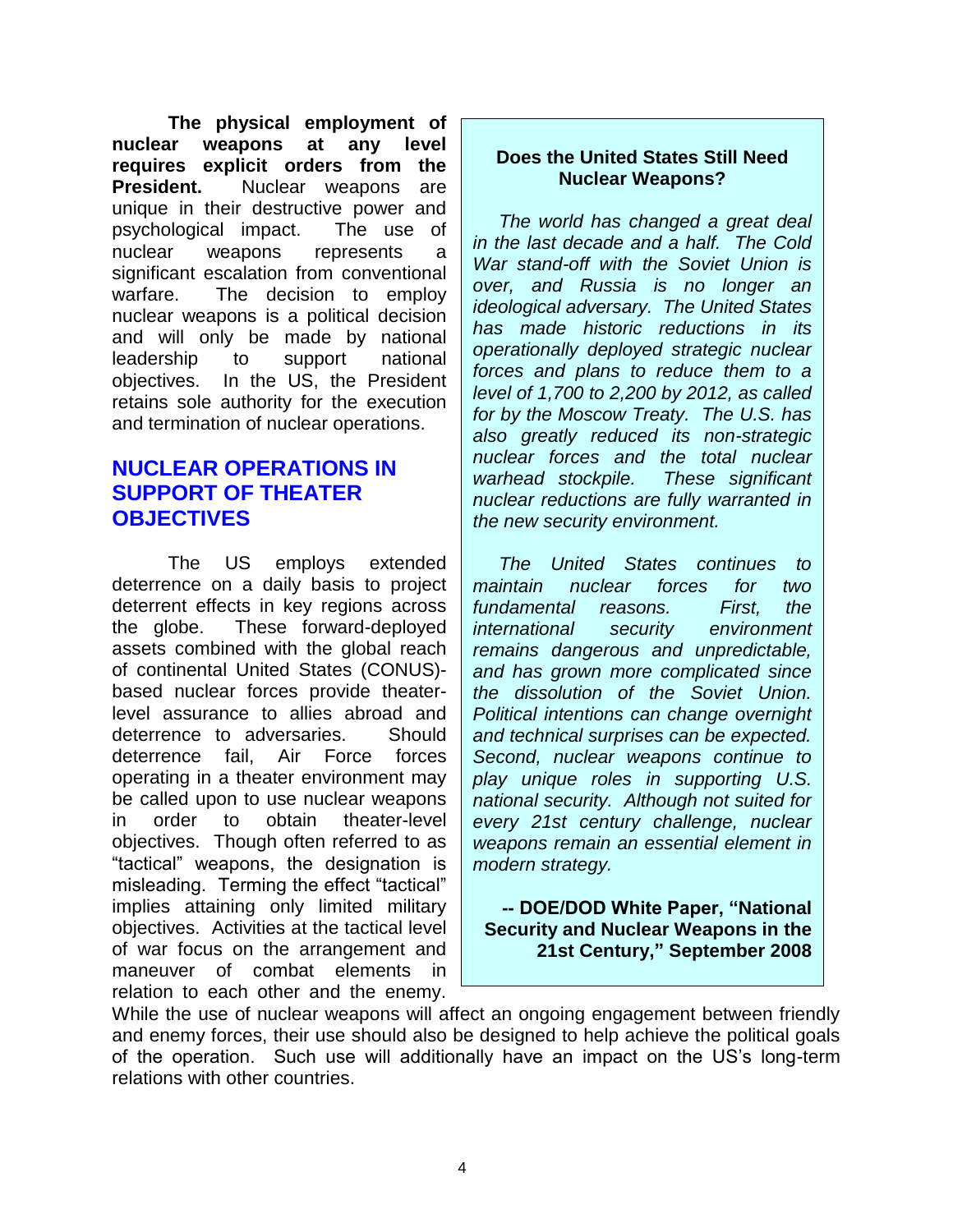In order to achieve theater-level objectives, combatant commanders (CCDRs) may request the use of CONUS-based intercontinental ballistic missiles (ICBMs) or theater-level nuclear weapons using either long-range bombers or fighters designated as "dual-capable;" i.e., capable of both nuclear and conventional operations. Cruise missiles allow for standoff attack which puts crew members at minimal risk and may deny an adversary significant tactical warning. Gravity bombs allow more flexibility in employment but put crew members at direct risk in a high-threat environment. Their delivery platforms, whether bombers or fighter aircraft, may require significant support in the form of aerial refueling or electronic warfare escort.

**Units supporting the nuclear mission must be appropriately trained on the full spectrum of nuclear support to include safety, security, and handling of nuclear weapons and components.** Generation to cover a nuclear tasking is a significant paradigm shift for those operating and supporting these forces; nuclear generation also removes assets from conventional tasking. Due to the operational tempo of such forces, training should be carefully balanced between the competing conventional and nuclear demands. Readiness and training requirements for Air Force nuclear forces in support of geographic combatant commands are determined by the respective CCDR with advice from the Air Force component commander.

Since the US is unlikely to engage in a major conflict unilaterally, the use of theater-level nuclear weapons would presumably occur while working in conjunction with other nations' militaries. When operating with members of treaty organizations, standardized nuclear policies may already exist. When functioning as part of a shortterm coalition, however, common procedures for coalition forces should be developed during that conflict.

### <span id="page-13-0"></span>**THE NEW TRIAD**

In a significant change to the Cold War approach to offensive nuclear weapons, the 2001 Nuclear Posture Review articulated a capabilities-based strategy for US nuclear forces that recognizes the unpredictable security environment and responds to US strategic deterrence objectives and force capability requirements.

Under the capabilities-based approach to planning, the US reduced its operationally deployed strategic nuclear warheads to a number consistent with national security requirements and alliance obligations, while maintaining a level that provides a credible deterrent. Other weapons are retained in a non-deployed status to preserve the ability to respond to deterioration in the international security environment if necessary.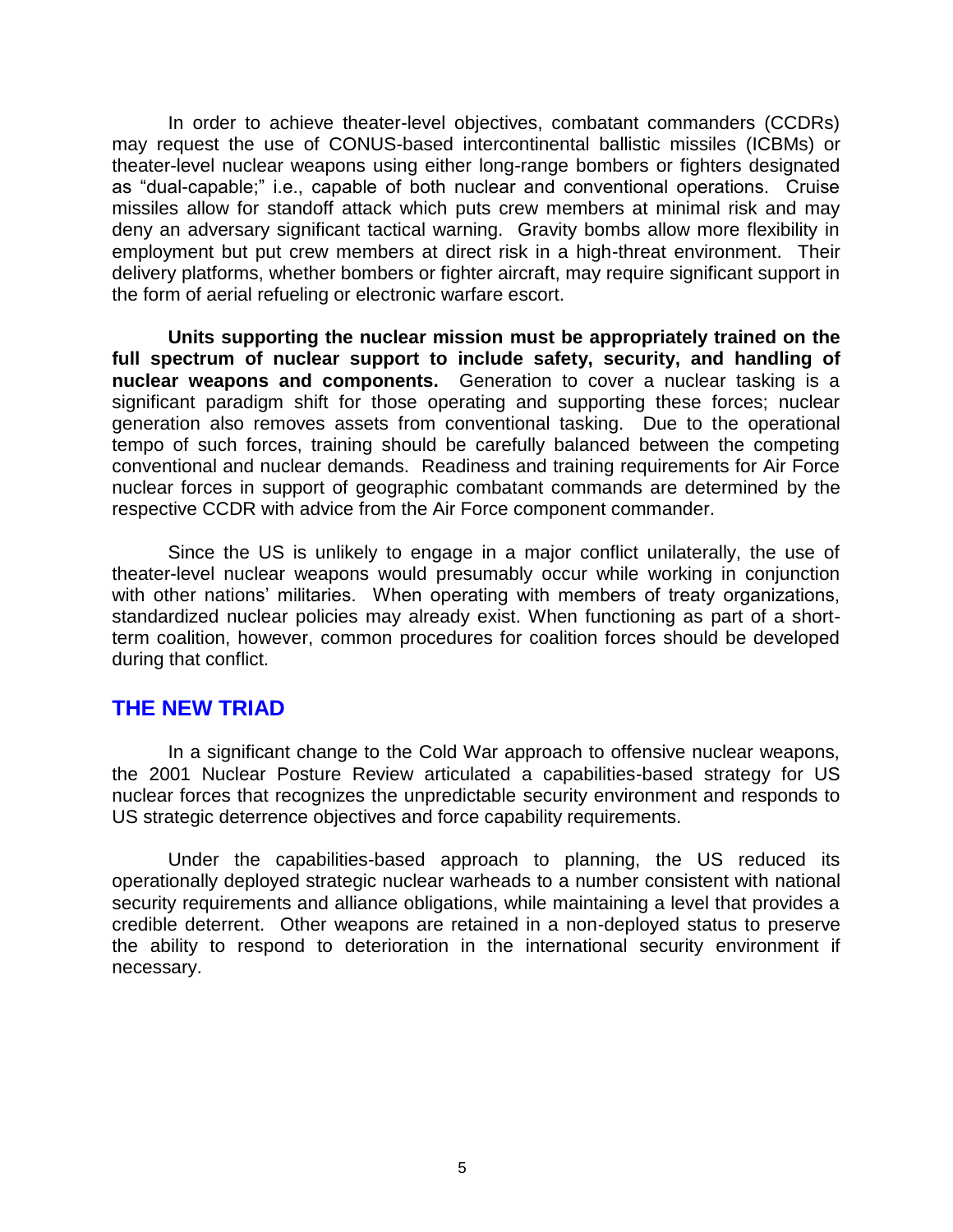#### **Mix of Strategic Capabilities**

The Cold War triad consisted of ICBMs, bombers, and submarine-launched ballistic missiles. The new triad offers a mix of strategic offensive and defensive capabilities that includes nuclear and non-nuclear strike capabilities, active and passive defenses, and a robust research, development, and industrial infrastructure to develop,

build, and maintain offensive forces and defensive systems (see Figure 1.1). Enhanced C2, intelligence, and adaptive planning capabilities support the new triad. The new triad provides a deterrence posture suitable for the emerging threat environment, it incorporates post-Cold War advances in defensive and non-nuclear capabilities, and it provides additional military options that are credible to adversaries and reassuring to allies.

<span id="page-14-0"></span>

#### <span id="page-14-1"></span>**Strike Capabilities**

Deployed nuclear strike capabilities include the three legs of the previously existing nuclear triad (ICBMs, submarine-launched ballistic missiles, and bombers) and theater-based, nuclear-capable dual-role aircraft. Non-nuclear strike capabilities include advanced conventional weapons systems (long-range, precision-guided weapons and associated delivery means), offensive information operations, and special operations forces which can be used to hunt for mobile missiles or operate against WMD facilities.

#### <span id="page-14-2"></span>**Defenses**

Active defenses include missile and air defenses. Passive defenses include measures that reduce vulnerability through operations security, communications security, emission security, physical security, mobility, dispersal, redundancy, deception, concealment, and hardening. Passive defenses warn of imminent attack, support consequence management activities that mitigate the damage caused by WMD use, and protect critical information systems. This element of the new triad comprises defenses for the US homeland, forces abroad, allies, and friends.

#### <span id="page-14-3"></span>**Infrastructure**

This component of the new triad has two elements. First, the research and development and industrial infrastructure includes the research facilities, manufacturing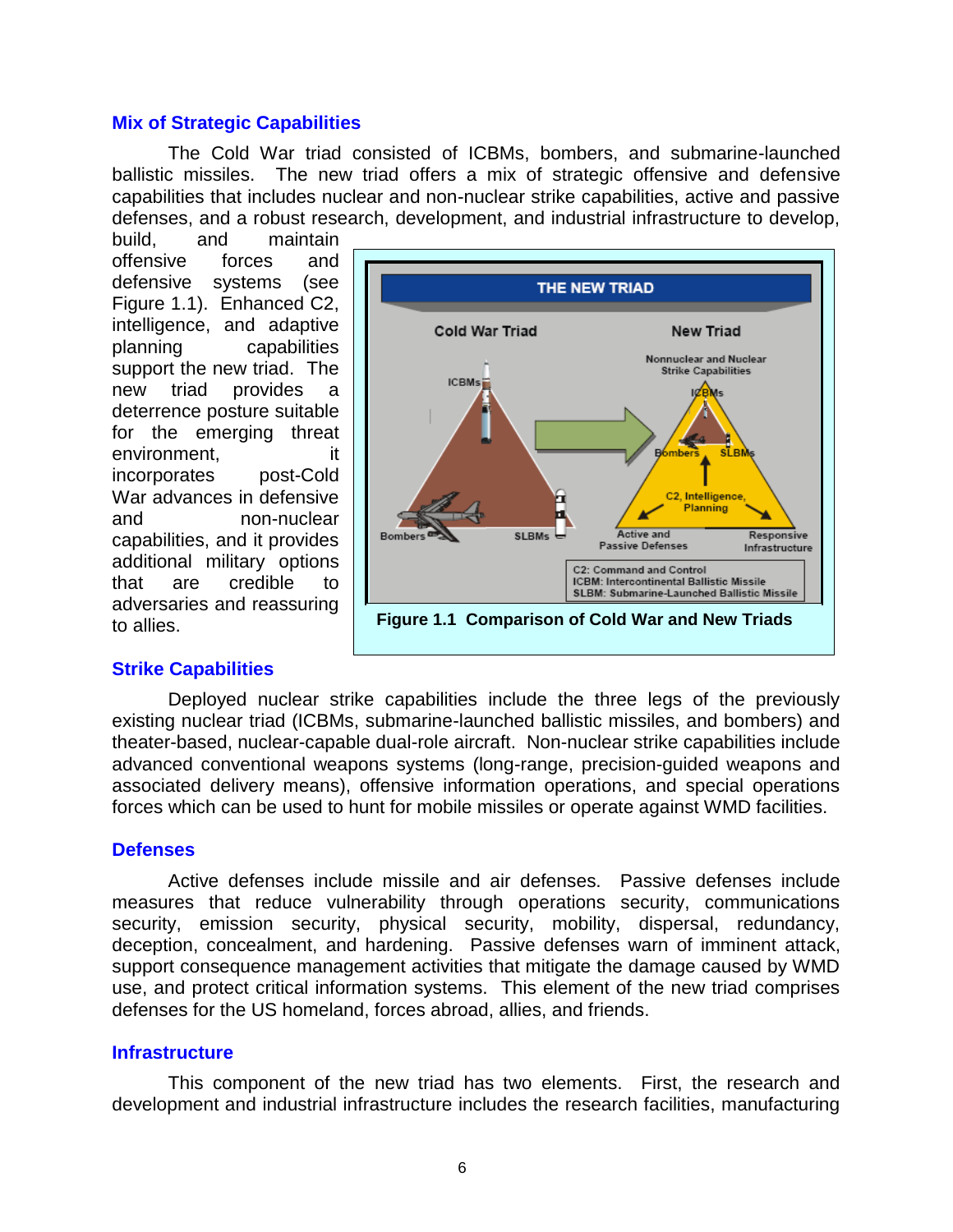capacity, and skilled personnel needed to produce, sustain, and modernize the elements of the new triad as well as supporting intelligence and C2 capabilities. Second, a responsive infrastructure that can augment US military capabilities through the development of new systems or accelerated production of existing capabilities in a timely manner provides strategic depth to the new triad.

#### <span id="page-15-0"></span>**EMPLOYMENT**

Different targeting strategies can enhance deterrent capability and, if employed, successfully achieve warfighting objectives. Changing circumstances will also affect the conditions under which the US should be prepared to employ nuclear weapons. An understanding of these issues is critical for the nuclear planner or commander at the global or theater level of conflict.

#### <span id="page-15-1"></span>**Targeting**

Understanding the current strategic environment is essential to the development of a comprehensive nuclear employment strategy. Whether the enemy consists of a nation-state, rogue state, or is a non-state actor helps define the nature of the strategy. Regardless, deterrence, the ability to discourage enemy attack, is still a foundational concept in nuclear operations. Understanding the nature of deterrence, including the requirements to act if it fails, helps commanders and planners develop effective targeting strategies for nuclear employment.

As stated in AFDD 2-1.9, *Targeting*, "Targeting is a central component of Air Force operational art." A targeting strategy allows commanders and planners to choose the best ways to attain desired outcomes by melding ends (objectives and end states), ways (actions and effects of actions leading to the ends), and risk (the probable "cost" of attaining the ends in terms of lives, equipment, effort, time, and opportunities). Since joint and Air Force targeting doctrine encompasses both kinetic and non-kinetic employment to achieve desired effects, a complete nuclear targeting strategy must include a thorough understanding of the role of deterrence.

In order to accomplish objectives using non-kinetic means, deterrence focuses on preventing an actual exchange through demonstrating the commitment to employ weapons when required. The deterrence effort should be a clearly visible part of the strategy employed on a continuous basis through all instruments of national power. Examples include clear diplomatic and informational efforts including declaratory statements involving US nuclear posture and the commitment to act when required, military preparedness demonstrated through exercises and daily training, and economic incentives toward non proliferation efforts.

 If a nuclear option is chosen, ending a conflict as soon as possible and on terms favorable to the US and/or its allies will help determine the level and scope of employment. Limiting unintended or collateral effects, consistent with AFDD 2-1.9 and JP 3-60, *Joint Targeting*, can help minimize and mitigate enemy reactions such that they pursue a quick cessation of hostilities as well. Careful consideration should be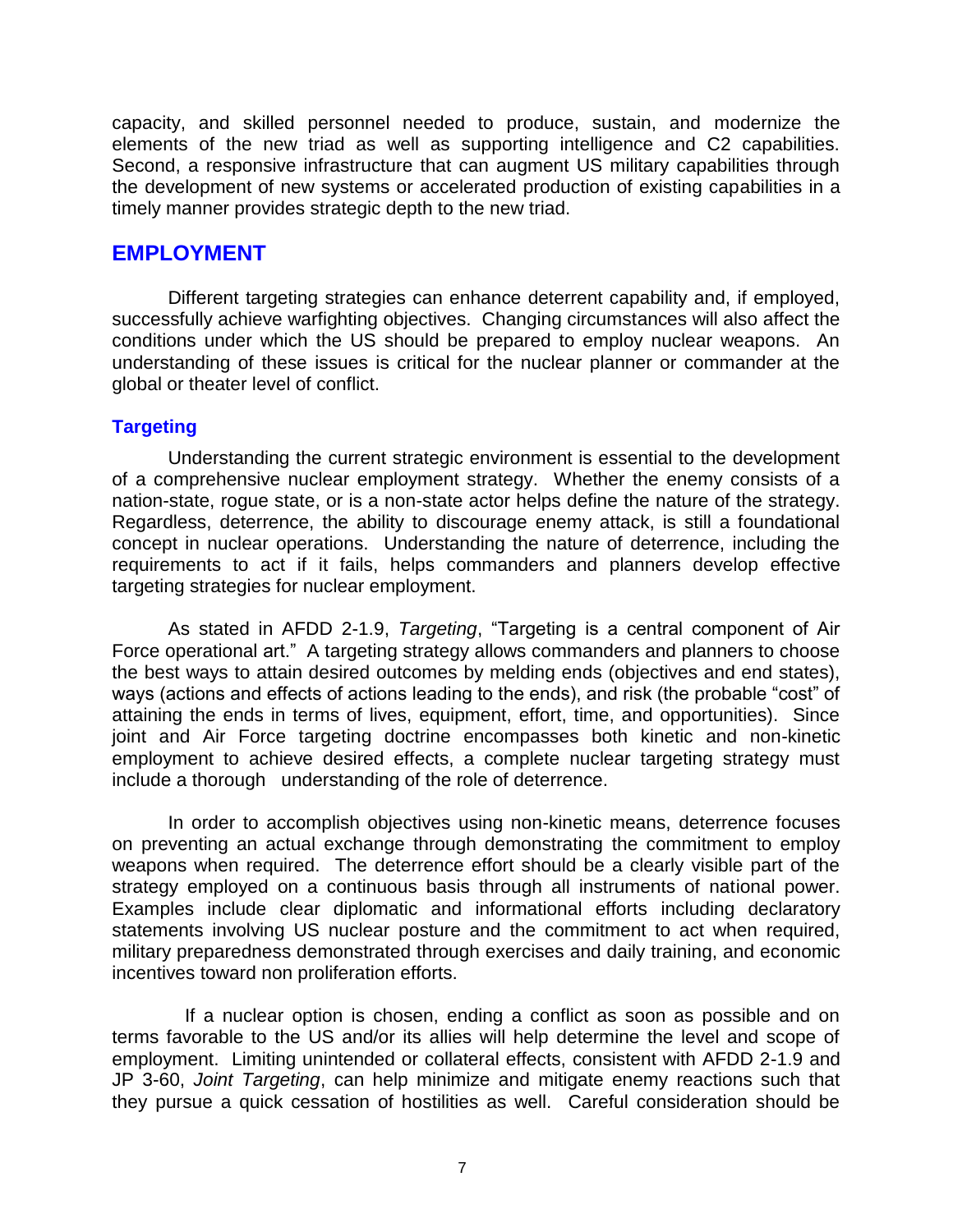given to containing effects to the maximum extent possible. Although there will undoubtedly be longer-term effects from nuclear employment, commanders and planners should develop consequence management into their strategies and remain consistent with law of armed conflict principles.

#### <span id="page-16-0"></span>**Law of Armed Conflict**

The "law of armed conflict" is not based on a single treaty but is instead grounded in various treaties, customs, and national practices regarding the conduct of armed conflict. This body of international law protects combatants and noncombatants,

safeguards human rights, and facilitates the achievement of peace by limiting the amount of force and the manner in which it can be applied. While there is a connection between the destruction of life and property and the defeat of enemy armed forces, neither the law of armed conflict nor US policy sanction devastation as an end unto itself. That having been said, **the law of armed conflict does not expressly prohibit the possession or use of nuclear weapons**. Under international law, the use of a nuclear weapon is based on the same targeting rules applicable to the use of any other lawful weapon, i.e., the counterbalancing principles of military necessity, proportionality, distinction, and unnecessary suffering.



**The decision to employ nuclear weapons carries significant political and psychological implications.**

# <span id="page-16-1"></span>**WEAPON EFFECTS**

**The destruction wrought by nuclear weapons can be immense, or it can be tailored and limited for a particular scenario.** The physical impact of a nuclear strike includes both short- and long-term effects. Beyond the physical repercussions are merated been directed and political effects, which may lead to unintended significant psychological and political effects, which may lead to unintended consequences.  $p_1$ , which hay idea to dimitorial

The physical effects of nuclear weapons are pronounced. The degree of destruction depends upon a number of factors such as weapon design and yield, location and height of burst, weather, and others. Planners must consider the political and military objectives and the desired degree of destruction as well as the local conditions, available weapons, and delivery systems. The immediate operational impact of a nuclear detonation varies and may come from blast and heat, the subsequent electromagnetic pulse (EMP), or more far-reaching effects, depending on the variables discussed above. This will have an immediate effect on enemy forces, logistics, and C2. Communications and computer capability will be severely impacted by EMP, which is an operational effect that may lead to a long-term, strategic impact if Force forces (COMAFFOR) who is also is are pronounced. The degree brings with it an immense power of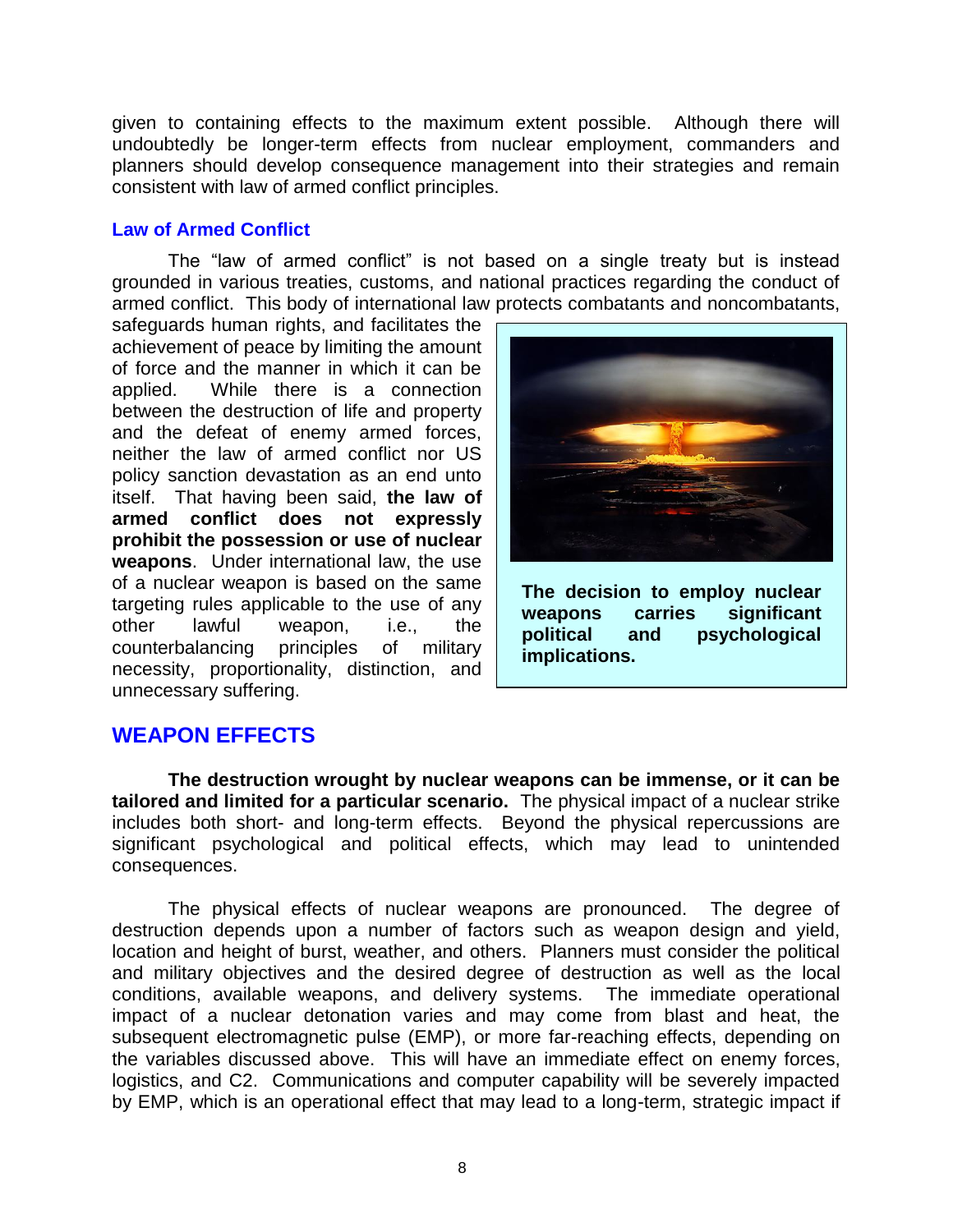the enemy is unable to completely restore those capabilities. Another operational effect with strategic implications is radiation, which will limit the effectiveness of enemy forces as they take protective measures but may also render enemy territory uninhabitable for a long period of time. Other significant effects may include extreme overpressure, dust, and debris.

Theater commanders and planners must consider that the operating environment after a nuclear exchange can be equally inhospitable for friendly forces. Movement through an area that has experienced a nuclear detonation will be slow because significant protective measures are required. Nuclear hardened communications and information systems are designed to be survivable in a nuclear environment and are expected to be available. The use of nuclear weapons to repel enemy forces in friendly territory will lead to long-term effects that may be unacceptable.

There are psychological effects associated with nuclear weapons that go beyond physical destruction. Notwithstanding the stark difference in physical effects between nuclear and conventional weapons, the use of nuclear weapons will have additional implications. It is difficult to determine exactly what that effect might be. A limited use of nuclear weapons may convince an enemy that the US is committed to using whatever degree of force is required and encourage them to cease and desist. It may have the opposite effect, enraging the enemy to the point where it escalates the conflict. When planning a nuclear option, it is important to consider the potential psychological impact as well as the enemy's ability to escalate.

Nuclear weapon use may also have short- and long-term negative effects on relations with other countries. The use of such weapons may be unacceptable to allies or other friendly nations. Their support for the conflict may be lost, and long-term relations may be damaged. It also has the potential to spur other nations to develop nuclear weapons. The President will make the ultimate decision, and he or she will have to consider all of these factors. Military planners and commanders should understand these factors, too, so they can present military options in the full context of their effects rather than in isolation.

### <span id="page-17-0"></span>**WAR TERMINATION**

The goal behind using nuclear weapons is to achieve US political objectives and resolve a conflict on terms favorable to the US. Nuclear operations, like all military operations, should use the minimum force necessary and should be terminated once the objectives have been attained. This requires that decisive targets be struck first, mandating the need for effective intelligence and targeting capabilities. While nuclear operations are in progress, a reliable C2 system is essential if operations are to be terminated when no longer needed or continued if required. Finally, the US must maintain forces in reserve which will continue to protect against coercion following a nuclear strike, convincing the adversary that further hostilities on its part will be met by a swift response.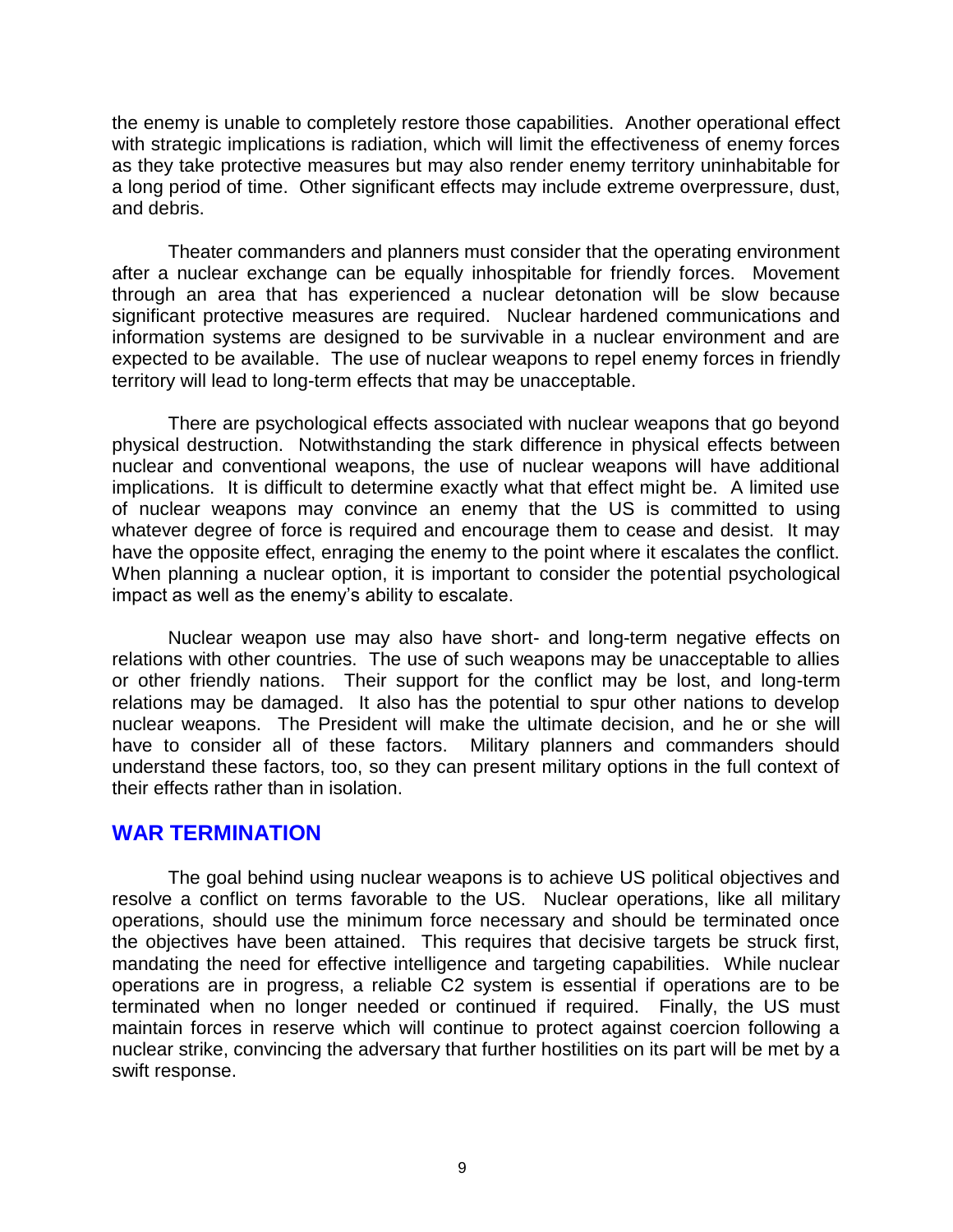Assessment is a critical tool for understanding when to terminate and when to continue the attack. Assessment is "a continuous process that measures the overall effectiveness of employing joint force capabilities during military operations. It is also the determination of the progress toward accomplishing a task, creating an effect, or achieving an objective" (JP 1-02). Assessment supports the commander's decision making process by providing insight into the validity of the strategy and accompanying plans. In terms of nuclear operations, it is thus a critical tool for understanding whether national objectives have been achieved, as well as when to terminate and when to continue an attack.

Refer to AFDD 2, Volume 2, *Operations and Planning*, for more discussion on establishing assessment criteria.

# <span id="page-18-0"></span>**ADDITIONAL CONSIDERATIONS**

The day-to-day purpose of nuclear weapons is to deter; to create desired political effects without actually employing nuclear weapon kinetic effects. Deterrence is a political tool which can be postured to affect the desired outcome. Civilian leadership can send strong messages to assure our allies and dissuade our adversaries through strategic messaging, generation of forces, posturing the forces, deployment of forces, and limited strikes to show our resolve and/or provide escalation control.

The decision to use nuclear weapons is one made only after careful consideration of all relevant factors. One issue which should be addressed is whether the objectives may be achieved through other means, either those offered by the new triad's non-nuclear strike capabilities or by other conventional capabilities. The use of nuclear weapons carries with it the potential for undesirable political consequences. There also may be additional logistical requirements associated with employing such weapons. Commanders and planners should consider exactly what effects they are trying to produce and consider non-nuclear alternatives as well.

If the focus of operations is on physical impact, other munitions may provide the degree of limited or widespread destruction desired without the long-term effects that would result from nuclear weapons. Precision-guided munitions may allow for destruction of hardened facilities without excessive collateral damage. Cluster munitions may be used to destroy or deny a wide area.

Psychological effects can also be achieved with conventional munitions, if the goal is to strike fear in an adversary's leadership or fielded forces. Operations DESERT STORM in 1991 and IRAQI FREEDOM in 2003 demonstrated that a combination of heavy aerial bombardment and psychological operations can severely degrade an enemy's operational effectiveness.

Planners should fully understand the political and military objectives before advocating the use of nuclear weapons. Depending upon the goal of the attack, it may be possible and preferable to use conventional weapons to achieve the desired effects.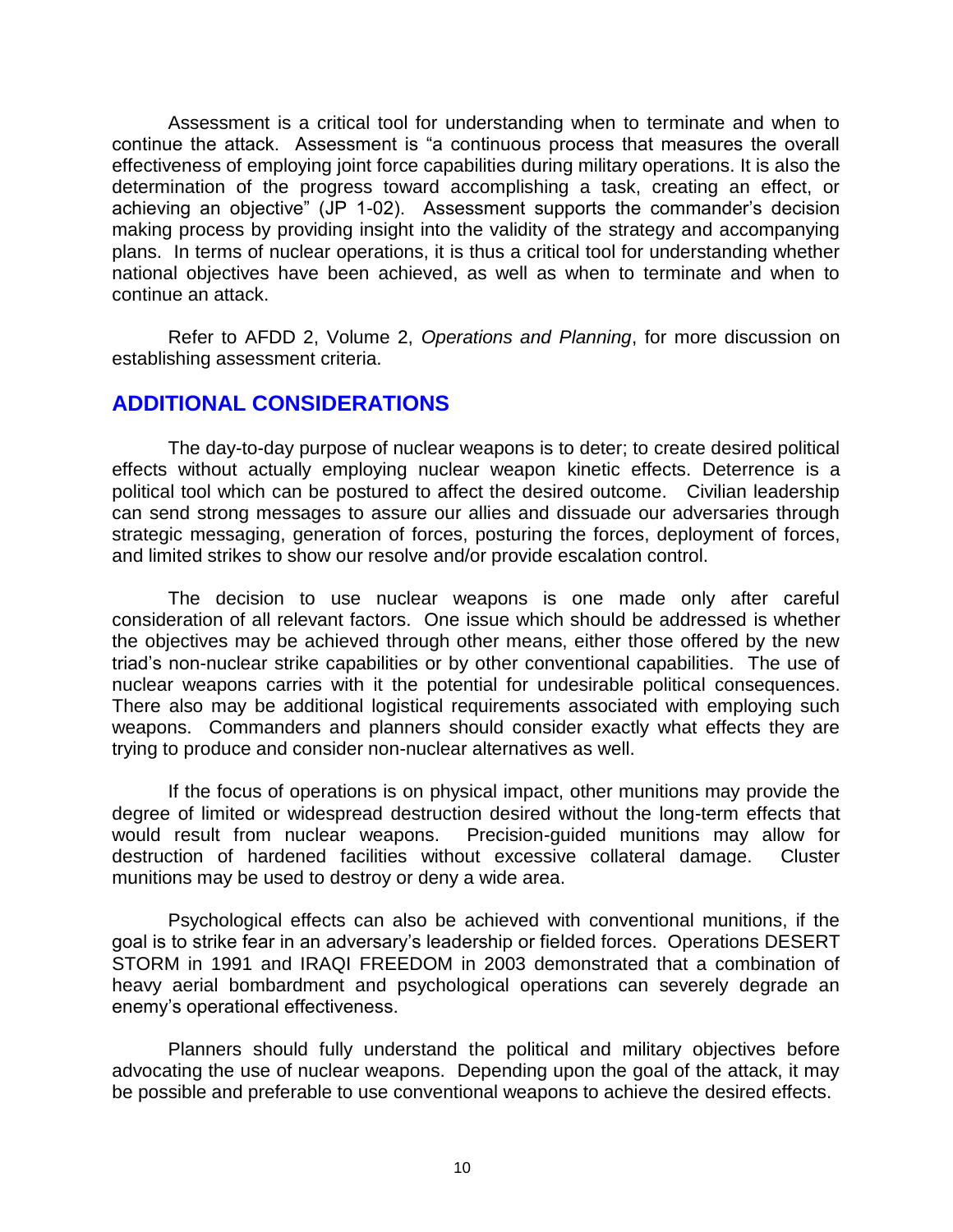### <span id="page-19-0"></span>**SUMMARY**

The Air Force's role in nuclear deterrence is to provide secure, safe, reliable and ready forces in support of our national nuclear deterrent capability. Deterrence forces can be tailored to fit particular threats and respond to a broad array of challenges to domestic and international security. The role of nuclear weapons is to deter an attack against the US and its interests and, should deterrence fail, to terminate the conflict as quickly as possible on terms favorable to the US.

Commanders must be prepared to provide nuclear options to the President and Secretary of Defense (SecDef). If the US is to engage in nuclear operations, planners should have a clear understanding of the objectives involved, the conditions in the theater, the disposition of forces, and the weapons available. Commanders should attempt to terminate hostilities as quickly as possible but should be prepared to continue operations as needed. Nuclear operations involve issues beyond simply launching weapons, and commanders should understand the constraints that will be placed upon their employment.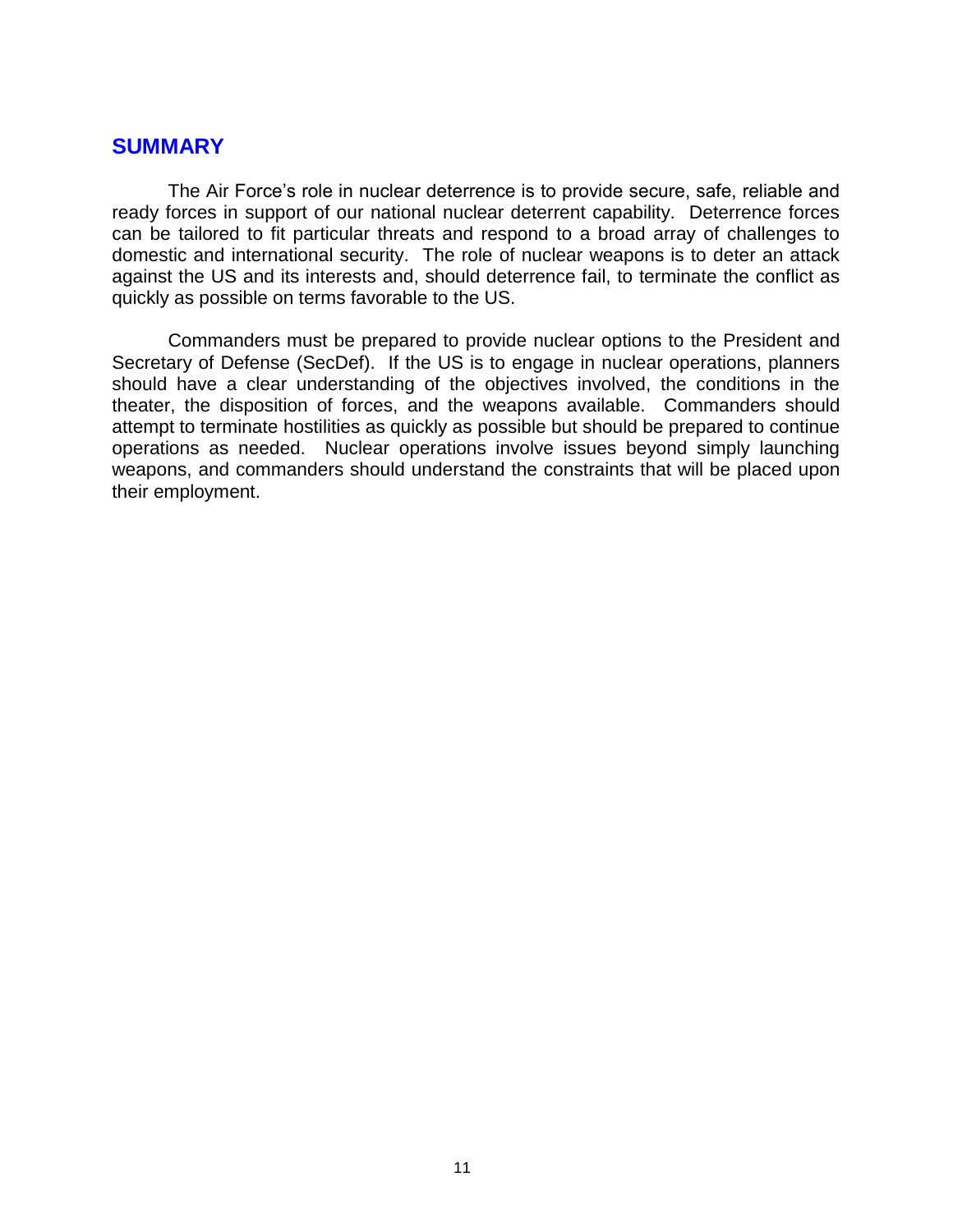### **CHAPTER TWO**

### **COMMAND AND CONTROL OF NUCLEAR OPERATIONS**

*The United States command and control system has provided a high degree of control through the history of the United States nuclear weapons program. Perhaps one of the biggest dangers faced from new nuclear powers is a lack of a sophisticated system to control their nuclear weapons.* 

> <span id="page-20-1"></span>**― Richard A. Paulsen,** *The Role of US Nuclear Weapons in the Post-Cold War Era*

<span id="page-20-0"></span>

**Effective C2 is critical for the proper employment of nuclear weapons.** C2 is defined as "the exercise of authority and direction by a properly designated commander over assigned and attached forces in the accomplishment of the mission" (JP 1-02). A strong C2 capability allows for employment of the proper force against a target in a timely manner. It also provides the means to order the termination of a conflict and avoid further escalation. C2 is a vital component of US deterrent capability, as it guarantees the ability of the US to respond even after suffering an attack. C2 systems should be designed to operate vertically and horizontally to allow effective control of nuclear assets and forces by the President at all affected levels. Proper planning and implementation will ensure that C2 systems are interoperable, secure, timely, efficient, and survivable. Nuclear C2 is a vital aspect of our nuclear deterrent capability. Visible worldwide exercises must routinely highlight capabilities to our allies and adversaries.

# **AUTHORIZATION FOR USE OF NUCLEAR WEAPONS**

**The decision whether or not to use nuclear weapons will always be made by civilian leaders.** The President of the United States is the only person with the authority to order their use. Working with the SecDef, the President may determine nuclear weapons are required to resolve a situation. The President will issue the execution order through the Chairman of the Joint Chiefs of Staff (CJCS) to the CCDR and, ultimately, to the forces in the field exercising direct control over the weapons.

To allow for the timely execution of this order, a series of emergency action procedures (EAP) allow for a quick response to an authentic execution message. EAP should be simple enough to allow for rapid action while at the same time ensuring that an execution order is valid and authentic. Personnel involved in the actual employment of nuclear weapons must be intensively trained and certified in these procedures so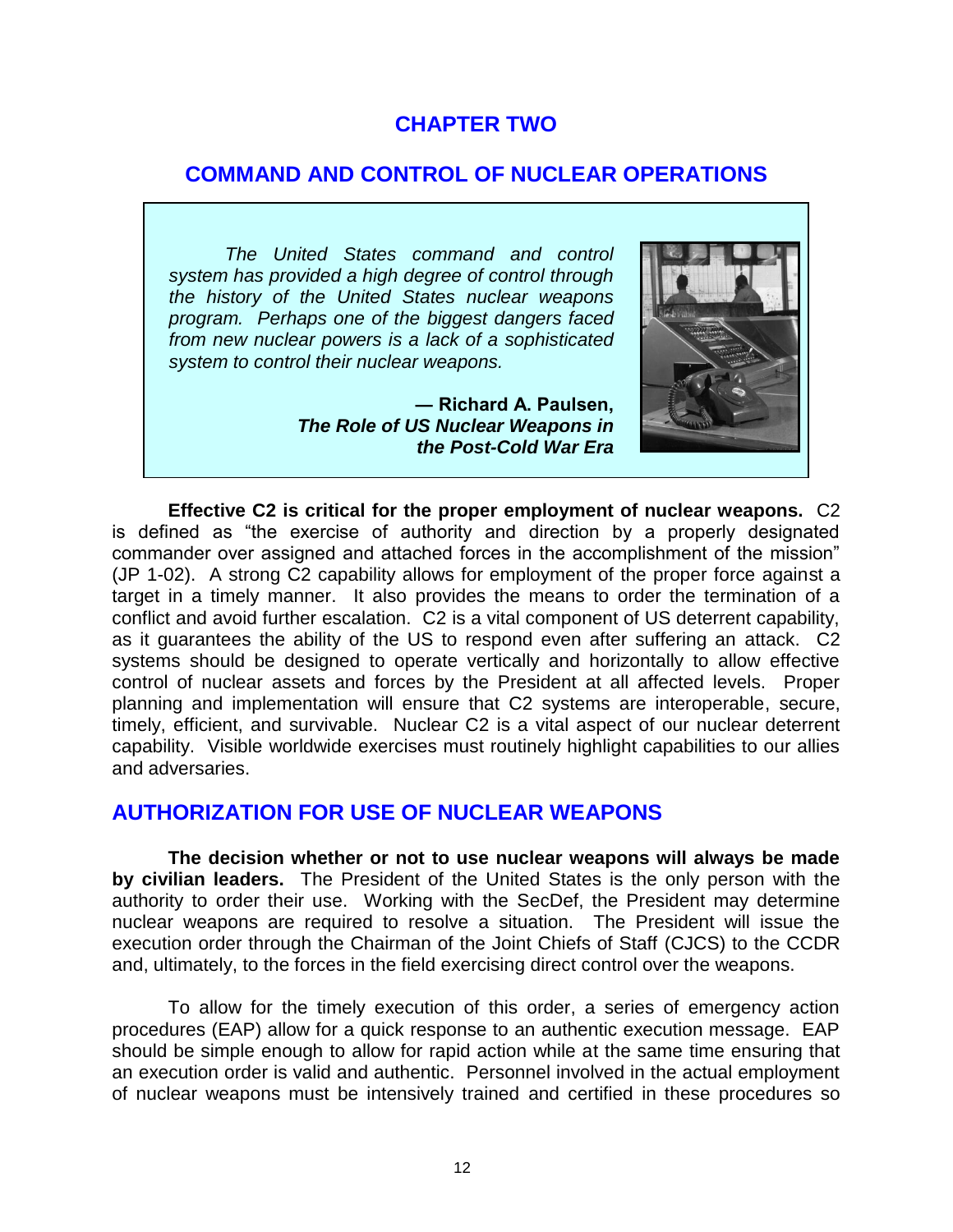they can respond quickly while at the same time resolving any problems that might occur in the transmission of the order.

#### <span id="page-21-0"></span>**Positive Release Orders**

To prevent unauthorized employment of nuclear weapons, certain code systems are used to validate the authenticity of nuclear orders. Access to these systems and codes are tightly controlled to ensure unauthorized individuals are not permitted to gain access to the means to order or terminate nuclear weapons employment. Conversely, once appropriate orders have been sent, weapon system operators must respond in a timely manner if weapons are to be employed effectively before the situation changes. This requires a standard set of procedures for initiating or terminating operations. Knowledge of these procedures could allow an adversary to determine the time required to conduct operations and the methods crew members will use to accomplish them, allowing that adversary to take more effective measures to counter or limit a nuclear strike. Though CONUS-based nuclear weapon systems have an information security structure in place, theater commanders need to consider how best to protect information in a forward-deployed location. They may turn to supporting commands and agencies for assistance, such as United States Strategic Command (USSTRATCOM), the National Security Agency, and the Air Force Office of Special Investigations. Allowing unauthorized persons to have knowledge of nuclear procedures can sharply reduce operational effectiveness. As with all components of force protection, information security and operations security are critical to mission success.

### <span id="page-21-1"></span>**COMMUNICATION SYSTEMS**

The nuclear environment can seriously degrade the ability of the civilian leadership to communicate with forces in the field. If nuclear weapons have already been employed by the US or an adversary, an EMP may have damaged communication systems, command centers may have been destroyed, and essential links may no longer be effective. The means must exist to exercise positive control over nuclear forces. Therefore, C2 systems supporting nuclear operations should be survivable, redundant, secure, and interoperable.

#### <span id="page-21-2"></span>**Survivability**

C2 links should be able to survive in a chemical, biological, radiological, or nuclear (CBRN) environment. A conventional conflict can also interfere with US ability to exercise control over dispersed forces. While some systems are "soft" by their nature, and will probably not be usable after an initial exchange of weapons, other systems must be able to survive. Airborne or mobile command posts and space-based communication links can allow C2 elements to be removed from the direct conflict. Certain types of radio systems will be able to operate in a degraded environment and must be made available for nuclear C2.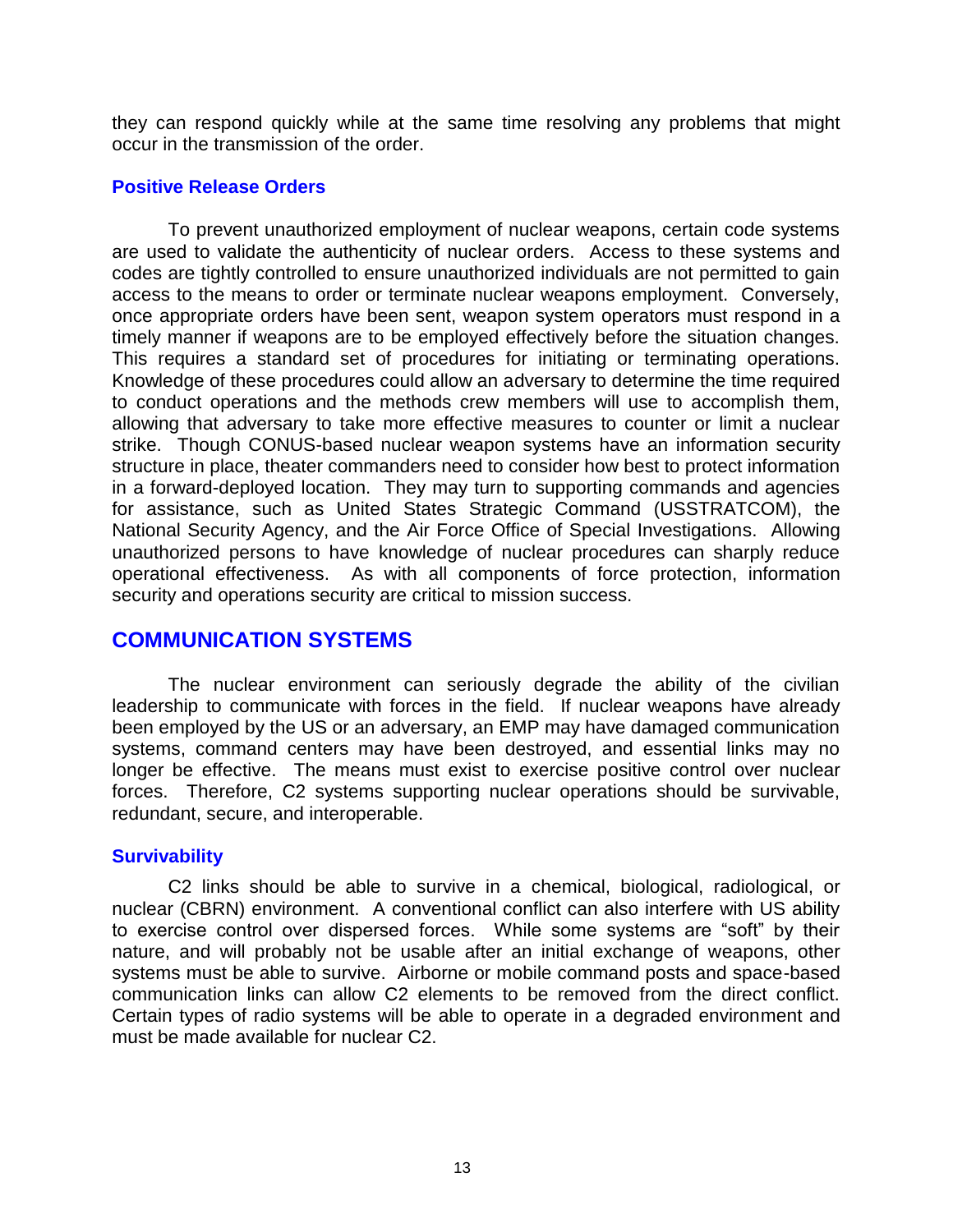#### <span id="page-22-0"></span>**Redundancy**

The effects of nuclear weapons on communications will vary by system. To ensure communications are available, redundant systems are in place in the event one or more lose their effectiveness. Use of redundant systems also enhances deterrence by denying an enemy the opportunity to destroy friendly C2 capability with a single blow.

#### <span id="page-22-1"></span>**Secure Versus Nonsecure Communications Systems**

Secure communications systems afford friendly forces the ability to issue orders while denying valuable intelligence to an enemy. They can also help ensure messages passed to nuclear forces are authentic and not part of enemy deception operations. However, encryption systems by their nature may garble messages or slow their transmission rates, the possibility of which may not be acceptable. The use of code systems with nonsecure communications may be more appropriate than encryption and decryption, though they do not have all of the same capabilities. C2 personnel should strike the appropriate balance between security, timeliness, and accuracy, depending on the contingency and the enemy intelligence threat.

#### <span id="page-22-2"></span>**Interoperability**

C2 communications systems need to be interoperable so critical information can be exchanged following a nuclear attack. Communications systems that use proprietary information technology standards are closed systems, and their value will be severely limited if they do not interoperate with other proprietary systems. At a minimum, these systems should employ information technology standards from the Joint Technical Architecture.

#### <span id="page-22-3"></span>**INTELLIGENCE, SURVEILLANCE, AND RECONNAISSANCE**

Robust intelligence, surveillance, and reconnaissance (ISR) assets are critical to planning, conducting, and assessing nuclear operations. ISR assets provide commanders with the ability to gather information and make timely decisions while supplying planners with information needed to identify decisive targets and determine weapons selection. Additionally, multiple source ISR assets enable civilian leaders with the ability to send timely and targeted deterrent signals to our adversaries and assurance to our allies as well as providing essential post-strike assessment of both friendly and enemy situations to determine follow-on operations.

Space assets provide essential information for early warning and attack assessment, as well as enemy strike or nuclear detonation detection. They also provide communications, navigation, and trans- and post-attack damage assessment support. Airborne assets are also critical for target detection and damage assessment. Air, space, and cyberspace superiority are vital if these systems are to provide information on enemy status and force disposition. Nuclear planners and commanders should have easy access to the information gathered from appropriate ISR sources.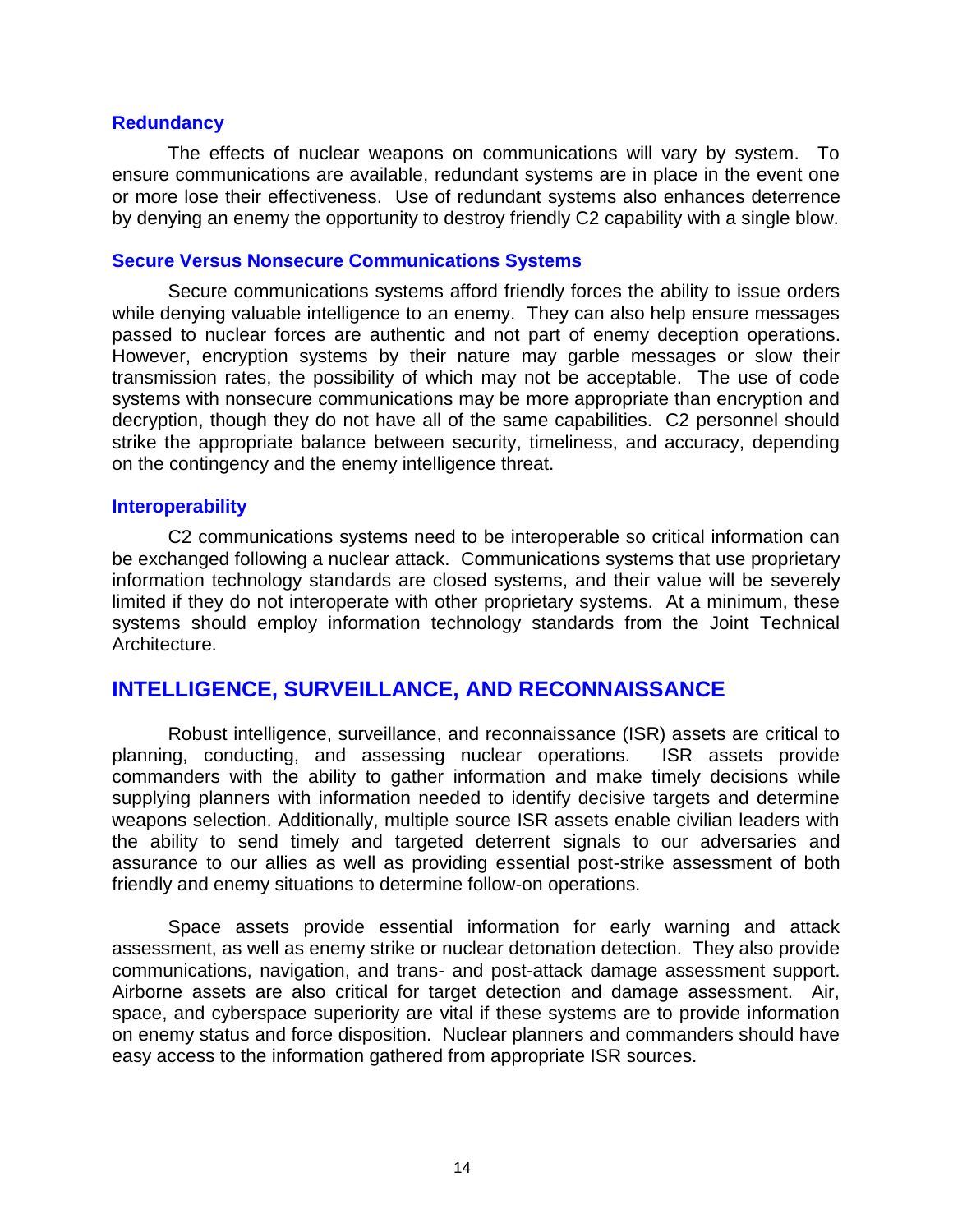# <span id="page-23-0"></span>**AIR FORCE ORGANIZATION FOR CONUS-BASED NUCLEAR OPERATIONS**

The Air Force is responsible for organizing, training, and equipping ICBM, bomber, reconnaissance, and air refueling forces for nuclear combat operations. Air Force major commands (MAJCOMs) and numbered Air Forces oversee the day-to-day operations of these forces. The Air Force contribution to nuclear operations includes ICBMs, nuclear-capable bombers and fighters, tankers, and reconnaissance and surveillance aircraft. Today, except for ICBMs, these forces have conventional missions in addition to their nuclear role.

Rather than organizing with individual Service components, nuclear forces within USSTRATCOM, when generated, are organized by functional task forces. For example, Task Force 214 consists of ICBMs; Task Force 204 includes nuclear-capable bombers and airborne reconnaissance; and Task Force 294 includes air refueling aircraft and airlift support. See figure 2-1. Comparable task forces exist for the Navy's submarines and for airborne communications. Each task force may have its own commander. Within each task force, forces are arrayed internally into wings, groups, and squadrons as necessary to provide internal span of control. When forces are engaged in nuclear operations, the Commander, USSTRATCOM exercises operational control (OPCON) through the task force commanders. It is important to note that the task force commanders are not joint commanders within the normal constellation of joint force commanders. The task force commanders also have administrative control (ADCON) responsibilities for organizing, training, and equipping through their owning MAJCOMs. The roles and responsibilities of the senior Air Force commanders should be clearly delineated in writing.

This structure deviates from standard Air Force organizational doctrine. Under normal conditions Air Force units assigned or attached to a joint force commander at any level should be organized along the lines of an air and space expeditionary task force and commanded by a single Commander, Air Force Forces (COMAFFOR). This individual would typically exercise OPCON and ADCON over the assigned and attached Air Force forces. However, there is not normally a COMAFFOR or joint force air component commander in the USSTRATCOM nuclear command structure. This unique organizational structure is due to the political and military aspects of our daily alert posture and the highly centralized C2 requirements of a nuclear strike.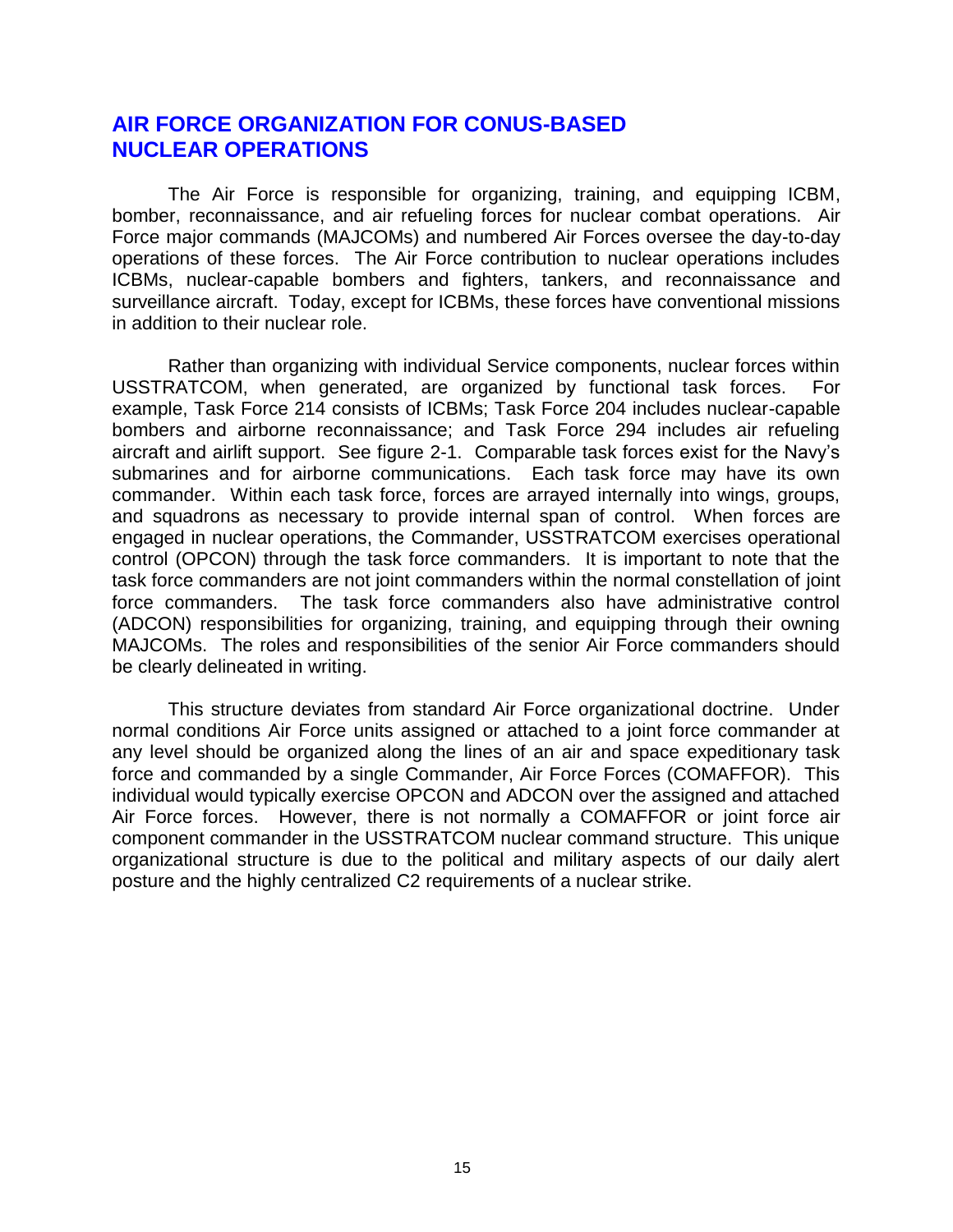

# <span id="page-24-0"></span>**AIR FORCE ORGANIZATION FOR THEATER-BASED NUCLEAR OPERATIONS**

Geographic CCDRs may be tasked to develop and execute nuclear operations in their areas of responsibility using their assigned and attached forces. When so postured, the process for C2 of Air Force theater nuclear forces should be similar to that of CONUS-based forces:

**C** Theater nuclear forces are under the operational control of the CCDR.

O Nuclear execution and termination authority rests with the President.

Nuclear C2 requires implementation of stringent EAP to ensure positive authentication, validation, and release of nuclear weapons. The levels of security and integrity in these procedures are no less than for CONUS-based nuclear forces.

The Air Force may integrate nuclear options with conventional or non-kinetic operations to enhance effectiveness and minimize collateral effects. In some scenarios, the delivery of a single or a few nuclear weapons may require conventional support in the form of air superiority, defense suppression, air refueling, and post-strike assessment. In other scenarios, theater nuclear weapons may be integrated within a larger strike that also includes delivery of conventional ordnance. In other scenarios, CONUS-based bombers or submarine-launched cruise or ballistic missiles may support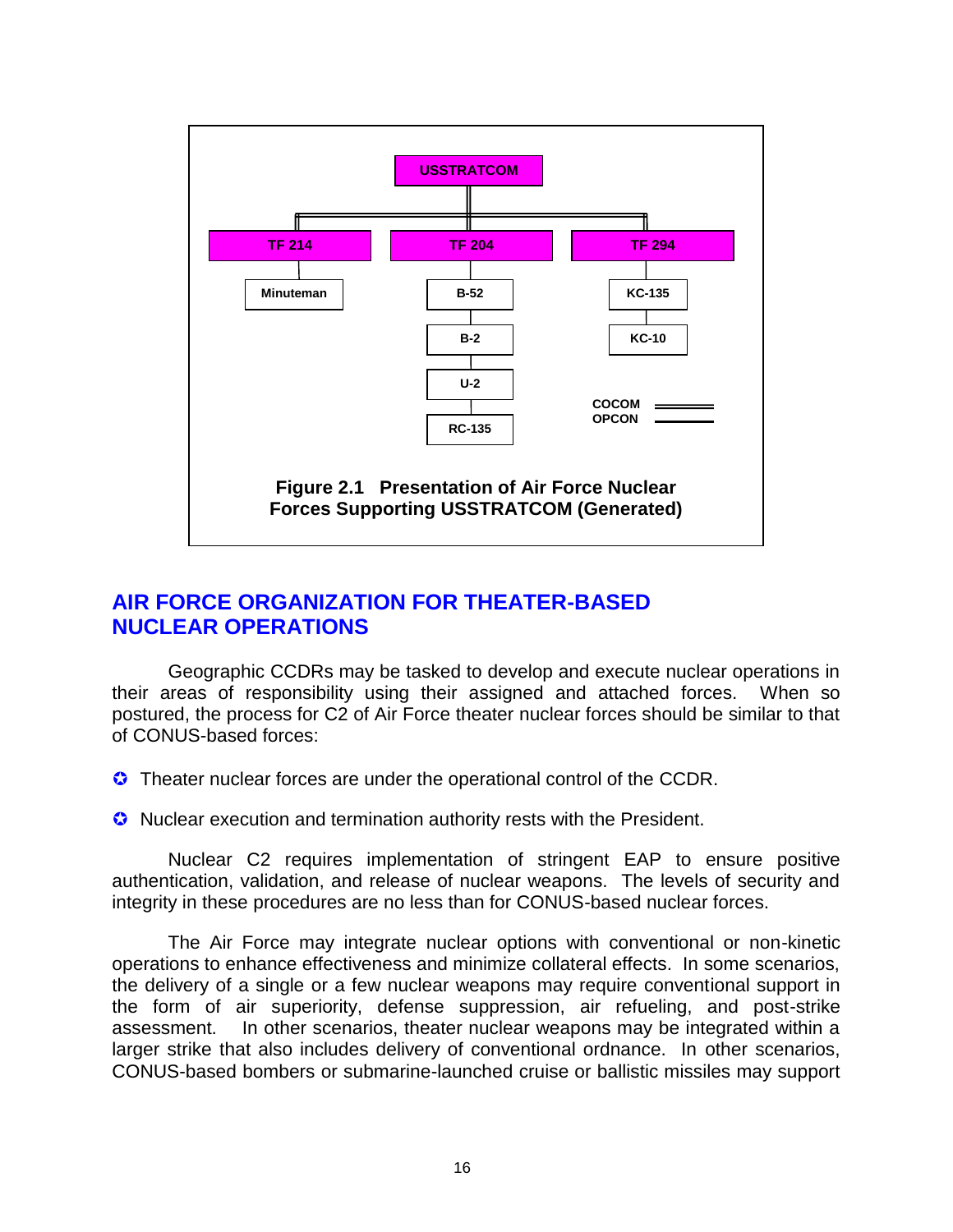theater operations. All scenarios require careful planning to ensure integration of all capabilities, beyond simple deconfliction of weapons effects.

As with CONUS-based nuclear forces, Air Force Service component commanders in theaters have no part in nuclear execution; execution authority remains vested with national leadership. Most importantly, Air Force commanders at all levels (e.g., wing, group, and squadron) remain responsible for the security, safety, and handling of nuclear weapons and materials regardless of where they may be in the generation or employment process. For additional discussion on surety, see chapter 4.

#### <span id="page-25-0"></span>**SUMMARY**

C2 involves the ability to gather information, make decisions, and communicate orders to forces in the field. Command relationships should be clear and understood by all personnel in the chain of command. Procedures must be in place to allow for accurate processing and authentication of orders. Communication systems must allow commanders to exercise control under a wide range of conditions. Timely and accurate information allows decision makers to examine the situation and develop options. C2 is an essential component in the effective employment and deterrence value of nuclear weapons.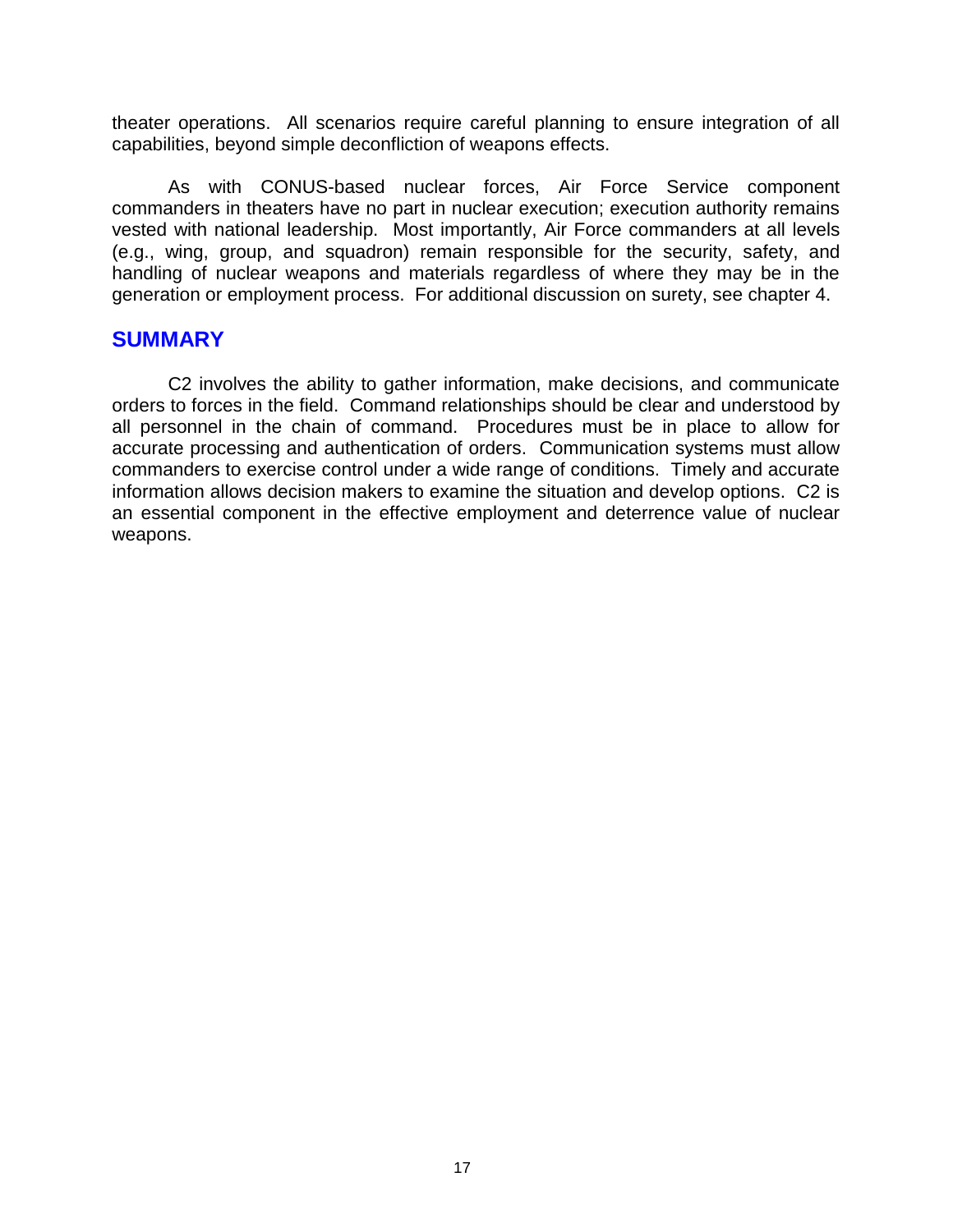# **CHAPTER THREE**

# **PLANNING AND SUPPORT CONSIDERATIONS**

 *In many ways, the challenge to sustain the excellence of our nuclear forces is greater today than ever. The operational demands of the Global War on Terrorism coupled with the costs of fielding modern forces across the Department of Defense continue to challenge our nuclear enterprise. The need to appropriately establish priorities and balance resources has never been more difficult.*

<span id="page-26-0"></span>

**―Air Force Blue Ribbon Review of Nuclear Weapons Policies and Procedures, February 2008**

As with all military operations, nuclear operations may be carried out against an enemy's military, political, economic, and information targets. The goal is to achieve national objectives by neutralizing or destroying the enemy's war-making capabilities and will to fight.

Plans for nuclear operations are prepared by USSTRATCOM and the geographic combatant commands, in accordance with guidance provided by the President, SecDef, and the CJCS. These plans respond to threat assessments, targeting directives, and policy requirements. Accurate and timely intelligence is critical to planning nuclear operations.

### <span id="page-26-1"></span>**PLANS**

Nuclear operations can either be preplanned against specific targets using planned routing or adaptively planned against emerging targets. Preplanning provides the opportunity to conduct detailed planning and analysis against targets without the time pressures normally associated with a crisis action scenario. Preplanned options maintain centralized control while minimizing response time. Plans provide a variety of targeting options, which allow national leadership the flexibility to achieve objectives. As circumstances change during a conflict, adaptive planning allows leadership to retarget and strike emerging, mobile, or previously unknown targets. Quick reaction by nuclear forces can prevent enemy leadership from using resources to its advantage.

Planning for theater-level nuclear operations should be integrated into the CCDR's operational plans. This will maximize the desired effects, identify and prioritize intelligence, planning, and force requirements, and ensure proper levels of coordination and support necessary for successful mission operations. USSTRATCOM is tasked by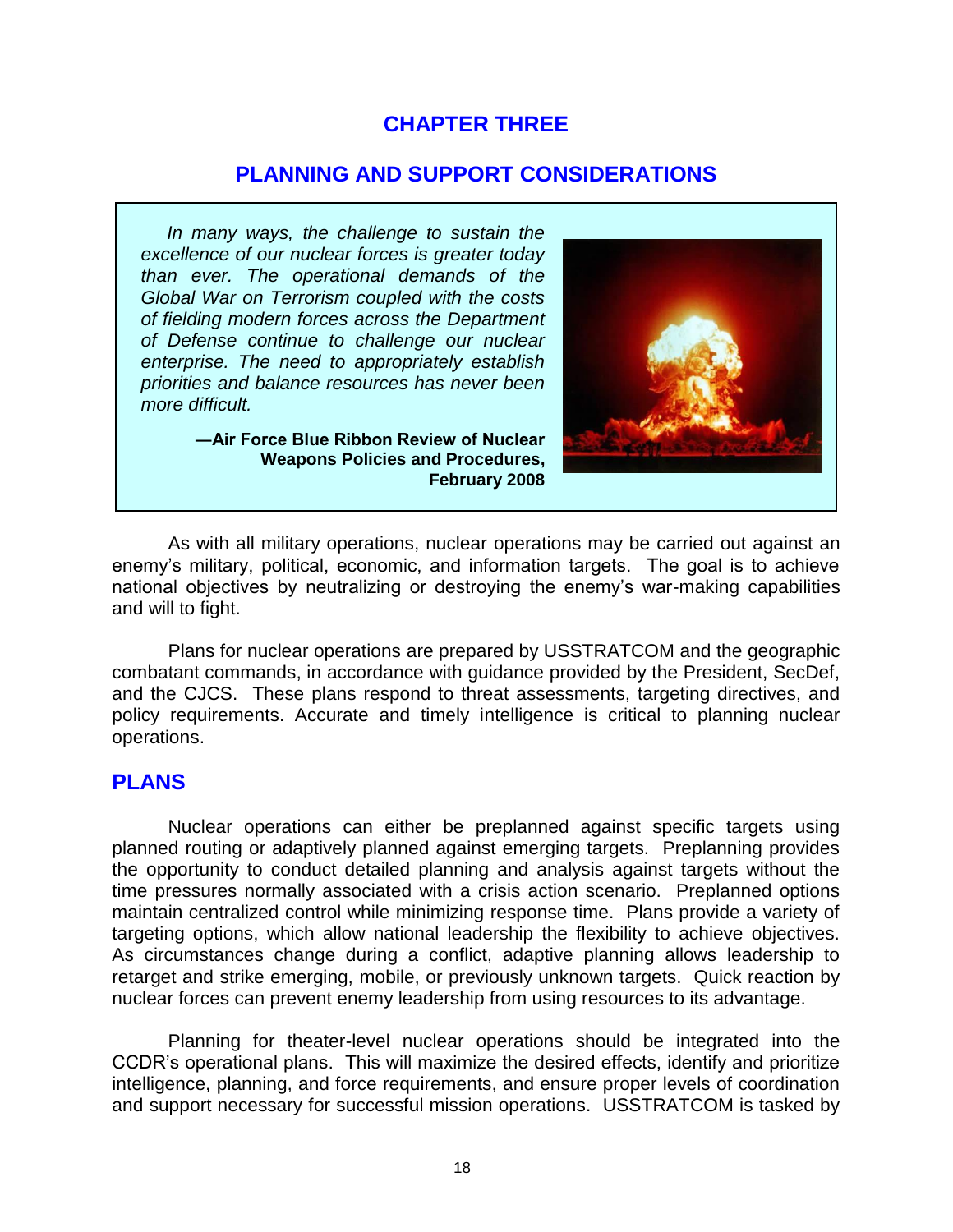the Joint Strategic Capabilities Plan to provide specific support to geographic CCDRs for their nuclear planning. Liaison teams are assigned to work with the joint force commander and the components in the development of nuclear options.

Given the fluid nature of the modern security environment, the need for strategic intelligence may be greater than ever. For planning to be effective, emerging threats should be identified long before they pose a significant danger to US interests. A strong link between intelligence and planning allows for the recognition of threats in advance and enables the US to take steps to deter or prevent their emergence and defend against them when required. Successful planning requires more than just an understanding of today's environment; it demands a forward-thinking paradigm that is proactive, rather than reactive, in nature.

# <span id="page-27-0"></span>**TIMING AND DECONFLICTION**

Nuclear employment is closely coordinated to combine targeting, mutual support, and defense, as well as national strategies and objectives. The options contained therein provide sufficient detail to ensure mutual support and defense suppression. Of particular concern is the timing and deconfliction of weapons. Fratricide, or the destruction of one weapon by another, will reduce the effectiveness of the nuclear strike. Planners coordinate between different weapons to ensure they do not conflict. Air Force planners and USSTRATCOM liaison teams in a theater of operations must also ensure that weapons are deconflicted before being employed.

Another issue of particular concern is the risk of friendly casualties. Planners should fully understand the effects of the weapons, applicable meteorological data, and location of US or allied forces. The impact to the US Government will be far greater than anticipated if it should turn out that US or allied forces are killed by their own nuclear weapons.

# <span id="page-27-1"></span>**AIR, SPACE, AND CYBERSPACE SUPERIORITY**

As with most Air Force operations, nuclear operations rely on and complement actions conducted across all domains. Despite the unique nature of nuclear weapons, operations must still be integrated to achieve assigned objectives. As articulated in Air Force doctrine, success in air, land, sea, space, and cyberspace operations depends upon air, space, and cyberspace superiority. They provide freedom to attack as well as freedom from attack. This is as true for nuclear missions as it is for any other form of attack.

 Air, space, and cyberspace superiority strongly enhance nuclear operations by protecting manned systems and space assets. They deny enemy access to space for purposes of surveilling and targeting US forces, as well as inhibiting enemy nuclear C2. In addition, control of these domains allows US forces to be warned of and assess ballistic missile attacks, target enemy locations, exercise positive control of nuclear systems, conduct damage assessment, and plan follow-on operations. For more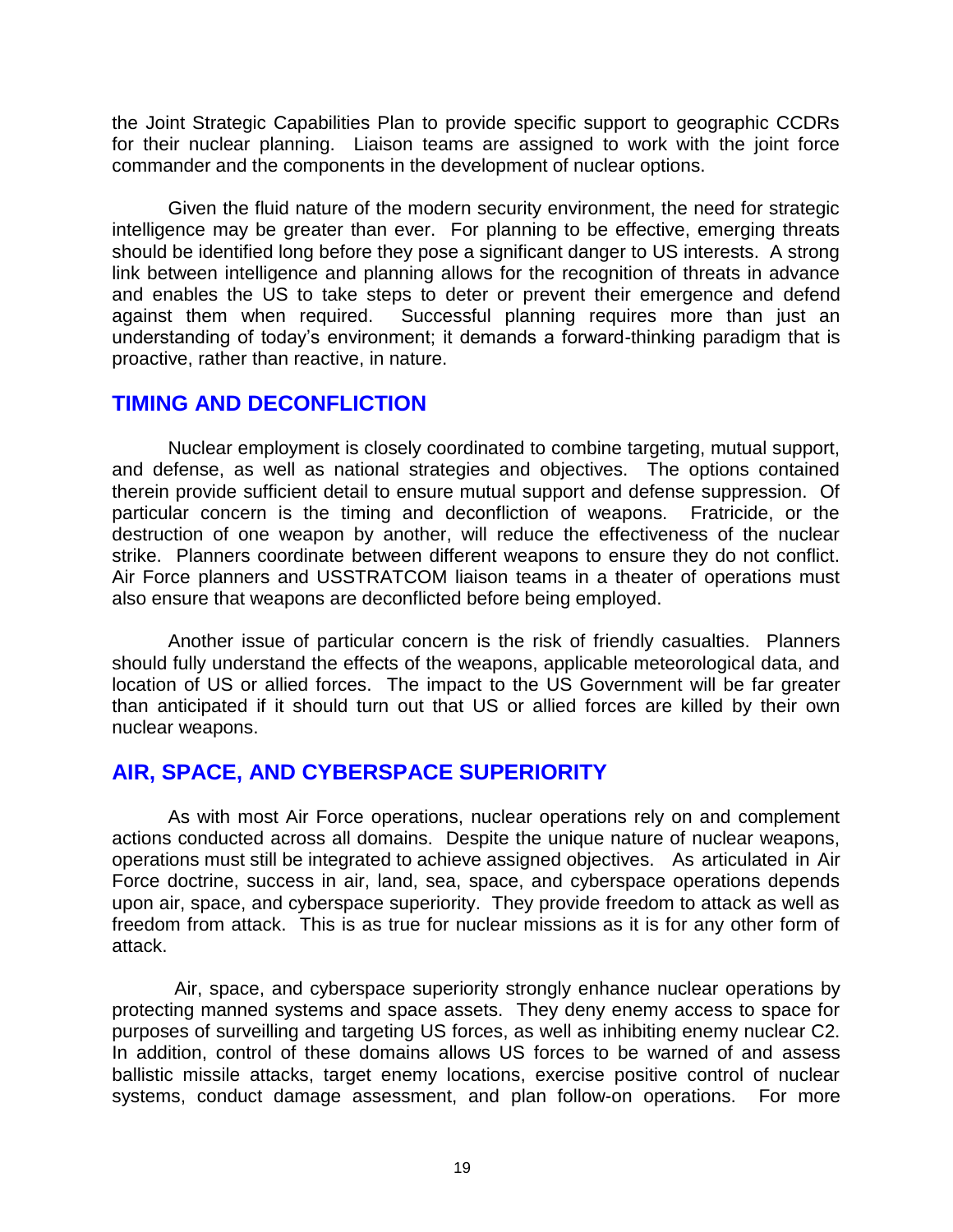discussion on the various aspects of superiority, see AFDD 1, *Air Force Basic Doctrine*; AFDD 2-1.1, *Counterair*; AFDD 2-2, *Space Operations*; AFDD 2-5, *Information Operations*; and AFDD 2-11, *Cyberspace Operations*.

# <span id="page-28-0"></span>**COMBAT SUPPORT**

Effective support is critical for Air Force nuclear forces to be successful. Nuclear support structures must be organized, sized, and maintained to support all likely nuclear operations. Nuclear support includes such things as scheduled maintenance and support of current operations; generating bombers and ICBMs for nuclear alert in a crisis; deployment into a theater of operations, as required; and dispersal and reconstitution actions (before and after hostilities). Support structures should operate effectively throughout the range of military operations, including nuclear operations. When considering the possibility of nuclear options, planners must review the support issues involved and ensure all support requirements are met before moving weapons to new locations.

Security is an important concept in day-to-day support, as well as in dispersal and deployment operations. Weapons are particularly vulnerable when in transit or deployed under ad hoc field conditions, so appropriate measures must be taken to protect them. Planners and commanders should consider, among other things, the current threat level and local community concerns.

Maintenance for nuclear weapons and their delivery systems requires speciallytrained personnel. The decision to deploy or disperse nuclear weapons also requires the deployment or mobilization of maintenance personnel, who typically require their own facilities separate from conventional munitions. Planners need to incorporate such unique support requirements when planning for nuclear operations away from an established infrastructure.

Because nuclear systems and facilities are lucrative targets, air base personnel may encounter CBRN weapons effects. US forces should be capable of responding to and executing operations in a CBRN environment with minimal degradation of force effectiveness. Implementing the principles of CBRN defense—avoidance, protection, and decontamination— will help preserve the fighting capability of the forces. AFDD 2- 1.8, *Counter-Chemical, Biological, Radiological, and Nuclear Operations*, JP 3-11, *Operations in Chemical, Biological, Radiological, and Nuclear (CBRN) Environments*, and JP 3-41, *Chemical, Biological, Radiological, Nuclear, and High-Yield Explosives Consequence Management*, provide additional guidance.

### <span id="page-28-1"></span>**SUMMARY**

Nuclear operations require careful planning. Plans should be developed in advance to provide alternatives to the President and should include preplanned options, while also maintaining the flexibility to adapt to changing situations. Just as USSTRATCOM operations plans have been created for strategic scenarios, theater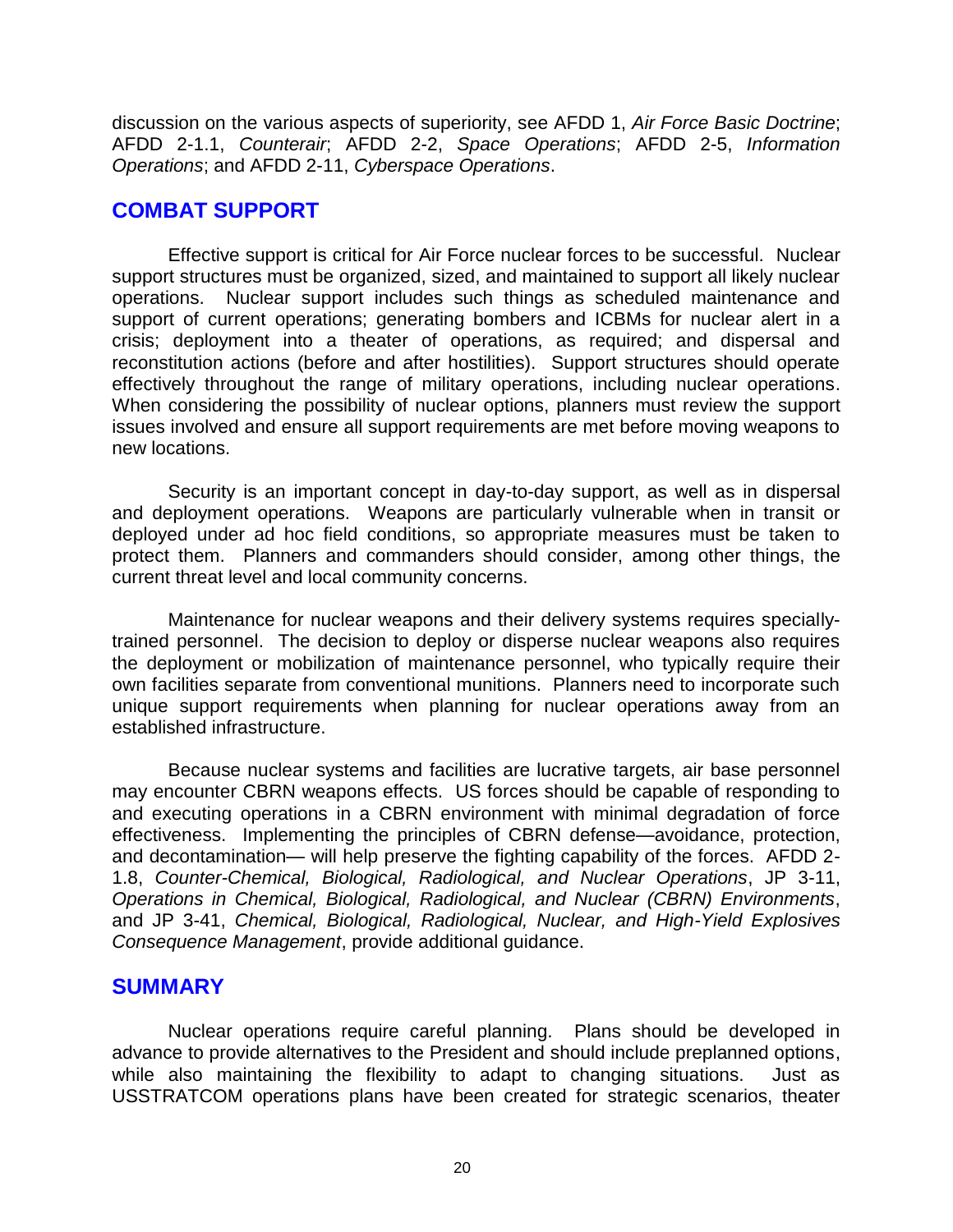commanders will develop appropriate nuclear contingencies in their campaign plans. These plans should take into account deconfliction with other weapons and means to avoid friendly casualties. In making the decision to move nuclear weapons, the commander must understand the significant logistical, security, and support concerns, such as airlift and maintenance facilities, which will require resources that might be used elsewhere. Commanders must be aware of the requirements of nuclear operations long before such weapons are ever employed.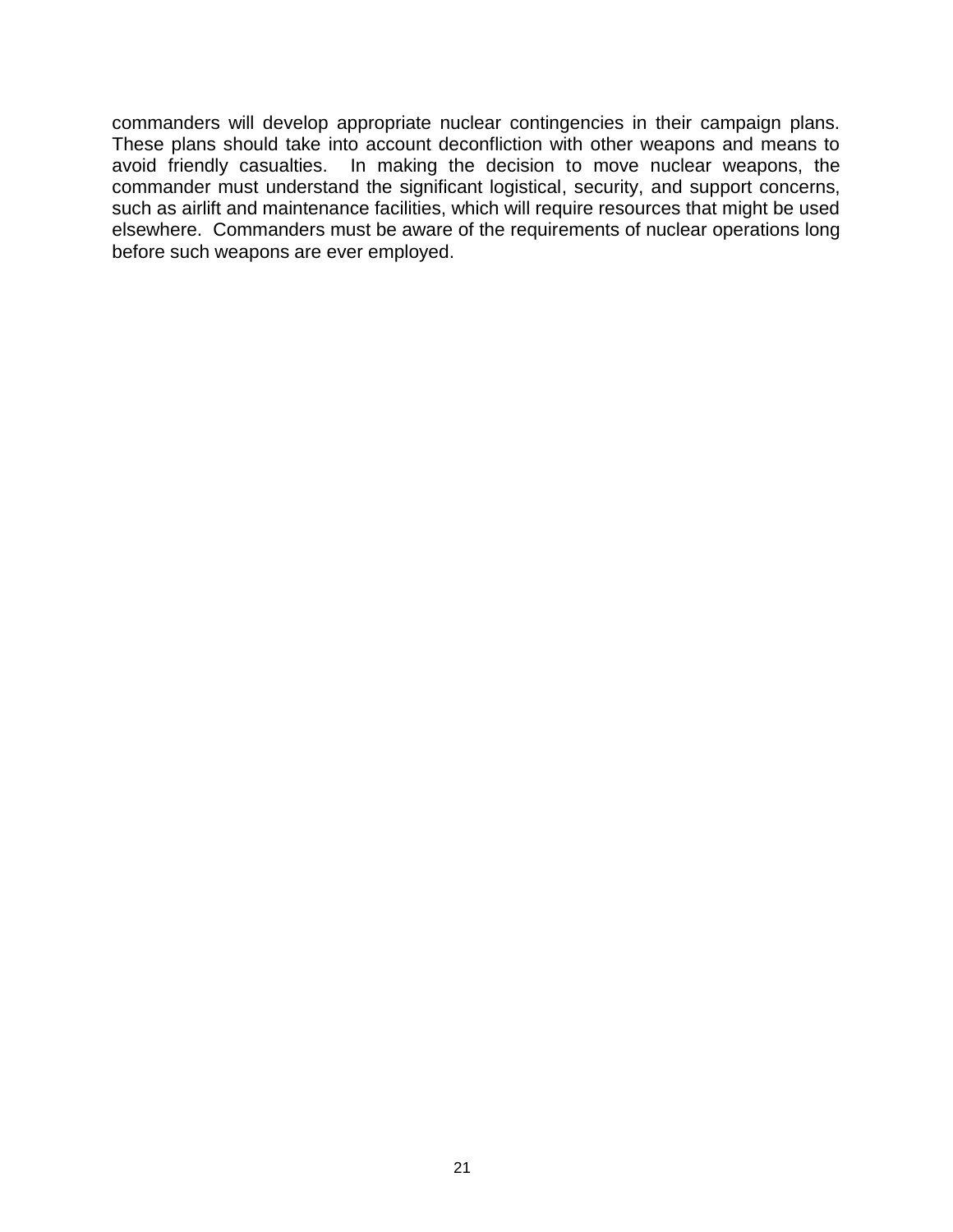### **CHAPTER FOUR**

#### <span id="page-30-0"></span>**SURETY**

*As the United States reduced its nuclear stockpile following the end of the Cold War, emphasis on nuclear weapons declined and the forces assigned to operate, maintain, and support the nuclear capability reduced accordingly, especially in flying units. The ongoing challenge to the USAF is how to achieve a focused, dedicated nuclear capability with a smaller, but equally professional work force.*



**―Air Force Blue Ribbon Review of Nuclear Weapons Policies and Procedures, February 2008**

**Perfection is the standard for the safety, security, and reliability of nuclear weapons operations.** The Air Force accomplishes this through a stringent nuclear surety program. This program applies to materiel, personnel, and procedures that contribute to the safety, security, and control of nuclear weapons, thus assuring no nuclear accidents, incidents, loss, or unauthorized or accidental use. The Air Force continues to pursue safer, more securable and more reliable nuclear weapons consistent with operational requirements.

**Adversaries and allies should be highly confident of the Air Force's ability to secure nuclear weapons from accidents, theft, loss, and accidental or unauthorized use.** This day-to-day commitment to precise and reliable nuclear operations is the cornerstone to the credibility of our nuclear deterrence mission.

**Whether working with CONUS-based nuclear forces or conducting theater nuclear operations, commanders must ensure the safety, security, and reliability of their weapons and associated components.** While the appropriate infrastructure already exists at CONUS bases with nuclear forces, geographic CCDRs should consider the additional needs incurred if they are going to have nuclear weapons deployed into their area of responsibility.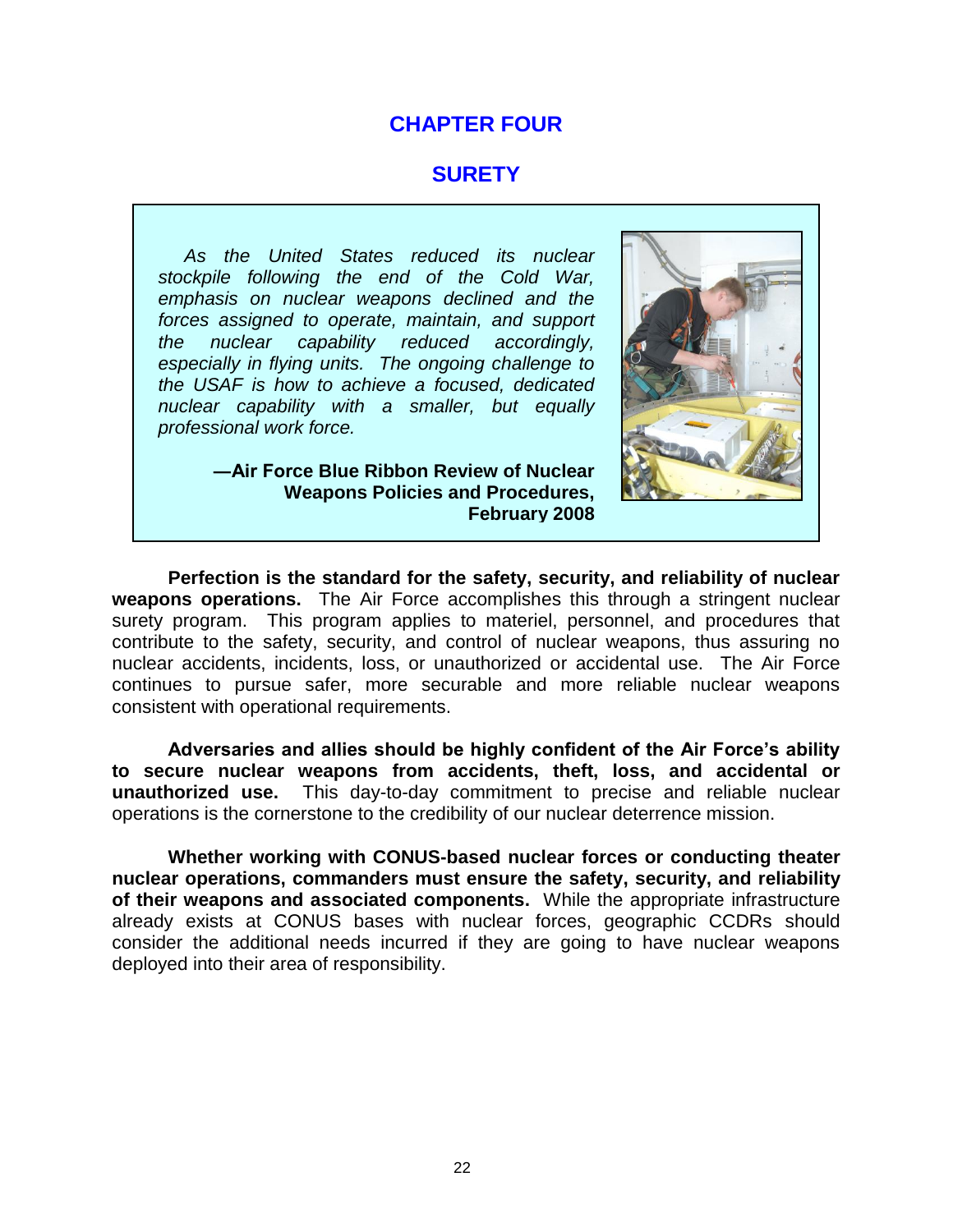*Two events that occurred in 2006 and 2007 alerted senior Department of Defense (DOD)* officials to unacceptable practices in the handling of nuclear *weapons and nuclear weapons-related materiel within the U.S Air Force. One incident was the unauthorized weapons transfer from Minot Air Force Base (AFB) in North Dakota to Barksdale AFB in Louisiana in August 2007, which was due to a breakdown in procedures in the accounting, issuing, loading, and verification processes.*

 *The other incident involved the misshipment of four forward-section assemblies used on the Minuteman III intercontinental ballistic missile (ICBM). The assemblies are sensitive missile components and, as such, require special handling. Owing to errors and omissions in inventory control and packaging, on two separate occasions in October and November 2006, assemblies were sent to Taiwan. These shipments were intended to fulfill a foreign military sales order for helicopter batteries. Because of subsequent deficiencies in supply chain management, the components were not properly recovered until March 2008.*

 *Despite the decreased inventory of nuclear weapons, there has never been a stated or implied willingness on the part of national leaders to permit, allow, or tolerate a lessening of the "zero-defects" standard regarding the safety, security, and reliability of U.S. nuclear forces or weapons. Yet, the investigations that followed each of these incidents revealed a serious erosion of expertise and discipline related to the nuclear weapons enterprise within the Air Force.*

> **-- Report of the Secretary of Defense Task Force on DOD Nuclear Weapons Management, Phase I, September 2008**

### <span id="page-31-0"></span>**SAFETY**

**All individuals involved with nuclear weapons are responsible for the safety of those devices.** Because of the destructive potential of these weapons, and the possibility that their unauthorized or accidental use might lead to war, safety is paramount. Per Department of Defense (DOD) Directive 3150.2, *Department of Defense Nuclear Weapons System Safety Program*, four specific nuclear surety standards must be met.

- **C** There shall be positive measures to prevent nuclear weapons involved in accidents or incidents, or jettisoned weapons, from producing a nuclear yield.
- **C** There shall be positive measures to prevent deliberate prearming, arming, launching, or releasing of nuclear weapons, except upon execution of emergency war orders or when directed by competent authority.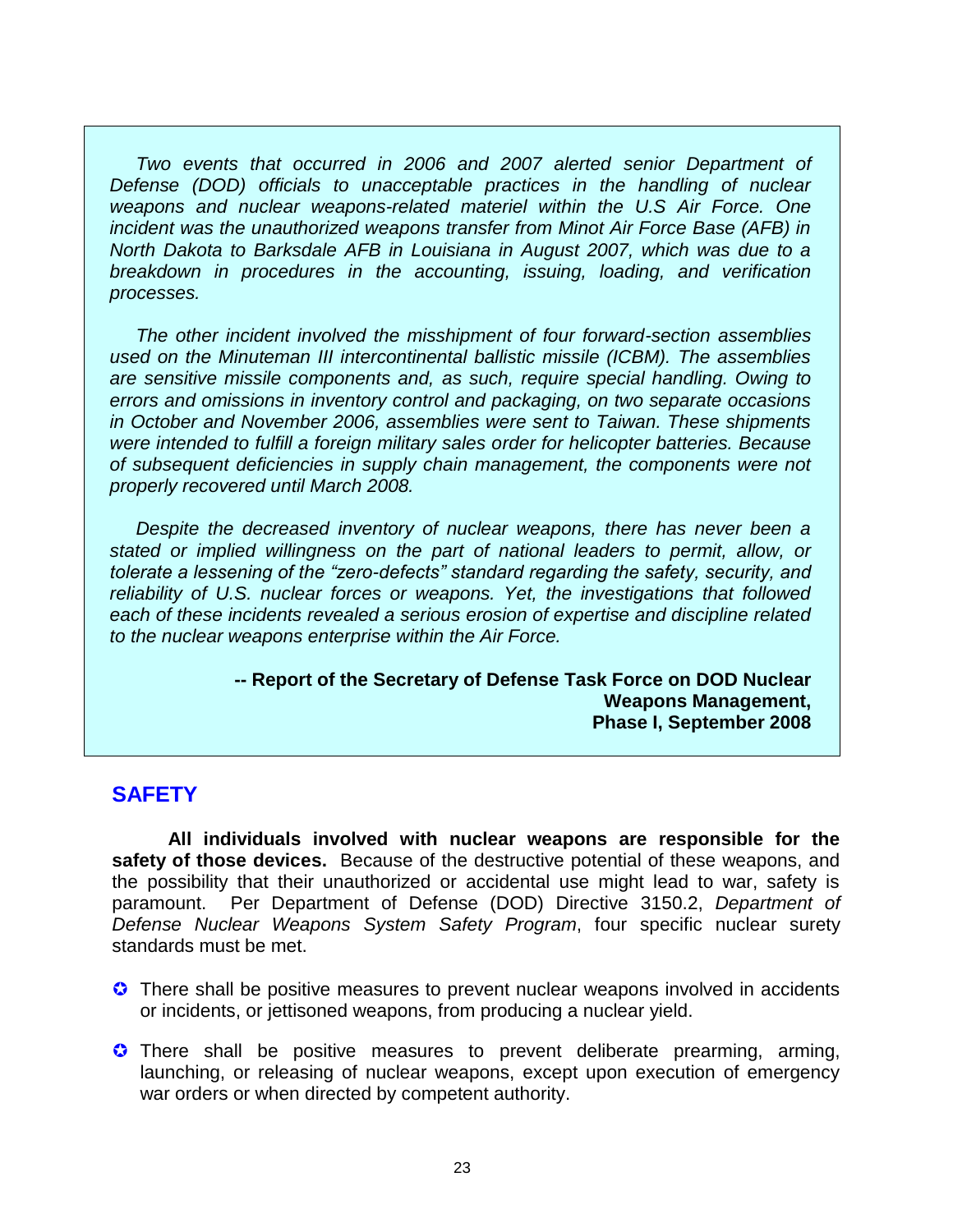- **C** There shall be positive measures to prevent inadvertent prearming, arming, launching, or releasing of nuclear weapons in all normal and credible abnormal environments.
- **C** There shall be positive measures to ensure adequate security of nuclear weapons

These measures include inherent warhead design features that prevent accidental or unauthorized nuclear yields, delivery platform design features, and operational procedures that prevent accidental or unauthorized use. The positive measures may take the form of mechanical systems, such as permissive action links that do not allow the arming or firing of a weapon until an authorized code has been entered. They may also involve personnel monitoring systems, such as the Personnel Reliability Program (PRP) or the Two-Person Concept. Commanders are responsible for ensuring that appropriate systems are in place, as described by appropriate Air Force policies. To track the implementation of these

#### **The Thule Accident**

 *On January 21, 1968, [a] bizarre bomber accident occurred. [A] B–52 was on a routine monitor mission when a fire broke out in the lower crew compartment. The pilot prepared for an emergency landing at Thule [a US early warning radar station in Greenland], but then ordered an immediate evacuation of the plane when dense smoke filled the cabin and all electrical power went out. There was no time for the B–52 or the Thule command post to contact SAC headquarters before the evacuation of the plane. The pilotless B–52 passed directly over the Thule base, turned 180 degrees, and then crashed into the ice approximately seven miles away.*

 *The plane was carrying thermonuclear gravity bombs when it crashed. The conventional high explosive materials on all weapons detonated on impact, spreading radioactive plutonium across the ice. There was, however, no nuclear explosion. The weapons had been designed so they would not create a nuclear detonation when subjected to the pressure and heat of a crash. Fortunately, this important safety feature worked.*

<span id="page-32-0"></span>**―Scott D. Sagan,** *The Limits of Safety*

positive measures, the Air Force certifies its nuclear weapons systems. The Air Force's Nuclear Certification Program includes safety design, weapon compatibility, personnel reliability, technical guidance, specific job qualifications, inspections, and Weapons System Safety Rules (WSSR). Refer to AFI 63-125, *Nuclear Certification Program*, and AFI 91-101, *Air Force Nuclear Weapons Surety Program*, for more specific guidance.

### **Weapon System Safety Rules**

WSSR ensure that nuclear weapons are not detonated, intentionally or otherwise, unless authorized. Safety rules apply even in wartime. While commanders may deviate from a specific rule in an emergency, they may not expend a nuclear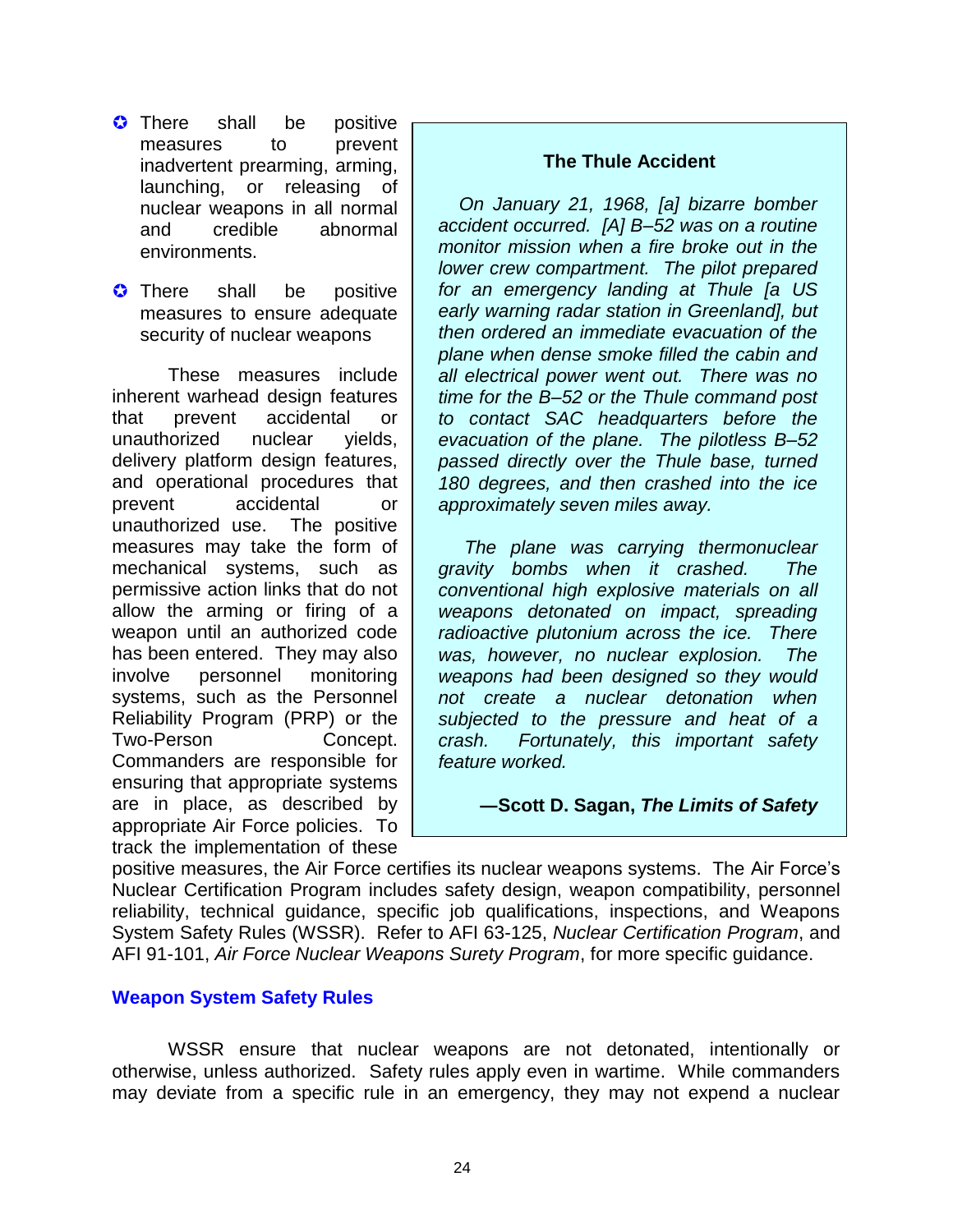weapon until an authentic execution order has been received. This has led to the socalled "usability paradox." Nuclear weapons must be "usable enough" so an enemy is convinced they may be rapidly employed in the event of an attack. They must not be so "usable," however, as to allow for the unauthorized use due to individual action or mechanical error.

WSSR are implemented through a combination of mechanical means, security procedures, flying rules, and personnel programs. Different weapon systems will have different rules based on their capabilities. Storage and movement of weapons must also be consistent with WSSR. Commanders and operators must follow applicable Air Force policies for their weapon system and must ensure that non-US personnel adhere to applicable Air Force and multinational requirements. One key component of WSSR is that, while preventing the unauthorized use of nuclear weapons, they allow for timely employment when ordered. To this end, all personnel involved in the command, control, and support of nuclear weapons must be familiar with WSSR for their system.

# <span id="page-33-0"></span>**SECURITY**

**Nuclear weapons and their components must not be allowed to become vulnerable to loss, theft, sabotage, damage, or unauthorized use.** Nuclear units must ensure measures are in place to provide the greatest possible deterrent against hostile acts. Should this fail, security should ensure detection, interception, and defeat of the hostile force before it is able to seize, damage, or destroy a nuclear weapon, delivery system, or critical components.

**Commanders are accountable for the safety, training, security, and maintenance of nuclear weapons and delivery systems, and reliability of personnel at all times.** Whether on a logistics movement or during an airlift mission, commanders should limit the exposure of nuclear weapons outside dedicated protection facilities consistent with operational requirements. Commanders must ensure that nuclear weapons and nuclear delivery systems are maintained according to approved procedures. Commanders are responsible for considering the additional needs incurred if nuclear capabilities are deployed into their operational area.

A security infrastructure exists at bases that routinely handle nuclear weapons. However, weapons and their delivery systems may be moved to other bases to enhance survivability or may be deployed into a theater. Commanders at such locations must ensure appropriate storage facilities are established and proper security measures are in place. The storage of nuclear weapons on a base not only requires a secure location and additional security personnel, but also impacts other areas such as driving routes, local flying area restrictions, aircraft parking areas, the use of host-nation or contract personnel, and other aspects of day-to-day operations. Note, too, that weapons are most vulnerable in transit or when deployed for use, so special care must be taken at those times. Commanders and, in fact, all individuals have a responsibility for force protection, and the security of nuclear weapons is a key component of that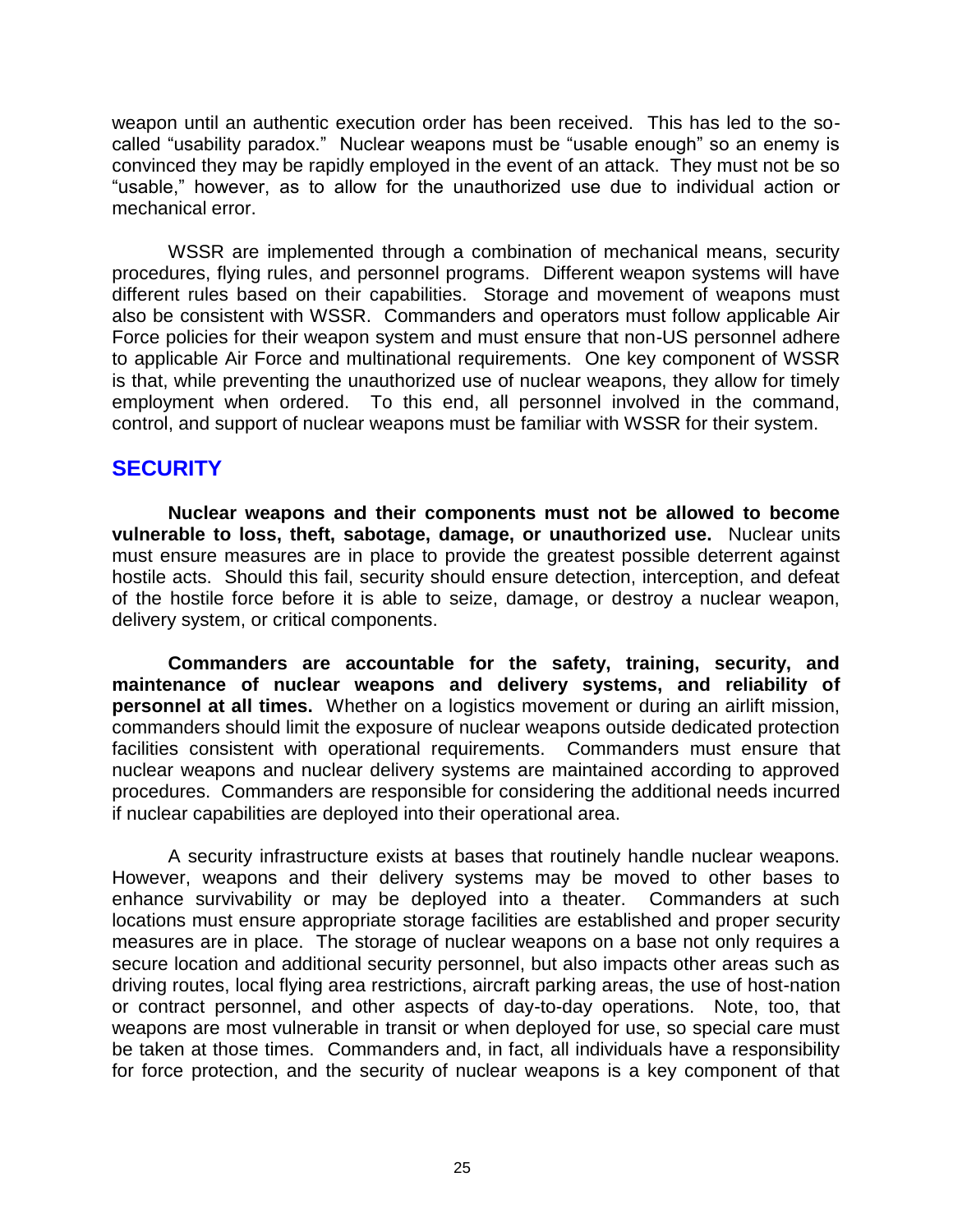concept. Air Force policies which outline security requirements must be understood by all affected personnel.

Airmen should neither confirm nor deny the presence or absence of nuclear weapons at any general or specific location. This US policy applies even if a particular location may reasonably be assumed to contain nuclear weapons, such as a missile launch facility or a bomber base. The goal of this policy is "to deny militarily useful information to potential or actual enemies, to enhance the effectiveness of nuclear deterrence, and contribute to the security of nuclear weapons, especially against the threats of sabotage and terrorism." (DOD Directive 5230.16, *Nuclear Accident and Incident Public Affairs Guidance*)

# <span id="page-34-0"></span>**RELIABILITY**

The Air Force employs positive measures to ensure the reliability of its nuclear weapons systems and personnel to accomplish the mission. Reliability is also a product of the system's safety features, including safety design, weapon compatibility, personnel reliability, technical guidance, specific job qualifications, and nuclear technical inspections. Independent inspections and staff assistance visits are also an integral part of maintaining nuclear surety.

#### <span id="page-34-1"></span>**Weapon System Reliability**

Through sustainment, testing, and modernization, the Air Force ensures the reliability of nuclear weapon systems. The Air Force engages the Department of Energy's National Nuclear Security Administration and other government agencies to ensure nuclear warheads and related interfaces continue to meet Air Force warfighting requirements. The Air Force continues to provide essential leadership of interagency reliability groups to include test planning, interface requirements and performance, and warhead design reviews.

#### <span id="page-34-2"></span>**Individual Reliability**

Commanders ensure that only trained, certified, and reliable people have access to nuclear weapons, delivery systems, and C2 systems. The PRP is used to initially qualify, certify, and then monitor personnel assigned to nuclear operations tasks throughout their assignment. The PRP ensures that only those persons whose behavior demonstrates integrity, reliability, trustworthiness, allegiance, and loyalty to the US shall be allowed to perform duties associated with nuclear weapons. The Air Force also employs techniques such as the Two-Person Concept in all nuclear operations to ensure compliance with established procedures. The Two-Person Concept requires the presence at all times of at least two authorized persons, each certified under the PRP, knowledgeable in the task to be performed, familiar with applicable safety and security requirements, and each capable of promptly detecting an incorrect act or improper procedure with respect to the task to be performed.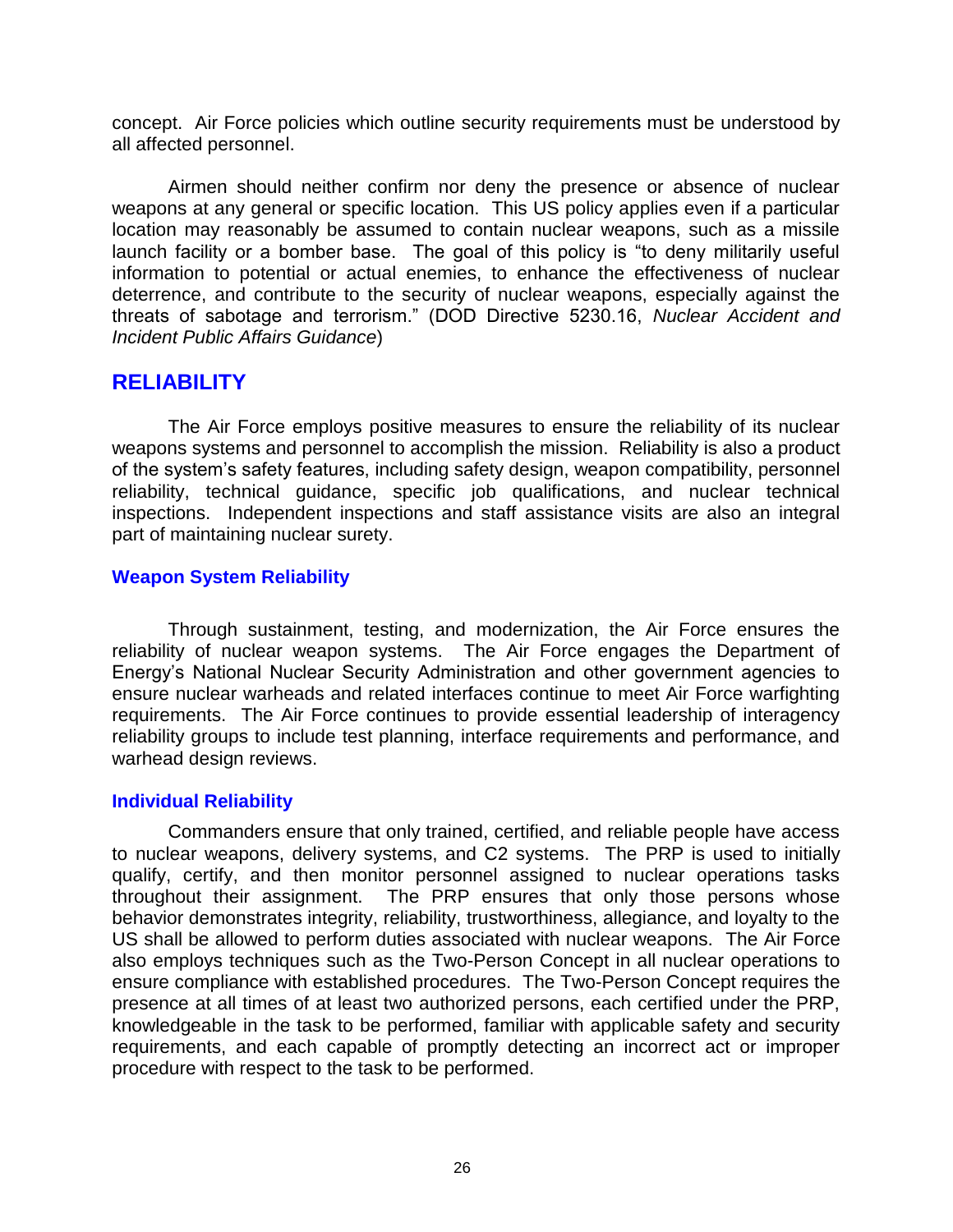# <span id="page-35-0"></span>**SUMMARY**

The Air Force implements a stringent surety program to assure that nuclear weapons and their components do not become vulnerable to loss, theft, sabotage, damage, or unauthorized use. All individuals involved with nuclear weapons and nuclear weapon components are responsible for the safety and security of those devices at all times.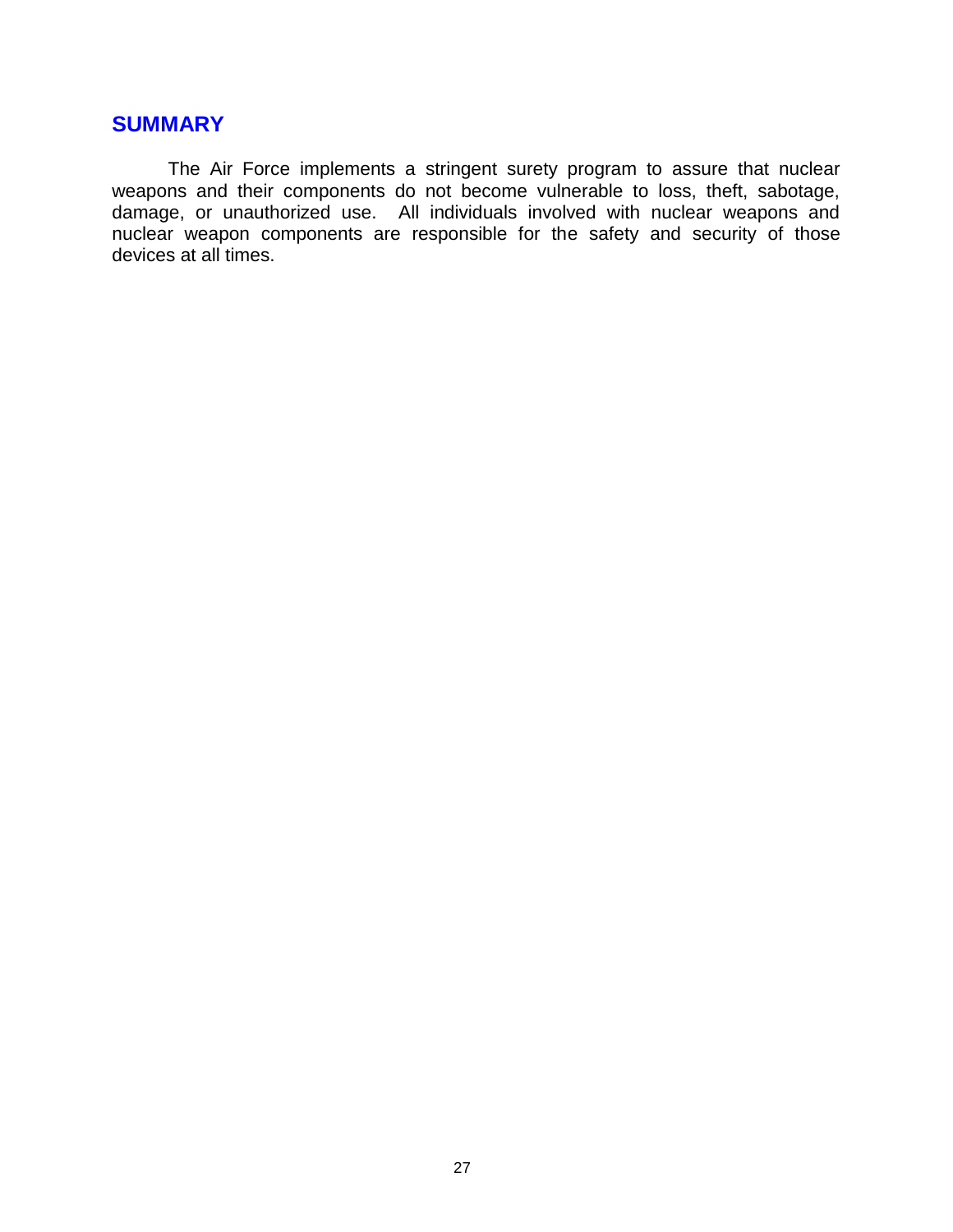# **CHAPTER FIVE**

# **TRAINING**

 *It is a doctrine of war not to assume the enemy will not come, but rather to rely on one's readiness to meet him; not to presume that he will not attack, but rather to make one's self invincible*.

<span id="page-36-0"></span>

 **-- Sun Tzu,** *The Art of War*

**The credibility of the Air Force's nuclear program is founded in the skill of its combat crews and support personnel. Realistic training, high standards for technical competence, strong analytical skills, and personal reliability are key elements that shape its force. The importance of high-quality training cannot be overstated.**

Training for Air Force members in nuclear operations is conducted by a variety of organizations. In most cases initial training is conducted within a consolidated system, while recurring training is performed by the individual unit. Initial and recurring training in both the functioning of the weapon system and wartime procedures are critical if the highest possible standards of performance are to be maintained. Commanders must also place similar emphasis on readiness and proficiency in consequence management, security, and disaster preparedness as they would on operational employment.

# <span id="page-36-1"></span>**TYPES OF TRAINING**

Some Air Force members find themselves working only in nuclear operations, while others must be prepared to transition from conventional to nuclear missions. In either case, training requirements are very strict due to the sensitive nature and destructive potential of nuclear weapons.

ICBM and aircraft crews require an understanding of both their weapon system and EAP. Extensive weapon system training allows crew members to perform day-today operations and respond to weapon system failures and emergencies. Thorough EAP training ensures crews can provide a timely response to orders from the President and helps them understand how the degraded environment of a nuclear exchange will differ from day-to-day operations. In the time-sensitive environment expected in nuclear operations, crew members often will not have the time to read through manuals and policy documents, so in-depth EAP training is critical.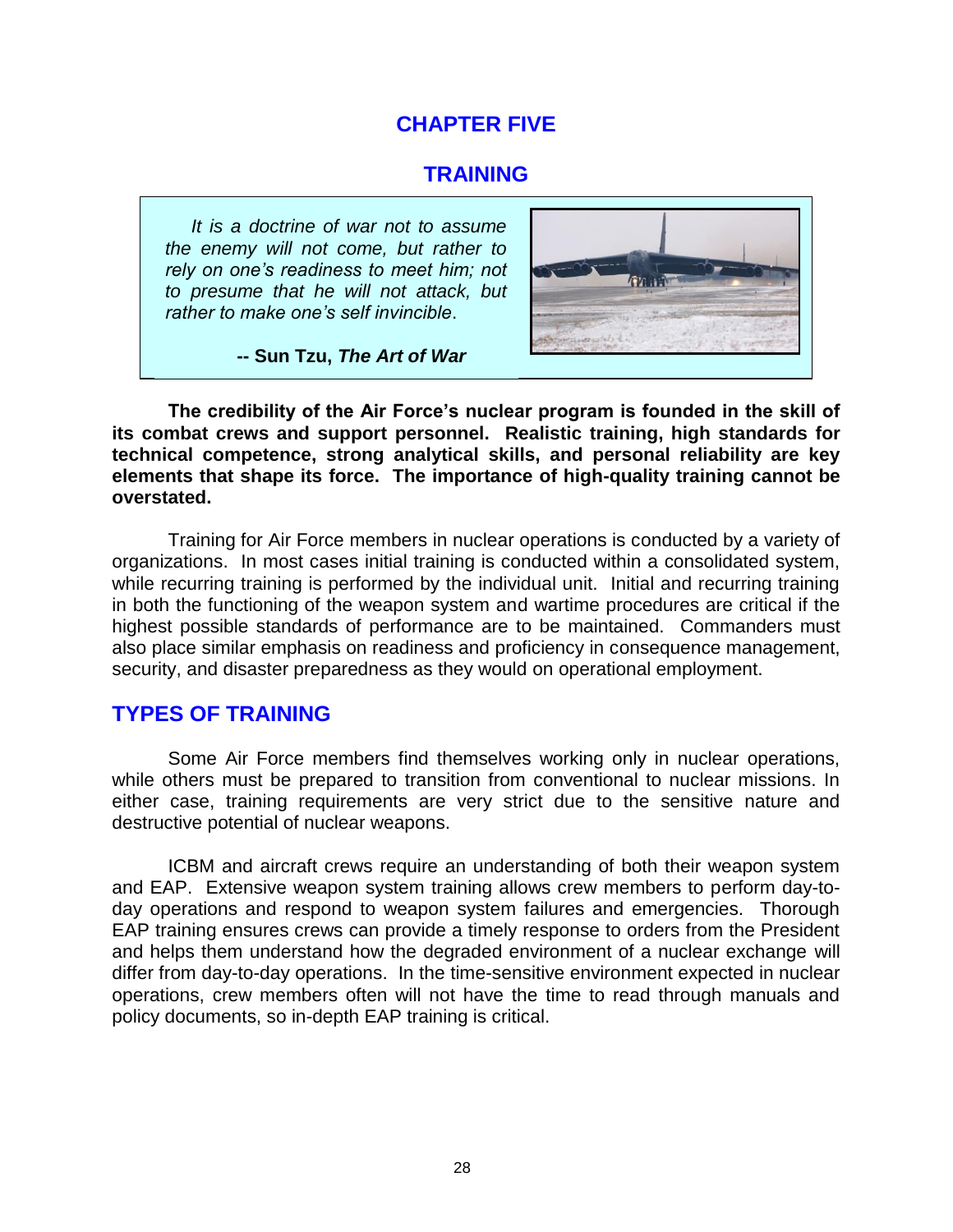### <span id="page-37-0"></span>**LEVELS OF TRAINING**

For Air Force members in the nuclear arena, training is a continuous process. Initial and recurring training must provide nuclear personnel with the highest possible degree of skill and the most current information on weapon systems and procedures.

Initial training is focused on the knowledge level of learning. It introduces the crew member to nuclear operations and develops basic skills necessary to be a contributing member. Initial training focuses on what to do rather than why it is done. It enables the student to perform the mission. Once crew members can perform the essential tasks required of them, they are ready to expand their abilities through recurring training.

Recurring training allows crew members to move on to the application level of learning. They learn more about how their systems work, enabling them to resolve problems when the system does not function as it is supposed to. It is also a means of

sharpening basic skills and educating personnel about changes in policies and procedures. Finally, it prepares individuals for increased responsibility for training others, leading forces, and planning operations.

# **EXERCISES AND WARGAMES**

Exercises and wargames are effective means of maintaining and honing the skills of commanders, planners, and combat forces. Exercises involve moving actual forces, while wargames, which are generally for the benefit of commanders and staffs, simulate the movement of forces. They may be conducted at the base, unit, or command level or be Air Force-wide.

Exercises are vital to employing a credible deterrent force. Although nuclear forces train regularly and provide a deterrent effect through their day-to-day operations, recurring exercises are an excellent opportunity to refine training actions and procedures. Realistic scenarios provide linkages to other organizations and pinpoint issues that may be otherwise undiscovered. To avoid

<span id="page-37-1"></span> *The Air Force nuclear capability is, in fact, a force-in-being that achieves its goals by not being employed in war. As John Milton once wisely observed, "They also serve who only stand and wait." But the long uneventful periods of successful deterrence can have a corrosive effect on vigilance, responsiveness, and currency in the absence of unflagging motivation by leaders and frequent nuclear exercises. There are two major, interrelated purposes for exercising nuclear forces: deterrence and proficiency. Exercises provide a visible demonstration of capability and proficiency in mission execution to motivate restraint by potential adversaries.*

> **-- Report of the Secretary of Defense Task Force on DOD Nuclear Weapons Management, Phase I, September 2008**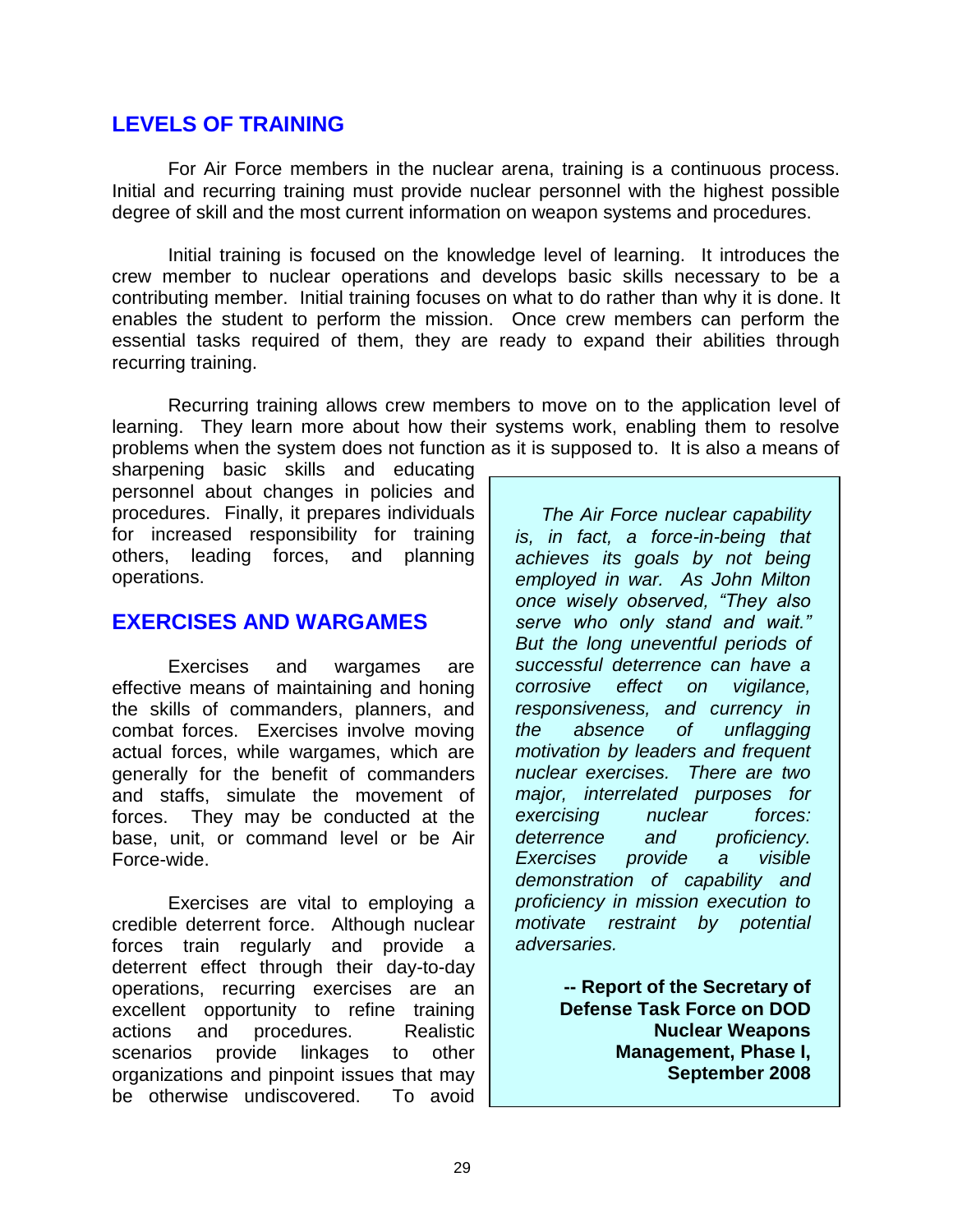isolated training within various units, exercises allow for the integration of operations with C2 elements via battle staff functions. This integration is not possible without exercising the nuclear force and perfects our deterrent procedures.

While it is imperative for nuclear forces to practice during training scenarios, exercises and wargames also provide a measurable effect of deterrence. Public announcements of planned or ongoing exercises give an authentic view of our nuclear capability to current or potential adversaries. This provides verifiable evidence of our deterrent capabilities and projects our resolve to the rest of the world.

While exercises are useful, it is important to consider all the implications of conducting one. First, safety and nuclear surety are paramount, and great care must be taken anytime weapons or nuclear facilities are involved in an exercise. Second, distinctions between real-world activities and exercise activities must be explicit so there is no question as to whether actual or simulated actions should be performed. Those distinctions should be clear to others as well; training activities may appear provocative to an adversary and should be designed to avoid precipitating a conflict. Finally, largescale exercises may not afford the opportunity to stop and start again, applying lessons along the way. This is one primary advantage of wargames involving small groups of people.

# <span id="page-38-0"></span>**SUMMARY**

High-quality training is essential for high-quality performance. Personnel working in nuclear operations must maintain the highest standards of competence, rather than simply meeting the minimum. Training in normal and emergency weapon system procedures, as well as in combat operations, prepares crew members to react quickly to orders and changing situations. Recurring training should build upon initial training to further develop capabilities within the crew force. Exercises and wargames are effective means of training forces and commanders, and the differences between the two allow for training that is tailored to the needs of the student.

*At the very heart of warfare lies doctrine***…**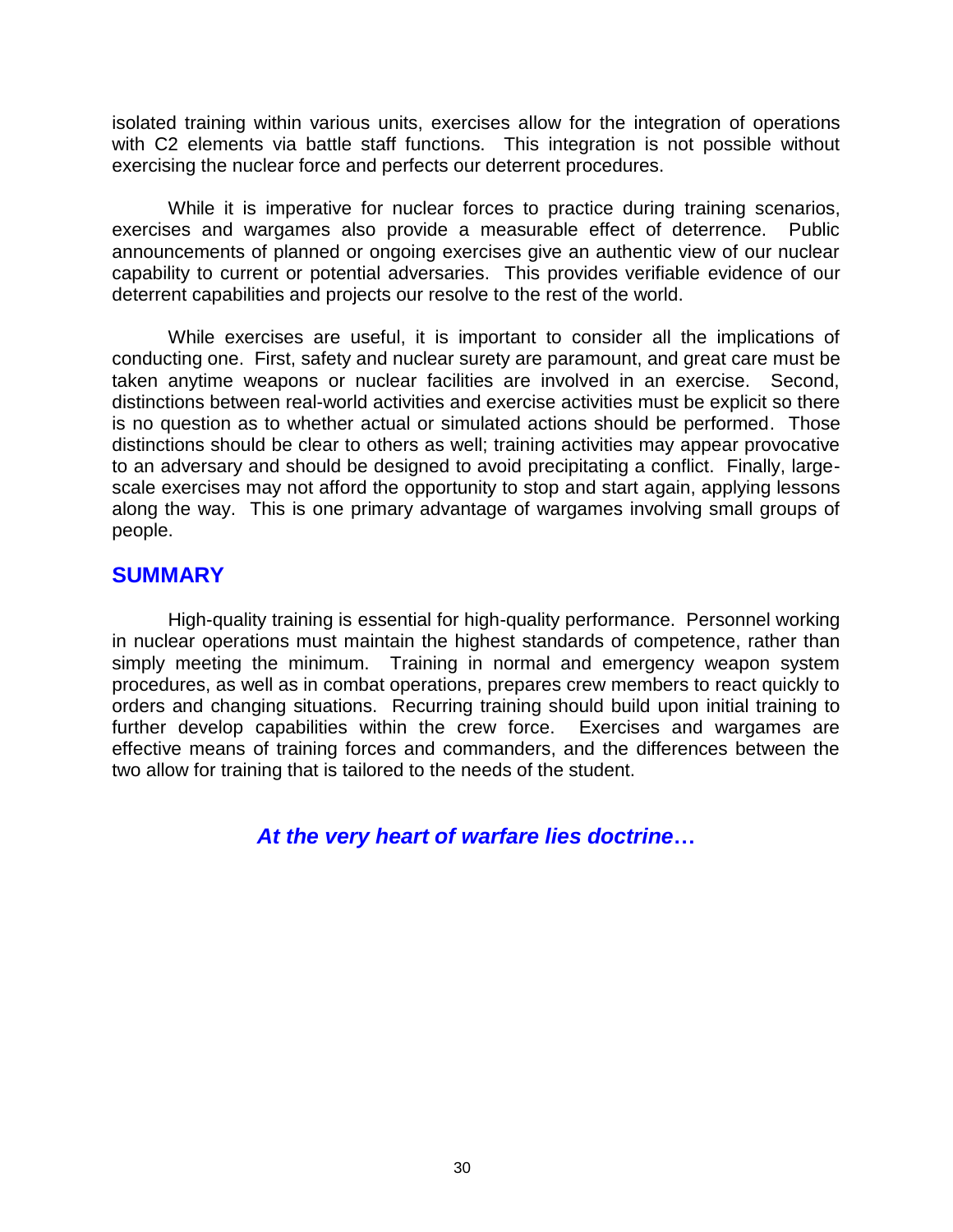# <span id="page-39-0"></span>**REFERENCES**

# **Air Force**

(Note: All AFDDs are available at [https://wwwmil.maxwell.af.mil/au/lemay/.](https://wwwmil.maxwell.af.mil/au/lemay/) All AFDDs, both draft and approved, are also available at the LeMay Center doctrine Community of Practice at:

[https://afkm.wpafb.af.mil/ASPs/CoP/OpenCoP.asp?Filter=OO-OP-AF-44\)](https://afkm.wpafb.af.mil/ASPs/CoP/OpenCoP.asp?Filter=OO-OP-AF-44)

AFDD 1, *Air Force Basic Doctrine* AFDD 2, *Operations and Organization* AFDD 2, Volume 2, *Operations and Planning* (in development) AFDD 2-1.1, *Counterair* AFDD 2-1.2, *Strategic Attack* AFDD 2-1.8, *Counter-Chemical, Biological, Radiological, and Nuclear Operations* AFDD 2-1.9, *Targeting* AFDD 2-2, *Space Operations* AFDD 2-5, *Information Operations* AFDD 2-11, *Cyberspace Operations* (in development)

AFI 63-125, *Nuclear Certification Program* AFI 91-101, *Air Force Nuclear Weapons Surety Program*

# **Joint**

(Note: All JPs are available at [https://jdeis.js.mil/jdeis/index.jsp\)](https://jdeis.js.mil/jdeis/index.jsp)

- JP 1, *Doctrine for the Armed Forces of the United States*
- JP 1-02, *Department of Defense Dictionary of Military and Associated Terms*
- JP 3-11, *Operations in Chemical, Biological, Radiological, and Nuclear (CBRN) Environments*
- JP 3-41, *Chemical, Biological, Radiological, Nuclear, and High-Yield Explosives Consequence Management*
- JP 3-60, *Joint Targeting*

# **Department of Defense**

DOD Directive 3150.2, *DOD Nuclear Weapons System Safety Program*, 23 December 1996 (certified current as of 8 March 2004) <http://www.dtic.mil/whs/directives/corres/pdf/315002p.pdf>

DOD Directive 5230.16, *Nuclear Accident and Incident Public Affairs (PA) Guidance*, 20 December 1993 (Certified Current as of November 21, 2003) <http://www.dtic.mil/whs/directives/corres/pdf/523016p.pdf>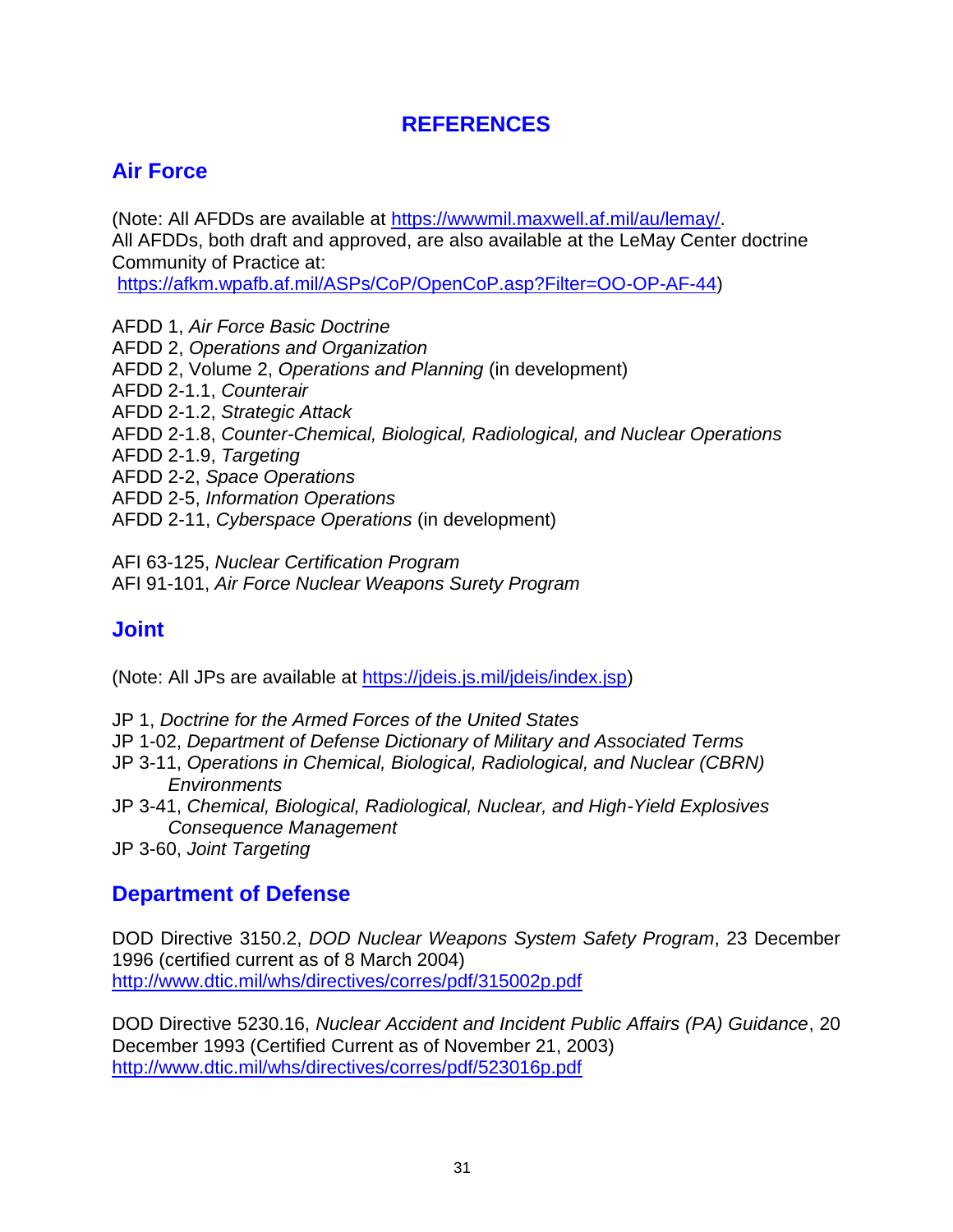# **Other Publications**

The National Security Strategy of the United States of America, March 2006. <http://www.whitehouse.gov/nsc/nss/2006/>

The National Defense Strategy of the United States of America, June 2008. <http://www.defenselink.mil/pubs/2008NationalDefenseStrategy.pdf>

The National Military Strategy of the United States of America, 2004. <http://www.defenselink.mil/news/Mar2005/d20050318nms.pdf>

National Military Strategy to Combat Weapons of Mass Destruction, 13 February 2006. <http://www.defenselink.mil/pdf/NMS-CWMD2006.pdf>

Air Force Blue Ribbon Review of Nuclear Weapons Policies and Procedures, 8 February 2008. (FOUO)

Report on the Unauthorized Movement of Nuclear Weapons, Defense Science Board Permanent Task Force on Nuclear Weapons Safety, February 2008 [http://www.acq.osd.mil/dsb/reports/2008-04-Nuclear\\_Weapons\\_Surety.pdf](http://www.acq.osd.mil/dsb/reports/2008-04-Nuclear_Weapons_Surety.pdf)

"Reinvigorating the Air Force Nuclear Enterprise," Air Force Nuclear Task Force, 24 October 2008 <http://www.af.mil/shared/media/document/AFD-081024-073.pdf>

# **Chief of Staff of the Air Force (CSAF) Professional Reading Program**

The CSAF's professional reading list, with links to book reviews, is available on the Air Force web site at: http://www.af.mil/library/csafreading/. The list is subject to revision. Readers are encouraged to check the Air Force web site [\(http://www.af.mil\)](http://www.af.mil/) for the most current information.

# **Suggested Readings**

Carter, Ashton B., John D. Steinbruner, and Charles A. Zraket (ed.), *Managing Nuclear Operations* (The Brookings Institution) 1987.

Ford, Daniel, *The Button: The Pentagon's Strategic Command and Control System* (Simon and Schuster) 1985.

Gray, Colin S., *Nuclear Strategy and National Style* (Hamilton Press). 1986.

Kahan, Jerome A., *Nuclear Threats from Small States* (US Army War College Strategic Studies Institute) 1994.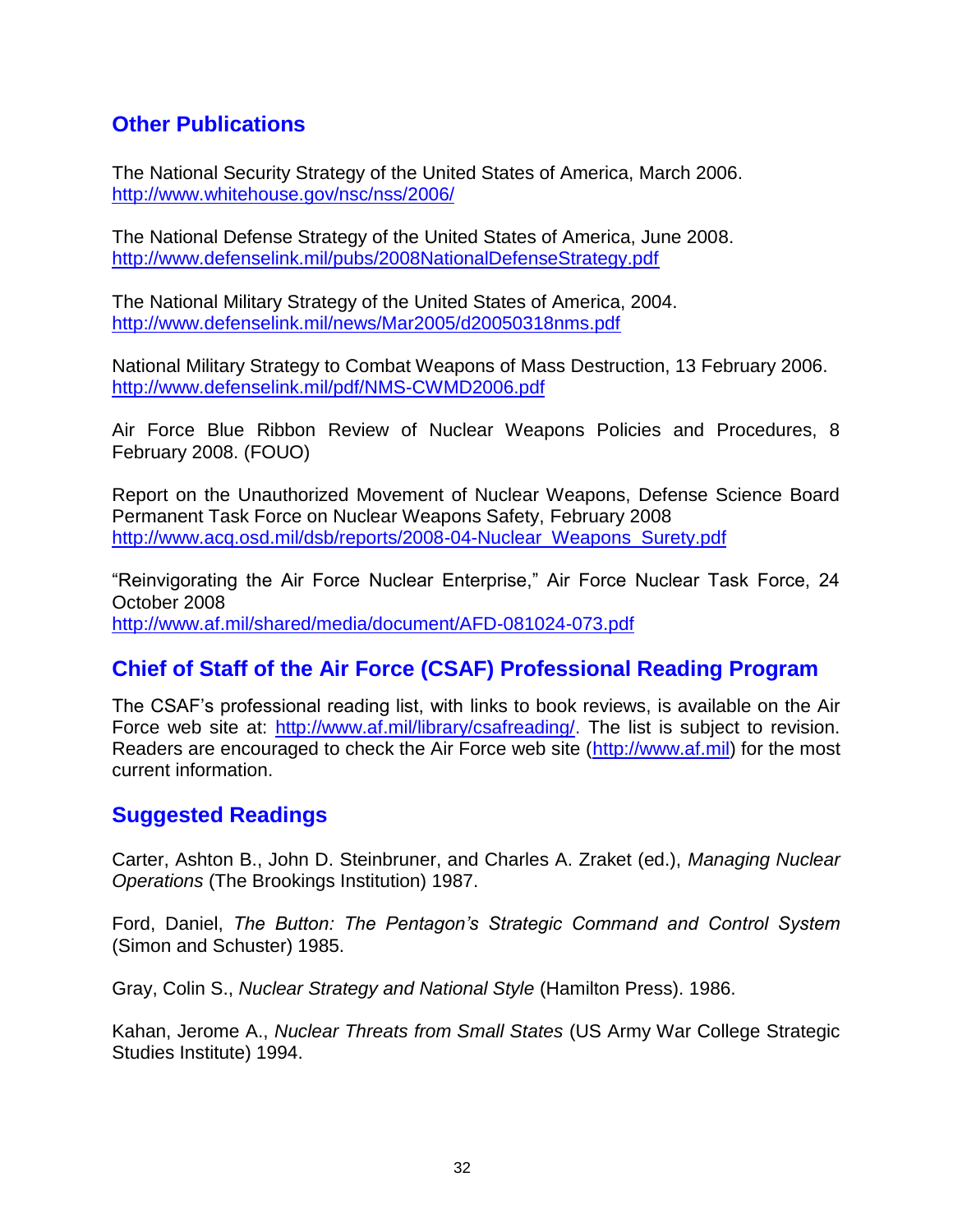Magyar, Dr. Karl P. (ed.), *Global Security Concerns: Anticipating the Twenty-First Century* (Air University Press) 1996.

Paulsen, Richard A., Major, USAF, *The Role of Nuclear Weapons in the Post-Cold War Era* (Air University Press) 1994.

Sagan, Scott D., *The Limits of Safety* (Princeton University Press) 1993.

Walker, Martin, *The Cold War: A History* (Henry Holt and Co.) 1993.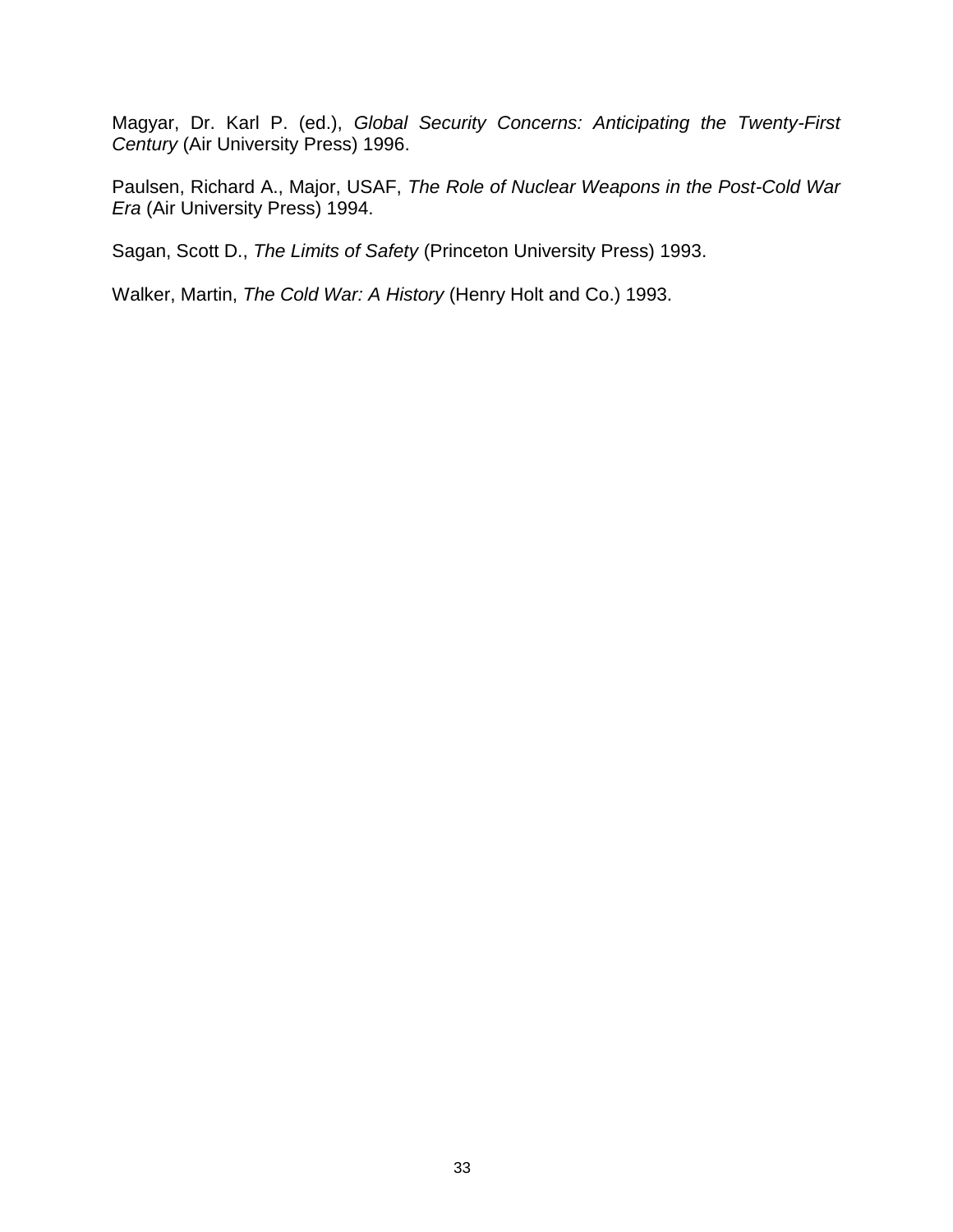# <span id="page-42-0"></span>**GLOSSARY**

# **Abbreviations and Acronyms**

| <b>ADCON</b><br><b>AFDD</b>                                                                    | administrative control<br><b>Air Force Doctrine Document</b>                                                                                                                                       |
|------------------------------------------------------------------------------------------------|----------------------------------------------------------------------------------------------------------------------------------------------------------------------------------------------------|
| C <sub>2</sub><br><b>CBRN</b><br><b>CCDR</b><br><b>CJCS</b><br><b>COMAFFOR</b><br><b>CONUS</b> | command and control<br>chemical, biological, radiological, and nuclear<br>combatant commander<br>Chairman of the Joint Chiefs of Staff<br>Commander, Air Force Forces<br>continental United States |
| <b>DOD</b>                                                                                     | Department of Defense                                                                                                                                                                              |
| <b>EAP</b><br><b>EMP</b>                                                                       | emergency action procedures<br>electromagnetic pulse                                                                                                                                               |
| <b>ICBM</b><br><b>ISR</b>                                                                      | intercontinental ballistic missile<br>intelligence, surveillance, and reconnaissance                                                                                                               |
| <b>JP</b>                                                                                      | joint publication                                                                                                                                                                                  |
| <b>MAJCOM</b>                                                                                  | major command                                                                                                                                                                                      |
| <b>NATO</b>                                                                                    | North Atlantic Treaty Organization                                                                                                                                                                 |
| <b>OPCON</b>                                                                                   | operational control                                                                                                                                                                                |
| <b>PRP</b>                                                                                     | <b>Personnel Reliability Program</b>                                                                                                                                                               |
| <b>SecDef</b>                                                                                  | Secretary of Defense                                                                                                                                                                               |
| <b>US</b>                                                                                      | <b>United States</b>                                                                                                                                                                               |
| <b>USSTRATCOM</b>                                                                              | United States Strategic Command                                                                                                                                                                    |
| <b>WMD</b><br><b>WSSR</b>                                                                      | weapon(s) of mass destruction<br>weapon system safety rules                                                                                                                                        |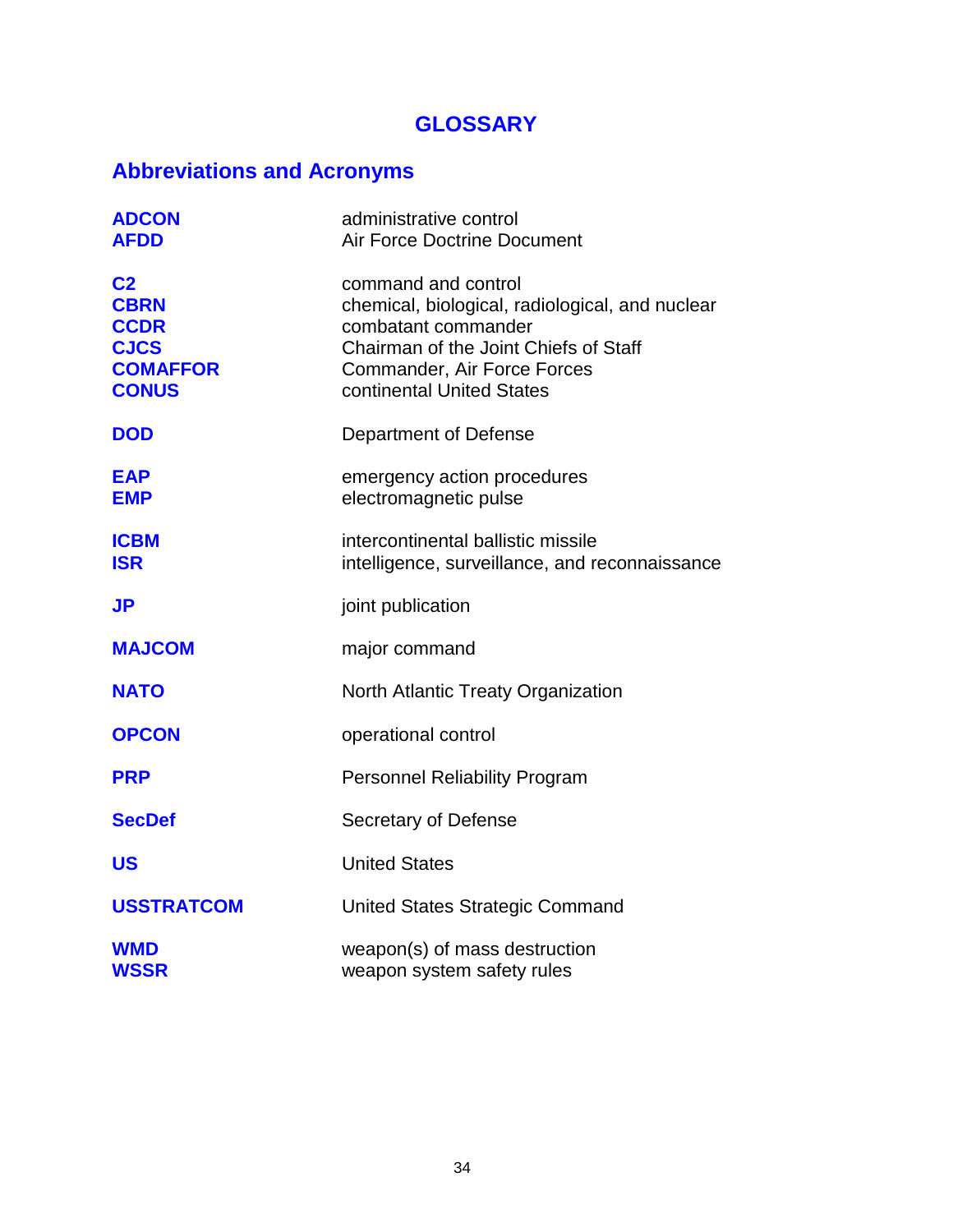# **Definitions**

**administrative control.** Direction or exercise of authority over subordinate or other organizations in respect to administration and support, including organization of Service forces, control of resources and equipment, personnel management, unit logistics, individual and unit training, readiness, mobilization, demobilization, discipline, and other matters not included in the operational missions of the subordinate or other organizations. Also called **ADCON**. (JP 1-02)

**air superiority.** That degree of dominance in the air battle of one force over another that permits the conduct of operations by the former and its related land, sea, and air forces at a given time and place without prohibitive interference by the opposing force. (JP 1-02)

**assessment.** A continuous process that measures the overall effectiveness of employing joint force capabilities during military operations. It is also the determination of the progress toward accomplishing a task, creating an effect, or achieving an objective. (JP 1-02)

**command and control.** The exercise of authority and direction by a properly designated commander over assigned and attached forces in the accomplishment of the mission. Command and control functions are performed through an arrangement of personnel, equipment, communications, facilities, and procedures employed by a commander in planning, directing, coordinating, and controlling forces and operations in the accomplishment of the mission. Also called **C2**. (JP 1-02)

**cyberspace superiority.** The degree of dominance in cyberspace of friendly forces over an adversary that permits the conduct of operations by the former and its related land, air, sea, space, and special operations forces at a given time and place without prohibitive interference by the opposing force. (AFDD 2-11)

**deterrence.** The prevention from action by fear of the consequences. Deterrence is a state of mind brought about by the existence of a credible threat of unacceptable counteraction. (JP 1-02)

**nuclear weapon.** A complete assembly (i.e., implosion type, gun type, or thermonuclear type), in its intended ultimate configuration which, upon completion of the prescribed arming, fusing, and firing sequence, is capable of producing the intended nuclear reaction and release of energy. ( JP 1-02)

**nuclear weapons surety.** Materiel, personnel, and procedures that contribute to the security, safety, and reliability of nuclear weapons and to the assurance that there will be no nuclear weapon accidents, incidents, unauthorized weapon detonations, or degradation in performance at the target. (JP 1-02)